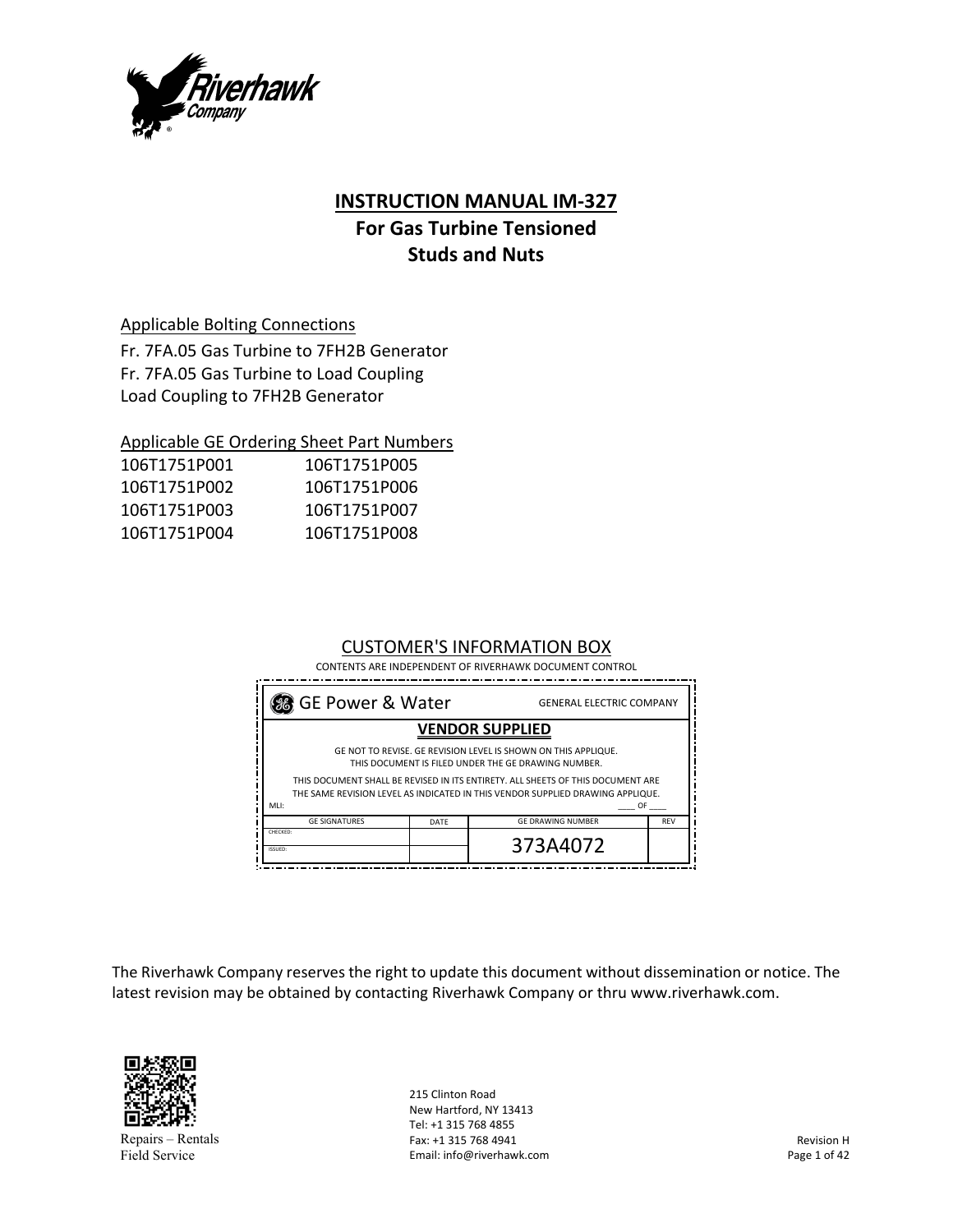# **Table of Contents**

| Section                    | Description                                      | Page Number |
|----------------------------|--------------------------------------------------|-------------|
| 1.0                        | <b>Cautions and Safety Warnings</b>              | 3           |
| 2.0                        | Scope and GE Part Number Cross Reference         | 5           |
| 3.0                        | <b>Quick Checklist</b>                           | 6           |
| 4.0                        | <b>General Preparations</b>                      | 11          |
| 5.0                        | Hardware Set Preparations                        | 13          |
| 6.0                        | <b>Stud and Nut Assembly</b>                     | 16          |
| 7.0                        | <b>Hydraulic Tensioner Equipment Assembly</b>    | 19          |
| 8.0                        | Assembly of Tensioner on Stud                    | 21          |
| 9.0                        | <b>Stud Tensioning</b>                           | 26          |
| 10.0                       | <b>Thread Locking</b>                            | 30          |
| 11.0                       | <b>Stud and Nut Removal</b>                      | 30          |
| 12.0                       | <b>Storage Instructions</b>                      | 35          |
| 13.0                       | <b>Frequently Asked Questions</b>                | 35          |
| 14.0                       | <b>Revision History</b>                          | 38          |
| Appendix<br>A1             | <b>EC Declaration of Conformity</b>              | 39          |
| Appendix<br>A <sub>2</sub> | <b>UKCA Declaration of Conformity</b>            | 40          |
| Appendix<br><b>B1</b>      | 18-Bolt Tensioning Pattern (GT-LC) Record Sheet  | 41          |
| Appendix<br><b>B2</b>      | 16-Bolt Tensioning Pattern (LC-GEN) Record Sheet | 42          |



| <b>CUSTOMER'S INFORMATION BOX</b><br>CONTENTS ARE INDEPENDENT OF RIVERHAWK DOCUMENT CONTROL |                          |                   |
|---------------------------------------------------------------------------------------------|--------------------------|-------------------|
|                                                                                             | <b>GE DRAWING NUMBER</b> | <b>RFV</b>        |
|                                                                                             | 373A4072                 |                   |
|                                                                                             |                          | <b>Revision H</b> |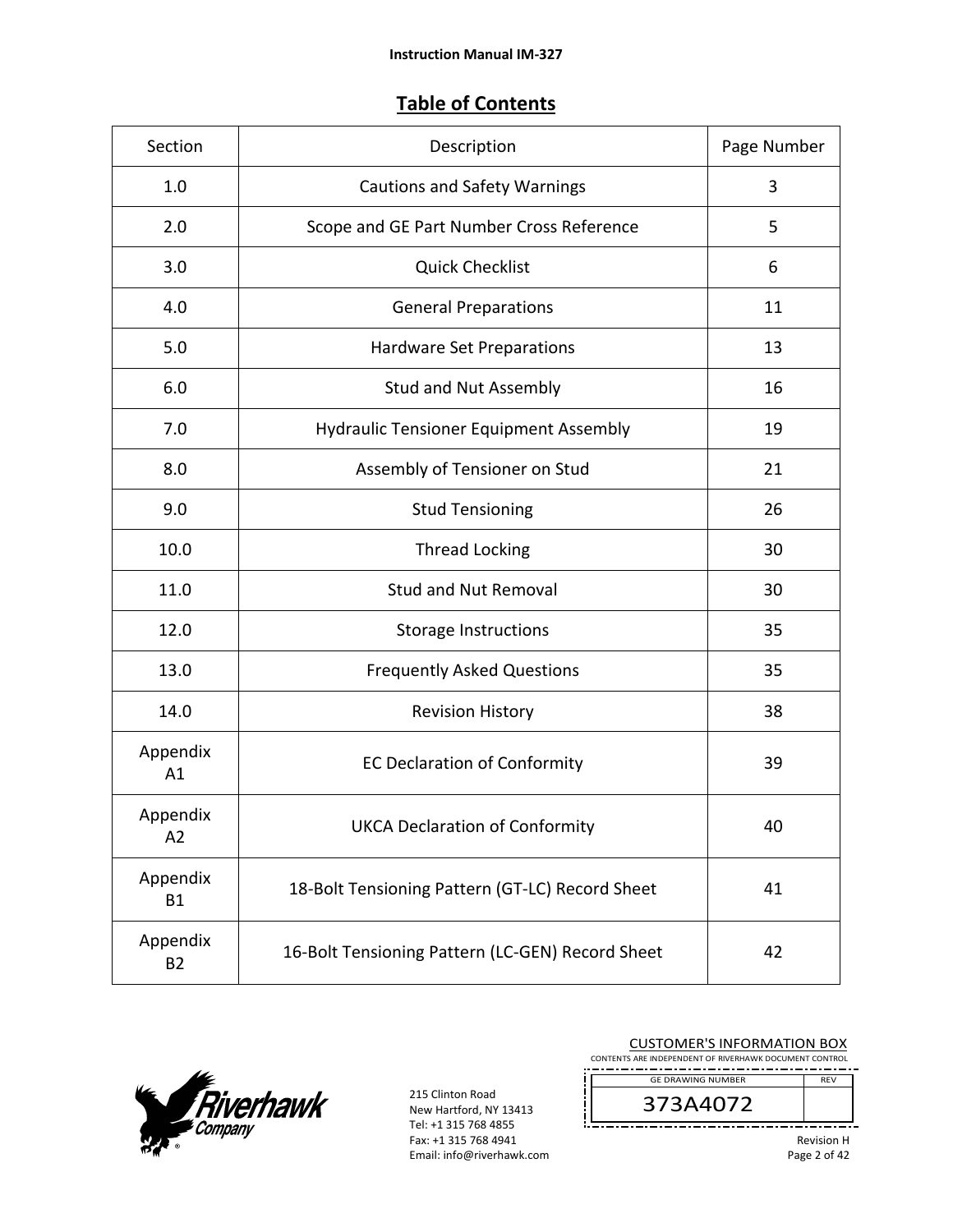# **1.0 Cautions and Safety Warnings**

# **WARNING**

**Improper tool use and the failure to follow the correct procedures are the primary root causes of tool failures and personal injuries. A lack of training or experience can lead to incorrect hardware installation or incorrect tool use. Only trained operators with careful, deliberate actions should use hydraulic tensioners. Contact Riverhawk Company with any training needs.** 

# **WARNING**

Risk of high pressure fluid injection. Riverhawk tools operate under high pressure. Thoroughly inspect all hoses and connections for damage or leaks prior to using this equipment.

# **CAUTION**

Personal injury and equipment damage can occur if the proper health and safety codes and procedures are not followed. Contact the site's health and safety office to determine all applicable safety rules and regulations.

# **WARNING**

The proper personal protective equipment must be worn at all times. Riverhawk recommends at a minimum, safety glasses, long sleeve shirt, hard hat, heavy work gloves, and steel toe shoes

# **CAUTION**

It is especially important to check the condition of the conical thread used to tension the stud. Thread damage from previous abuse can lead to failure of the stud or tensioning equipment

# **CAUTION**

Riverhawk recommends that the tensioner should be returned to Riverhawk for periodic inspections. Replacement of obsolete tensioners is recommended. Functional upgrades are also recommended. The Riverhawk Service Returns Coordinator should be notified 3‐6 months prior to a planned outage to schedule an inspection service.

# **CAUTION**

Special attention must be given to the generator flanges' stud tensioning pattern. If the following steps are not followed, the generator flanges' stud installation gauge will not produce accurate measurements.



215 Clinton Road New Hartford, NY 13413 Tel: +1 315 768 4855 Fax: +1 315 768 4941 Email: info@riverhawk.com

| <b>CUSTOMER'S INFORMATION BOX</b>                      |
|--------------------------------------------------------|
| CONTENTS ARE INDEPENDENT OF RIVERHAWK DOCUMENT CONTROL |
| ----------------------------------                     |

373A4072 GE DRAWING NUMBER

> Revision H Page 3 of 42

REV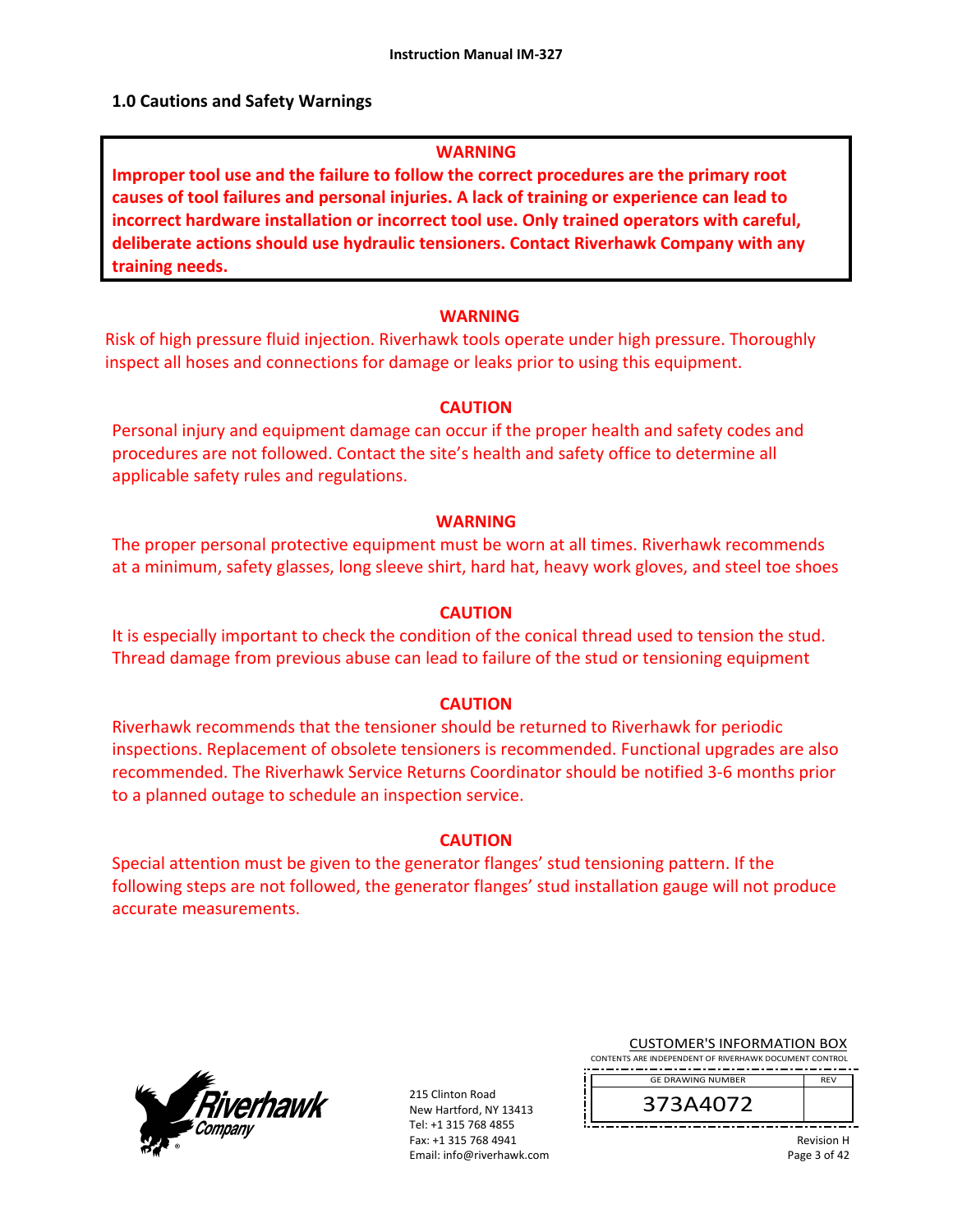# **WARNING**

A damaged burst disc must be replaced with a burst disc of the same design and pressure rating. Do not substitute a damaged burst disc with a different disc type, a different pressure rating, or a foreign object.

#### **WARNING**

To avoid failure, ensure safety, and proper operation, the tensioner assembly must be installed on a stud in the flange before bleeding and pressurizing the tensioner. Do not use the tensioner at any pressure unless the tool is installed on a stud in a flange.

#### **CAUTION**

Personal injury and equipment damage can occur if the puller screw is not securely engaged with the tapered threads of the stud. Proper engagement is achieved when the puller screw is tight in the stud and the tensioner assembly is free to turn.

#### **WARNING**

The safety cage must be in place at all times. When the tensioner is pressurized hands must be kept out of designated areas to avoid any potential for personal injury.

#### **CAUTION**

Before threading the puller screw into the stud, carefully check the cleanliness of both the stud's and the puller screw's conical threads. Apply a light coat of clean turbine oil or a spray lubricant to the puller screw. This procedure will ease assembly and assure positive mating of the threads before tightening. Do not use "Never Seize" on the conical threads.

# **CAUTION**

Do not tighten the nut while the tool is coming up to pressure; wait until pressure is achieved before attempting to tighten the nut with the spanner ring. If the tool is not properly installed, the tool could jump off the stud while coming up to pressure.

# **CAUTION**

Do not exceed the maximum pressure marked on the tensioner. Excessive pressure can damage the stud and puller screw.

# **WARNING**

**FIRE HAZARD:** DO NOT heat when puller assembly is in place. Personal injury or equipment damage may occur. Use of an Oxy‐Acetylene torch is not recommended

# **WARNING**

Do not use a hydraulic tensioner to remove a stud with damaged conical threads.



215 Clinton Road New Hartford, NY 13413 Tel: +1 315 768 4855 Fax: +1 315 768 4941 Email: info@riverhawk.com

| <b>CUSTOMER'S INFORMATION BOX</b>                      |
|--------------------------------------------------------|
| CONTENTS ARE INDEPENDENT OF RIVERHAWK DOCUMENT CONTROL |
|                                                        |



Revision H Page 4 of 42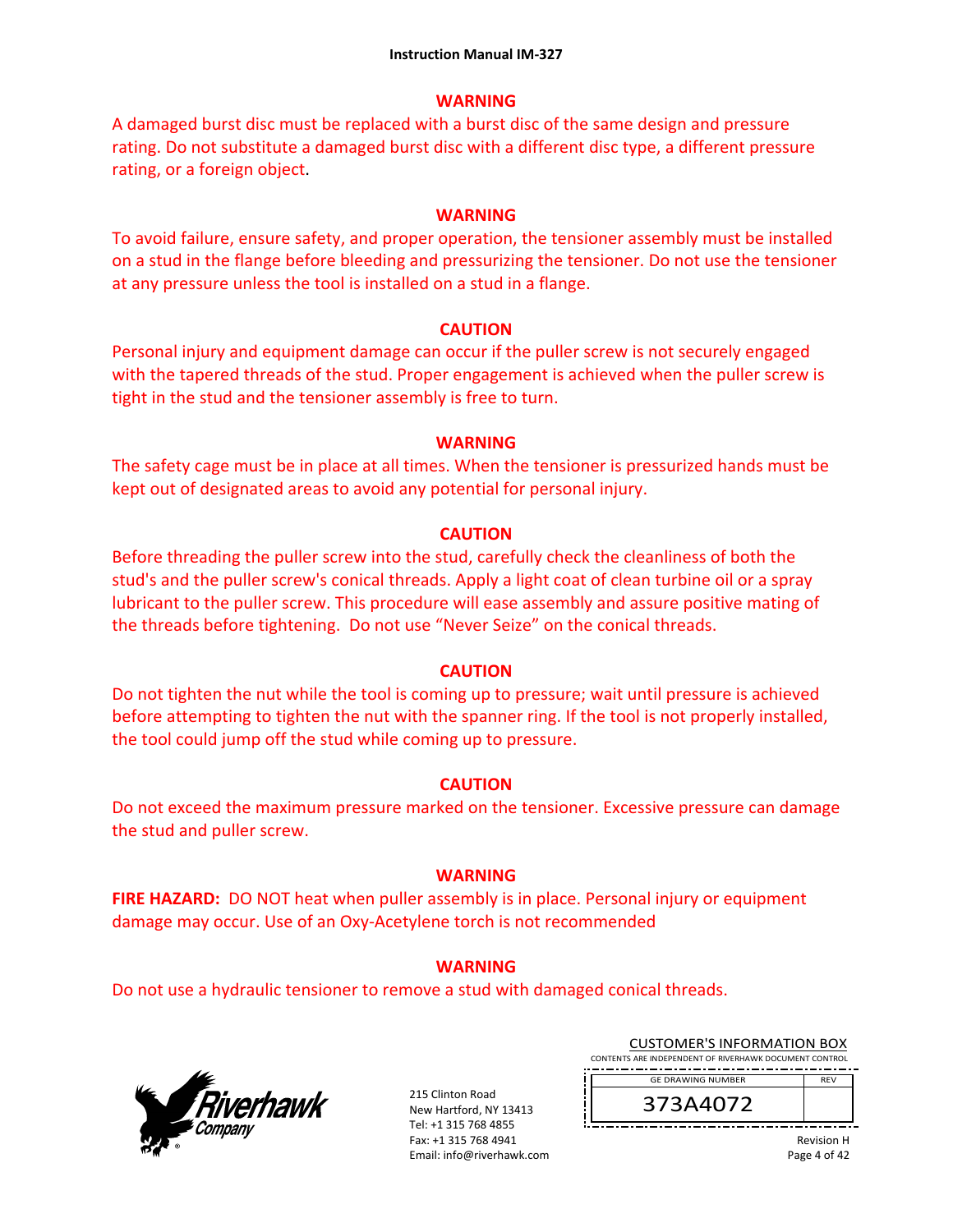# **2.0 Scope and GE Part Number Cross Reference**

This document describes the procedure to be used to install the stud and nut sets supplied by the Riverhawk Company in the flanges at the Gas Turbine/Load Coupling and Load Coupling/Generator connections.

The hydraulic tooling used in this application can be identified by its ORANGE safety guard. If the safety guard is YELLOW, a different set of instructions are required. Consult the Riverhawk factory for assistance.

The various frame configurations covered in this manual are listed in Sections 2.1 through 2.4 with differences as related to connective hardware defined. Listed also are the pertinent hardware drawings (HF-xxxx). These drawings as well as tooling drawings (HT-xxxx) form part of this manual.

# **2.1 Frame 7FA.05 Gas Turbine to 7FH2B Generator**

| GE Part Number | Riverhawk P/N | <b>GE VENDOC P/N</b> |
|----------------|---------------|----------------------|
| 106T1751P001   | HF-6281       | GE 269B8773          |
| 106T1751P002   | HF-6281       | GE 269B8773          |

The hydraulic tooling used for installation and removal is Riverhawk HT‐6282 for the gas turbine side of the load coupling and HT‐6019 for the generator side of the load coupling.

These hardware drawings depict the stud and nut set for the Gas Turbine to Load Coupling (2‐ 1/4" size, Qty 18) as well as the Load Coupling to 7FH2B Generator (2‐3/4" size, Qty 16).

# **2.2 Frame 7FA.05 Gas Turbine to Load Coupling**

| GE Part Number | Riverhawk P/N | <b>GE VENDOC P/N</b> |
|----------------|---------------|----------------------|
| 106T1751P004   | HF-6283       | GE 269B8774          |

The hydraulic tooling used for installation and removal is Riverhawk HT‐6282.

These hardware drawings depict the stud and nut set for the Gas Turbine to Load Coupling (2‐ 1/4" size, Qty 18).



| <b>CUSTOMER'S INFORMATION BOX</b><br>CONTENTS ARE INDEPENDENT OF RIVERHAWK DOCUMENT CONTROL |                          |                   |
|---------------------------------------------------------------------------------------------|--------------------------|-------------------|
|                                                                                             | <b>GE DRAWING NUMBER</b> | <b>RFV</b>        |
|                                                                                             | 373A4072                 |                   |
|                                                                                             |                          | <b>Revision H</b> |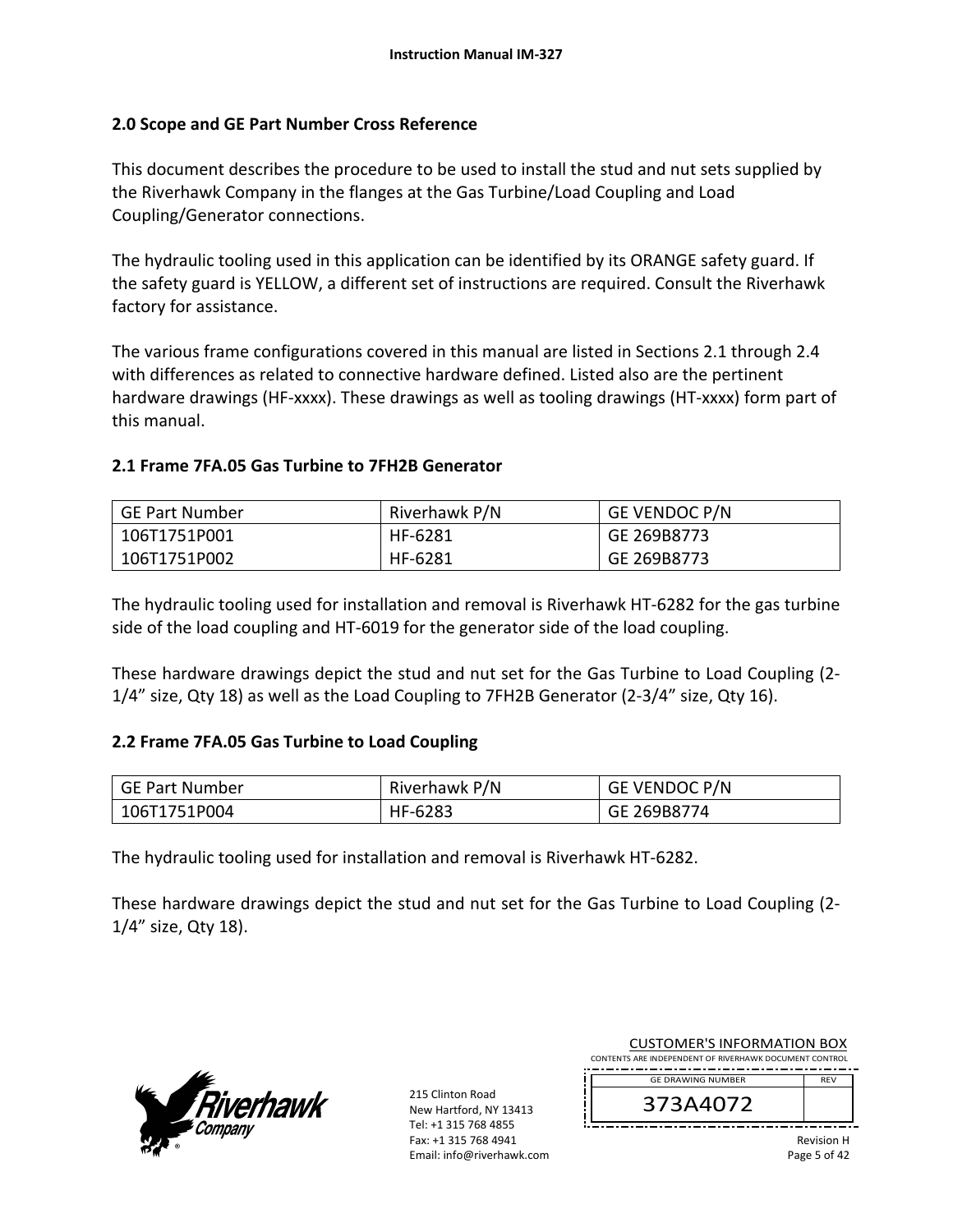# **2.3 Load Coupling to 7FH2B Generator**

| GE Part Number | Riverhawk P/N | <b>GE VENDOC P/N</b> |
|----------------|---------------|----------------------|
| 106T1751P005   | HF-6284       | GE 101B0627          |

The hydraulic tooling used for installation and removal is Riverhawk HT‐6019.

These hardware drawings depict the stud and nut set for the Load Coupling to 7FH2B Generator (2‐3/4" size, Qty 16).

# **2.4 Hydraulic Tooling**

| <b>GE Part Number</b> | Riverhawk P/N | GE VENDOC P/N |
|-----------------------|---------------|---------------|
| 106T1751P003          | HT-6282       | GE 269B8772   |
|                       | HT-6019       | GE 269B8762   |
|                       | GT-6030       | GE 269B8763   |
|                       | AP-0532       | GE 359B2502   |
| 106T1751P006          | HT-6019       | GE 269B8762   |
|                       | GT-6030       | GE 269B8763   |
| 106T1751P007          | HT-6282       | GE 269B8772   |
| 106T1751P008          | AP-0532       | GE 359B2502   |

# **3.0 Quick Checklist**

The following checklist is intended as a summary of the steps needed to use the Riverhawk‐ supplied equipment. New personnel or those experienced personnel who have not used the Riverhawk equipment recently are encouraged to read the entire manual.

# **EQUIPMENT INSPECTION**

- $\Box$  Check oil level in hydraulic pump.
- $\Box$  Check air pressure at 80psi [5.5 bar] minimum. (For air-driven pumps)
- $\Box$  Check hydraulic hose for damage.
- $\Box$  Test pump.



215 Clinton Road New Hartford, NY 13413 Tel: +1 315 768 4855 Fax: +1 315 768 4941 Email: info@riverhawk.com

|                                                        | 373A4072                 |            |
|--------------------------------------------------------|--------------------------|------------|
|                                                        | <b>GE DRAWING NUMBER</b> | <b>RFV</b> |
|                                                        |                          |            |
| CONTENTS ARE INDEPENDENT OF RIVERHAWK DOCUMENT CONTROL |                          |            |

CUSTOMER'S INFORMATION BOX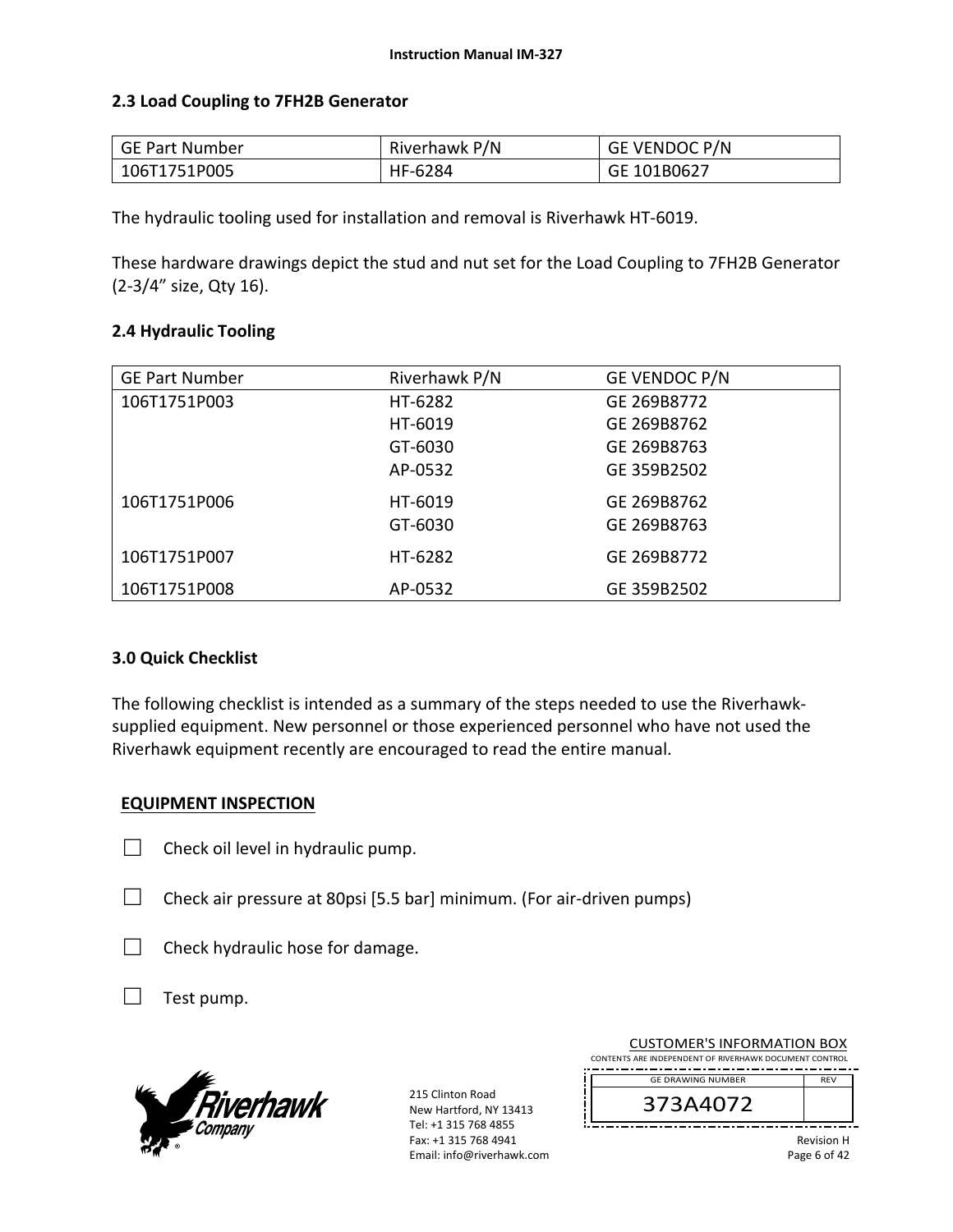| Inspect tensioner for any damage. |
|-----------------------------------|
|                                   |

# **NUT AND STUD PREPARATION**

- $\Box$  Inspect studs and nuts for any damage.
- $\Box$  Clean the studs and nuts.
- $\Box$  Measure stud lengths for the gas turbine flange studs.
- □ Lubricate the stud's threads with clean turbine oil or spray lubricant. Lubricate the nut's threads and nut face with clean turbine oil or spray lubricant.
- $\Box$  Install studs and nuts (off-center) into the flange.
- $\Box$  Set stick-out dimension on the load coupling adapter side of the flange.
- □ With Allen wrench in backside of stud, firmly seat backside nut using spanner ring and pin wrench.
- □ Verify stick‐out measurement **(VERY IMPORTANT)**
- □ Measure and record starting stud installation gauge readings**. (Generator Side Only). Follow Generator Stud Tensioning Pattern from section 8.2**

# **TENSIONING (Bolt Installation)**

- $\Box$  Check tensioner drawing for correct parts and part numbers.
- □ Apply a light coat of clean turbine oil or spray lubricant to the puller screw. **DO NOT USE "NEVER SEIZE" ON THE CONICAL THREADS.**
- □ Install the retention screws into the adjacent studs on either side of the stud to be tensioned. **(Generator Side Only)**
- $\Box$  Install the spanner ring onto the nut.
- $\Box$  Thread the puller screw into the stud.



| <b>CUSTOMER'S INFORMATION BOX</b><br>CONTENTS ARE INDEPENDENT OF RIVERHAWK DOCUMENT CONTROL |            |
|---------------------------------------------------------------------------------------------|------------|
| <b>GE DRAWING NUMBER</b>                                                                    | <b>RFV</b> |
| 373A4072                                                                                    |            |
|                                                                                             |            |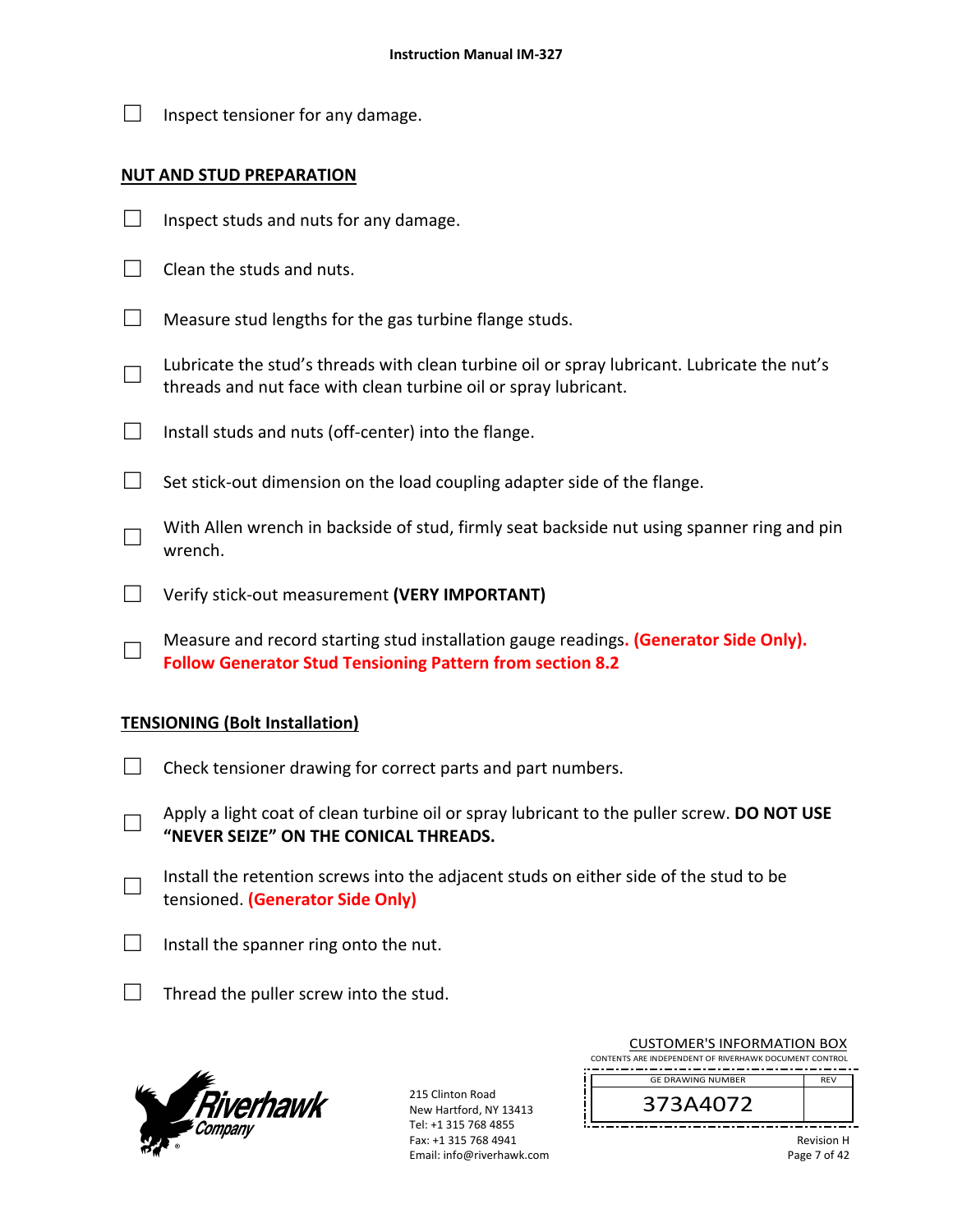| Insert an Allen wrench into the back side of the stud. |
|--------------------------------------------------------|
|                                                        |

| Insert another Allen wrench into the puller screw. While holding the stud still, tighten the  |
|-----------------------------------------------------------------------------------------------|
| puller screw until hand tight and then loosen the puller screw $1/2$ of a turn. Retighten the |
| puller screw and leave tight. DO NOT BACK OFF PULLER SCREW.                                   |

- □ Slide the correct foot over the puller stud and orientate the foot into position. *Note: the correct foot for the generator end is marked "Generator End"*
- □ Thread the tensioner onto puller screw until it stops. There should be a 1/16" to 3/16" gap between the foot and tensioner.
- □ Place the guard over the tensioner and position guide pin into the hole in the backside of the stud. **(Gas Turbine Side Only)**
- □ Place the guard over tensioner and position the guard's pocketed slots into retention screws. **(Generator Side Only)**
- □ Tighten the guard's knurled interlock fitting by hand until it presses firmly against tensioner (no gap).
- □ The retention screws must be inside the guard's pocketed slots. **(Generator Side Only)**
- □ Push the center of the interlock fitting towards the tensioner while pulling back on the fitting's pull tabs until it locks onto the tensioner and release the pull tabs.
- □ Install the backside guard to cover stud to be tensioned. **(Generator Side Only)**
- □ Connect the hydraulic pump to the tensioner and tension to 50%. Consult manual for correct pressure.
- □ Use the pin wrench to turn the spanner ring to firmly tighten nut with 20 ft∙lbs [27 N∙m] of torque.
- $\Box$  Release pressure and allow the tensioner to fully retract.
- □ Disconnect the hose and release the interlock fitting by pushing the center of the interlock fitting towards the tensioner while pulling back on the fitting's pull tabs.
- □ Remove the backside guard. **(Generator Side Only)**



215 Clinton Road New Hartford, NY 13413 Tel: +1 315 768 4855 Fax: +1 315 768 4941 Email: info@riverhawk.com

| COSTONIER STINI ORIVIATION DOA                         |            |
|--------------------------------------------------------|------------|
| CONTENTS ARE INDEPENDENT OF RIVERHAWK DOCUMENT CONTROL |            |
|                                                        |            |
| <b>GE DRAWING NUMBER</b>                               | <b>RFV</b> |
|                                                        |            |
|                                                        |            |
| 373A4072                                               |            |
|                                                        |            |
|                                                        |            |

CUSTOMER'S INFORMATION BOX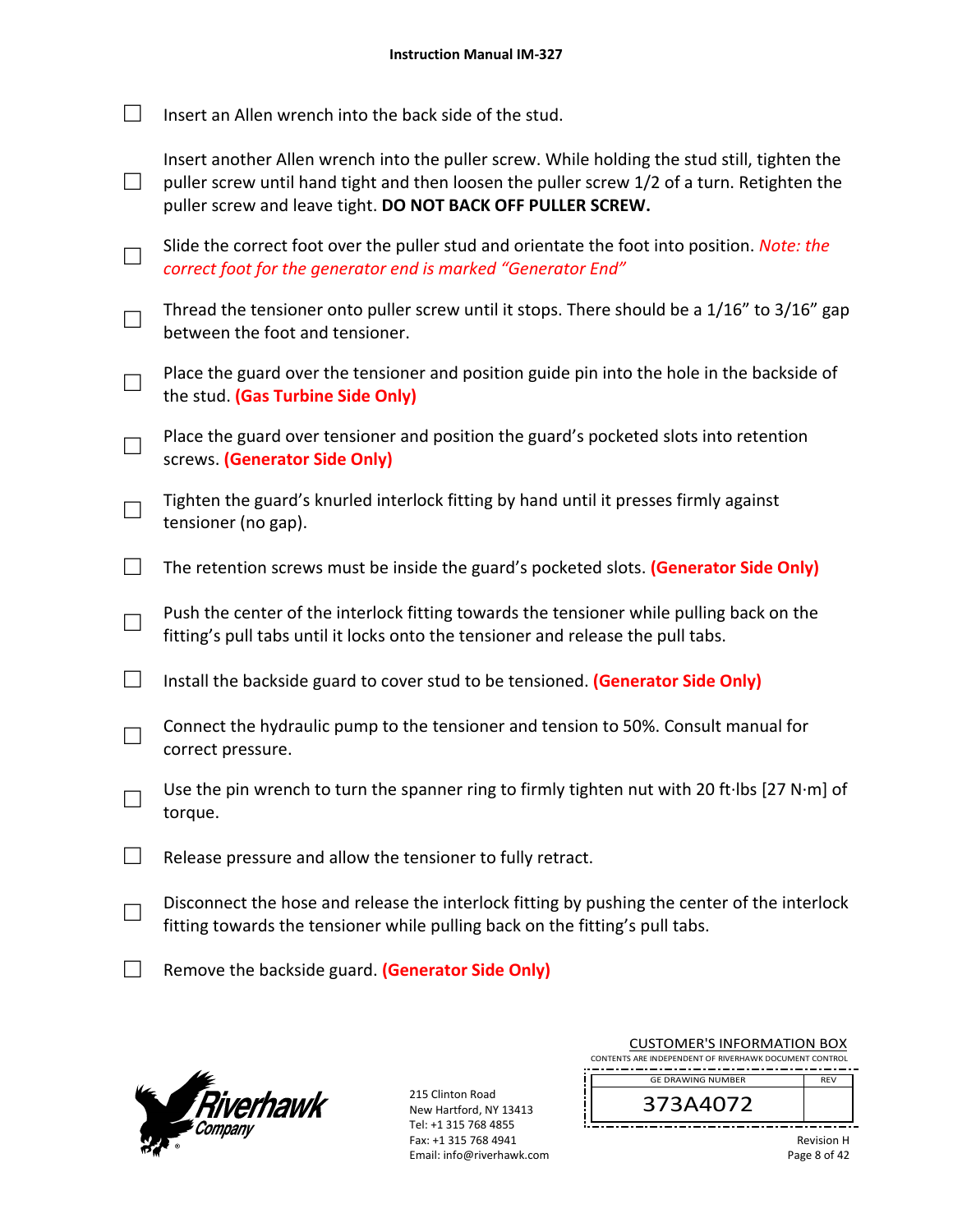|                                    | Loosen the knurled interlock fitting and remove the guard.                                                                                                            |  |
|------------------------------------|-----------------------------------------------------------------------------------------------------------------------------------------------------------------------|--|
|                                    | Unscrew the tensioner from the puller screw.                                                                                                                          |  |
|                                    | Remove the foot, puller screw, spanner ring, and in the case of the generator side the<br>retention screws.                                                           |  |
|                                    | Move to the next stud in the pattern. Tension all studs to 50% before proceeding to final<br>pressure.                                                                |  |
|                                    | Repeat above steps at final pressure.                                                                                                                                 |  |
|                                    | Measure final stud length and record on stretch datasheets. Calculate final stretch<br>measurement. The generator side must use GT-6030 gauge to verify installation. |  |
|                                    | Torque the nuts' set screws.                                                                                                                                          |  |
| <b>DETENSIONING (Stud Removal)</b> |                                                                                                                                                                       |  |
|                                    | المستحصر المستنفر وبمحموم المسار                                                                                                                                      |  |

 $\Box$  Loosen nuts' set screws

□ Inspect and clean studs' conical threads. **Do not continue until ALL debris is removed**  from the threads! See instruction manual IM-220. Do not try to use the tensioner to **remove a damaged stud!** 

- □ Apply a light coat of clean turbine oil or spray lubricant to the puller screw. **DO NOT USE "NEVER SEIZE" ON THE CONICAL THREADS.**
- □ Install the retention screws into the adjacent studs on either side of the stud to be tensioned. **(Generator Side Only)**
- $\Box$  Install the spanner ring onto the nut.
- $\Box$  Thread the puller screw into the stud.
- $\Box$  Insert an Allen wrench into the back side of the stud.



| <b>CUSTOMER'S INFORMATION BOX</b><br>CONTENTS ARE INDEPENDENT OF RIVERHAWK DOCUMENT CONTROL |                   |
|---------------------------------------------------------------------------------------------|-------------------|
| <b>GE DRAWING NUMBER</b>                                                                    | <b>RFV</b>        |
| 373A4072                                                                                    |                   |
|                                                                                             | <b>Revision H</b> |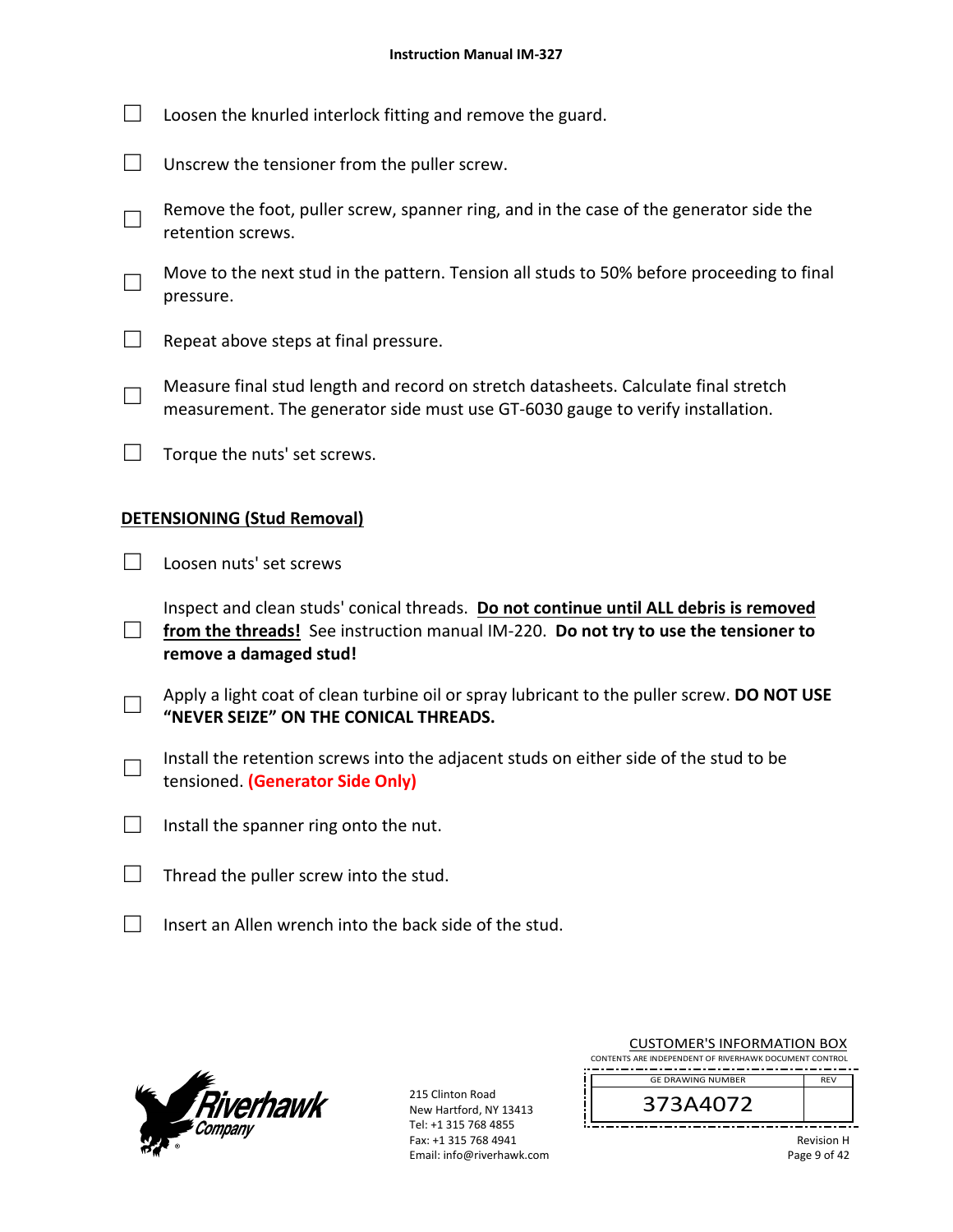| Insert another Allen wrench into the puller screw. While holding the stud still, tighten the |
|----------------------------------------------------------------------------------------------|
| puller screw until hand tight and then loosen the puller screw 1/2 of a turn. Retighten the  |
| puller screw and leave tight. DO NOT BACK OFF PULLER SCREW.                                  |

- □ Slide the correct foot over the puller stud and orientate the foot into position. *Note: the correct foot for the generator end is marked "Generator End"*
- □ Thread the tensioner onto puller screw until it stops. There should be a 1/16" to 3/16" gap between the foot and tensioner.
- □ Place the guard over the tensioner and position guide pin into the hole in the backside of the stud. **(Gas Turbine Side Only)**
- □ Place the guard over tensioner and position the guard's pocketed slots into retention screws. **(Generator Side Only)**
- □ Tighten the guard's knurled interlock fitting by hand until it presses firmly against tensioner (no gap).
- □ The retention screws must be inside the guard's pocketed slots. **(Generator Side Only)**
- □ Push the center of the interlock fitting towards the tensioner while pulling back on the fitting's pull tabs until it locks onto the tensioner and release the pull tabs.
- □ Install the backside guard to cover stud to be tensioned. **(Generator Side Only)**
- □ Connect the hydraulic pump to the tensioner and tension to final pressure. Consult manual for correct pressure.
- $\Box$  Loosen nut with the spanner ring and pin wrench.
- $\Box$  Release pressure and allow the tensioner to fully retract.
- □ Disconnect the hose and release the interlock fitting by pushing the center of the interlock fitting towards the tensioner while pulling back on the fitting's pull tabs.
- □ Remove the backside guard. **(Generator Side Only)**
- $\Box$  Loosen the knurled interlock fitting and remove the guard.
- $\Box$  Unscrew the tensioner from the puller screw.



215 Clinton Road New Hartford, NY 13413 Tel: +1 315 768 4855 Fax: +1 315 768 4941 Email: info@riverhawk.com

| COSTONIER STINI ORIVIATION DOA                         |            |
|--------------------------------------------------------|------------|
| CONTENTS ARE INDEPENDENT OF RIVERHAWK DOCUMENT CONTROL |            |
|                                                        |            |
| <b>GE DRAWING NUMBER</b>                               | <b>RFV</b> |
|                                                        |            |
|                                                        |            |
| 373A4072                                               |            |
|                                                        |            |
|                                                        |            |
|                                                        |            |

CUSTOMER'S INFORMATION BOX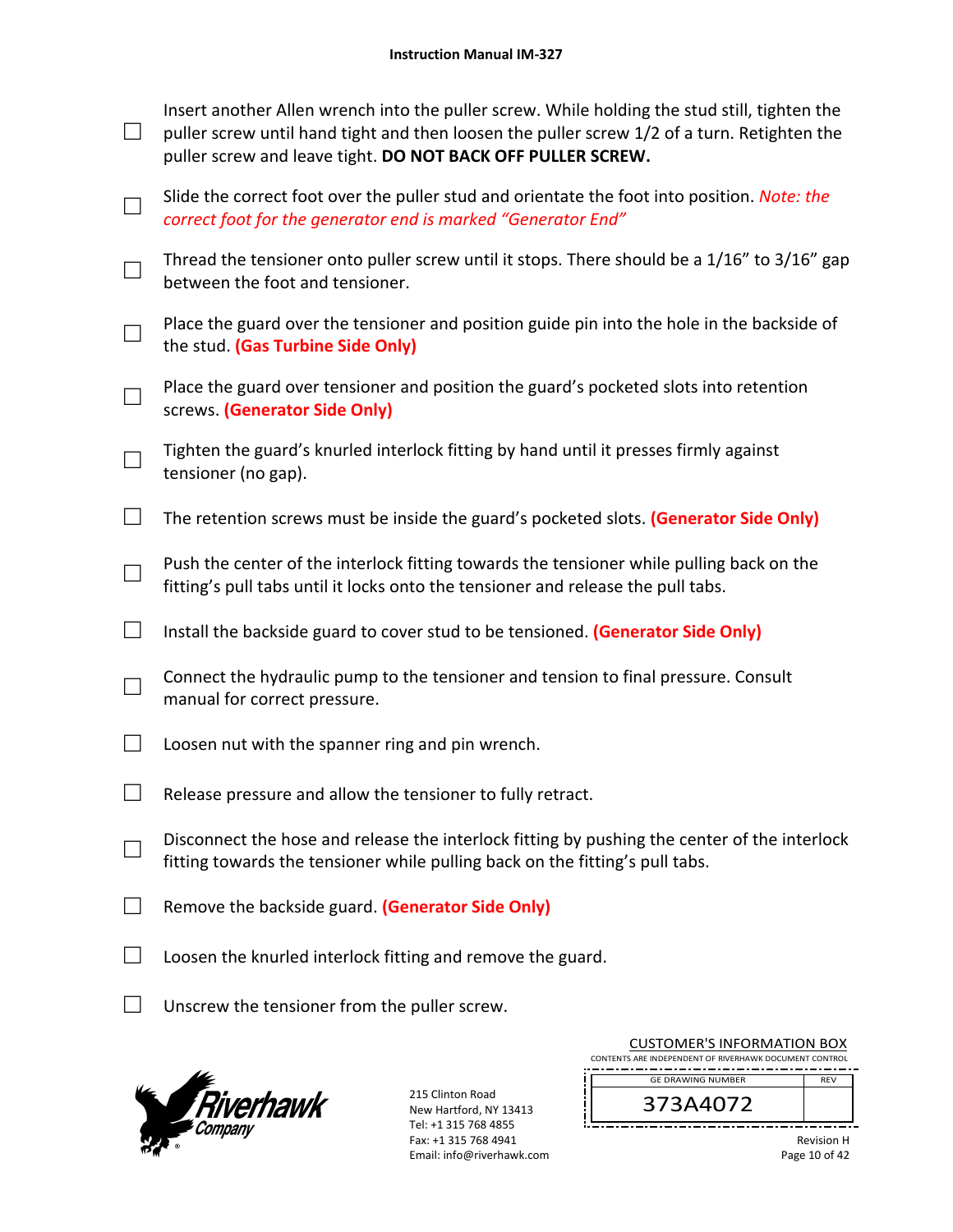□ Remove the foot, puller screw, spanner ring, and in the case of the generator side the retention screws. It may be necessary to insert an Allen wrench into the backside of the stud to remove the puller screw.

 $\Box$  Move to next stud in pattern

# **4.0 General Preparations**

Read and understand all instructions before installing and tensioning studs.

Operators should be trained or have previous experience using Riverhawk tensioning equipment. Training will minimize the chance of improper use of the equipment.

The hydraulic tooling including the hydraulic hoses should be inspected prior to use. Inspection guidelines are listed in the following sub‐sections.

This equipment produces very high hydraulic pressures and very high forces. Operators must exercise caution and wear the appropriate personal protective equipment when handling and operating the hydraulic tooling.

High-pressure oil from the hydraulic pump pressurizes the tensioner which generates a very large force that actually stretches the stud. As the stud is stretched the nut lifts off the flange. The nut is then turned by hand using the supplied spanner ring. Once the nut is tight against the flange, the pressure in the tensioner is released. The hardware is now clamping the flange together.

# **4.1 Machine Preparation**

The flange to be tensioned must be fully closed prior to positioning of studs in the flanges. Turning the turbine shafts is not required, but may be useful. Also, it will be advantageous to remove as many obstructions as possible from the flange area, such as speed probes, shipping plates, and conduit.

# **4.2 Hardware – Balance**

The studs are supplied in component balanced sets. A stud can be exchanged with another stud in its set without affected the overall balance of the equipment. Do not exchange a stud from one set with another stud from a different set. When shipped from Riverhawk, the studs are not assigned to any specific hole in the load coupling flange; this is optional and can be done at



| <b>CUSTOMER'S INFORMATION BOX</b><br>CONTENTS ARE INDEPENDENT OF RIVERHAWK DOCUMENT CONTROL |            |  |
|---------------------------------------------------------------------------------------------|------------|--|
| <b>GE DRAWING NUMBER</b>                                                                    | <b>RFV</b> |  |
| 373A4072                                                                                    |            |  |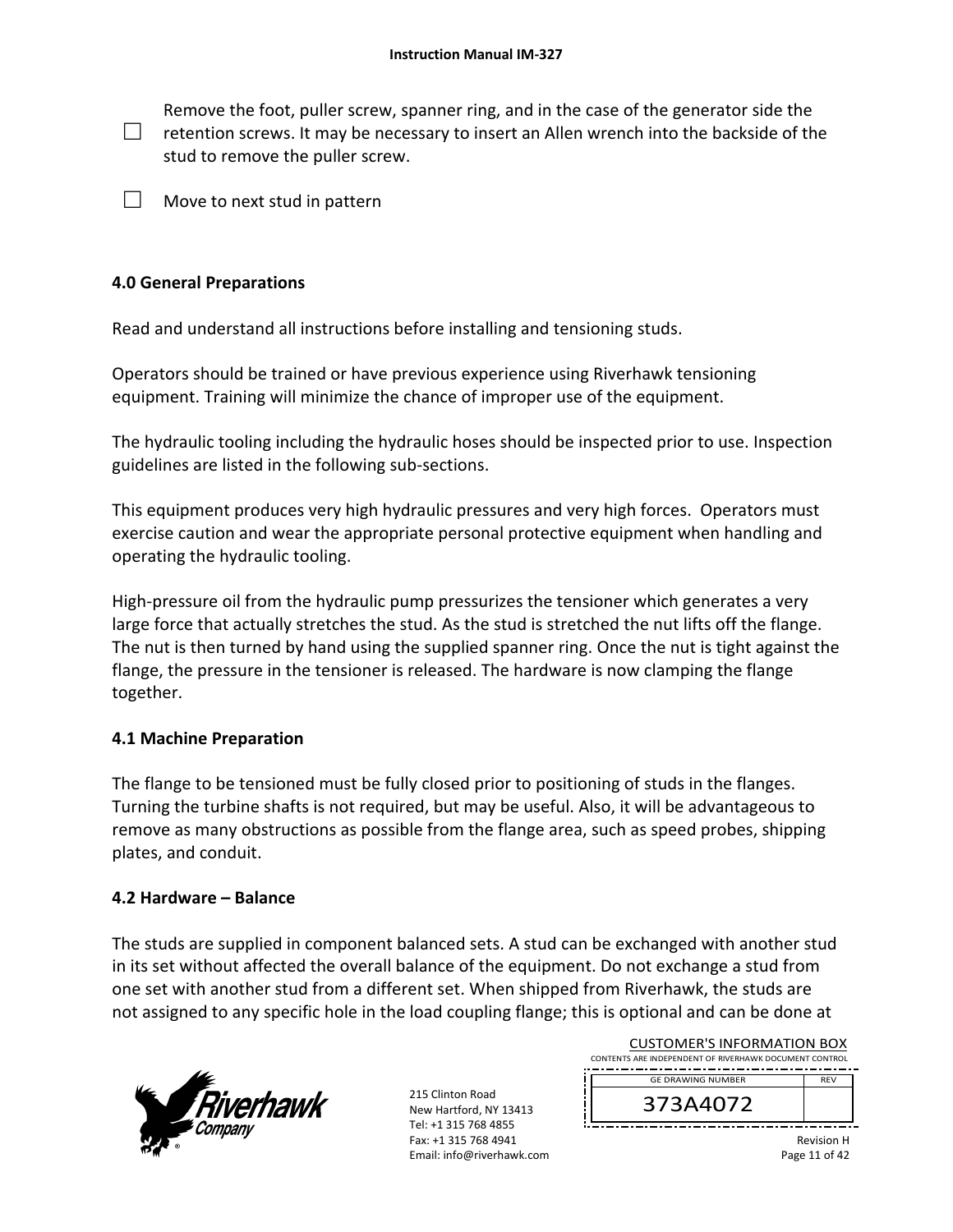the installation site. The set size is determined by the relevant GE order drawing (see section 2.0).

The nuts are supplied in component balanced sets. A nut can be exchanged with another nut in its set without affected the overall balance of the equipment. Do not exchange a nut from one set with another nut from a different set. When shipped from Riverhawk, the nuts are not assigned to any specific hole in the load coupling flange; this is optional and can be done at the installation site. The set size is determined by the relevant GE order drawing (see section 2.0).

A weight balance certification is supplied with each order. Store this certification in an appropriate location as it will be needed for the purchase of replacement equipment.

# **4.3 Tensioner – Care and Handling**

When not in use, the tensioner shall be maintained in a clean environment and all caps and plugs for hydraulic openings and fittings must be in place.

Use ISO 32 grade oil.

When in use, the tensioner shall be protected from sand and grit.

See section 12 for long term storage requirements.

# **4.4 Hand Tools**

Several hand wrenches and micrometers may be required to perform installation and measurement of the studs:

5/8" Wrench 3/4" Wrench A set of Allen Wrenches 3' to 4' Breaker Bar 10" to 11" Micrometer or Caliper

# **4.5 Special Tools**

Hydraulic Tensioner Kit: 
HT-6282 Hydraulic Tensioner, 2-1/4" **(Gas Turbine Side Only)** (reference GE VENDOC 269B8772)



215 Clinton Road New Hartford, NY 13413 Tel: +1 315 768 4855 Fax: +1 315 768 4941 Email: info@riverhawk.com

| CUSTUMER S INFORMATION BUX                             |            |  |
|--------------------------------------------------------|------------|--|
| CONTENTS ARE INDEPENDENT OF RIVERHAWK DOCUMENT CONTROL |            |  |
|                                                        |            |  |
| <b>GE DRAWING NUMBER</b>                               | <b>RFV</b> |  |
|                                                        |            |  |

CUCTOMER'S INFORMATION BOY

373A4072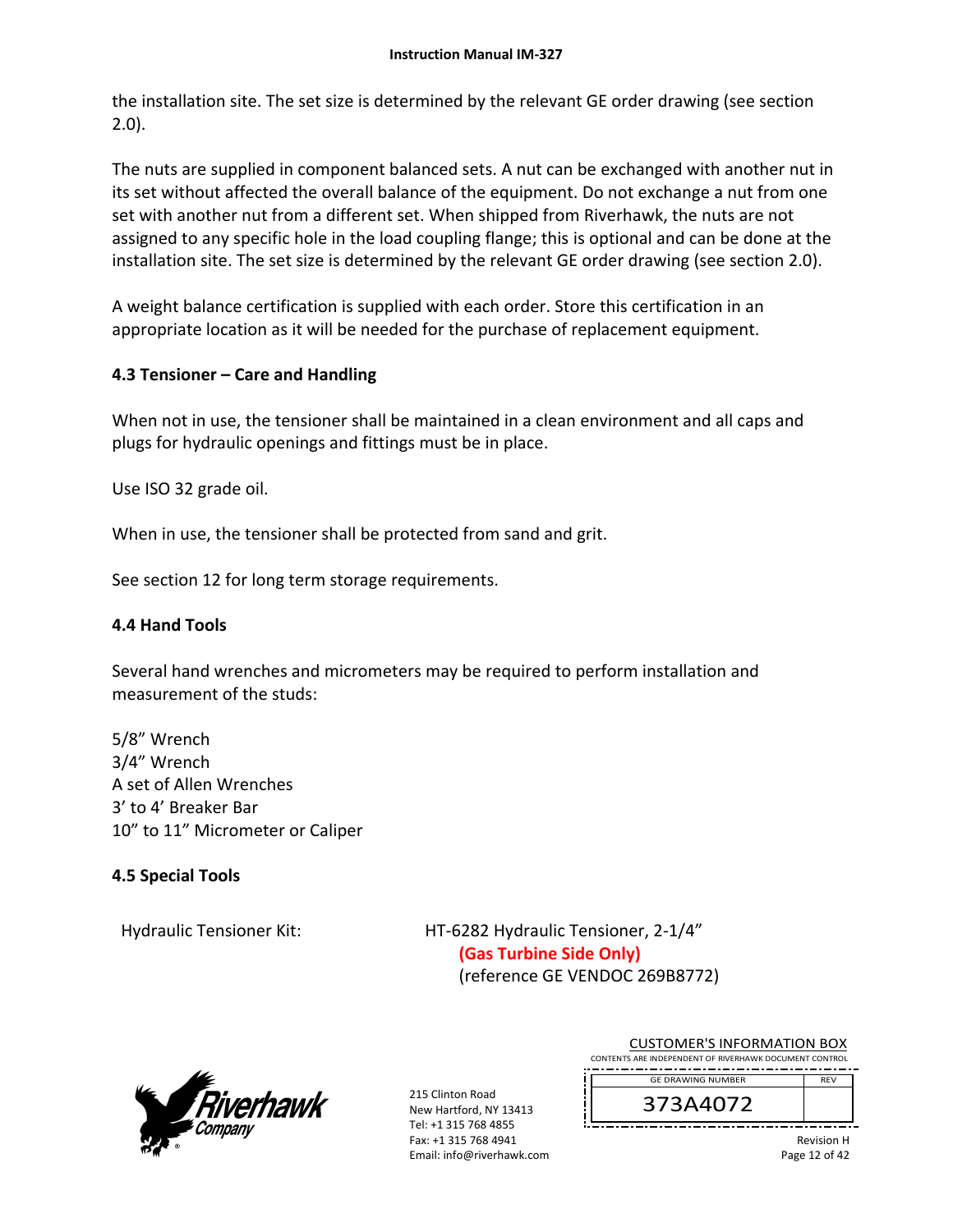HT‐6019 Hydraulic Tensioner, 2‐3/4" **(Generator Side Only)** (reference GE VENDOC 269B8762)

| <b>Stud Stretch Measuring Gauge:</b> | GT-6030 Stretch Gauge<br>(Generator Side Only)<br>(reference GE VENDOC 269B8763)       |
|--------------------------------------|----------------------------------------------------------------------------------------|
| Hydraulic Pump Kit:                  | AP-0532 Air-Operated Hydraulic Pump<br>(recommended)<br>(reference GE VENDOC 359B2502) |
|                                      | MP-0130 Manual Hand-Operated Hydraulic Pump<br>(reference GE VENDOC 359B2506)          |

# **CAUTION**

**Riverhawk recommends that the tensioners be returned to Riverhawk for periodic inspections. Replacement of obsolete tensioners is recommended. Functional upgrades are also recommended. The Riverhawk Service Returns Coordinator should be notified 3‐6 months prior to a planned outage to schedule an inspection service.** 

# **5.0 Hardware Set Preparations**

#### **5.1 Nut Preparation**



**Picture 5A** ‐ Riverhawk Locknut



| <b>CUSTOMER'S INFORMATION BOX</b><br>CONTENTS ARE INDEPENDENT OF RIVERHAWK DOCUMENT CONTROL |                                    |
|---------------------------------------------------------------------------------------------|------------------------------------|
| <b>GE DRAWING NUMBER</b>                                                                    | <b>RFV</b>                         |
| 373A4072                                                                                    |                                    |
|                                                                                             | <b>Revision H</b><br>Page 13 of 42 |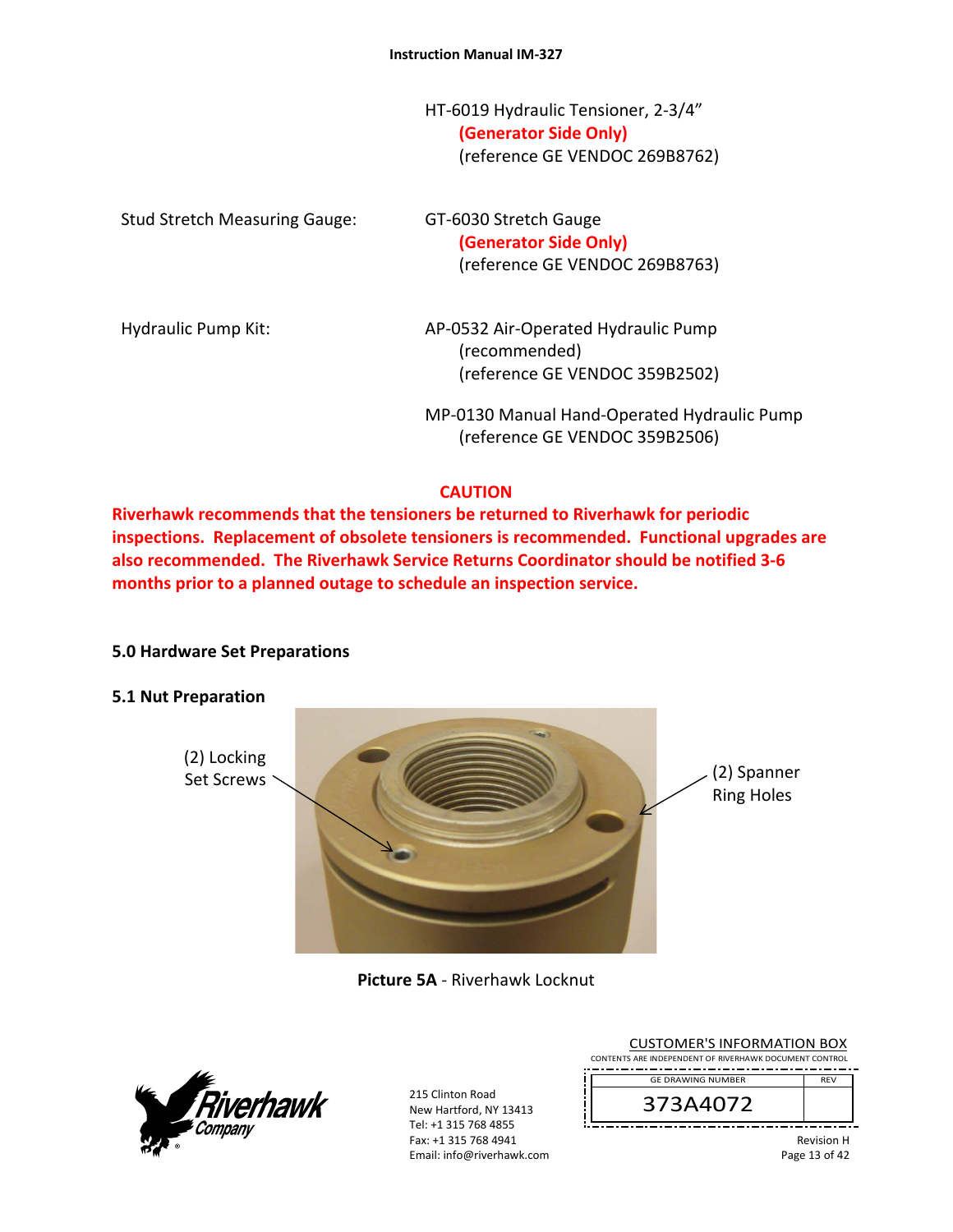If there is any visible damage on a nut, do not use the nut and contact the Riverhawk Company for a replacement nut. Please be prepared to supply the turbine number, weight certification, and digital photographs for evaluation.

# **5.1.1 Nut Cleaning ‐ New Installations**

For new installations, the nuts should come sealed from the factory and will need no cleaning.

# **5.1.2 Nut Cleaning ‐ Old Installations**

Previously installed nuts require cleaning as follows: Wire brush using a petroleum‐based solvent to remove any foreign material on the external surfaces and threads.

# **5.2 Stud Preparation**

Check the stud for any visible damage. If there is any visible damage, do not use the stud and contact the Riverhawk Company for a replacement stud. Please be prepared to supply the turbine number, weight certification, and digital photographs for evaluation.

# **CAUTION**

**It is especially important to check the condition of the conical thread used to tension the stud. Thread damage from previous abuse can lead to failure of the stud or tensioning equipment.** 

The conical threads of each stud must be clean of grit and dirt before installation or removal. This ensures the proper seating of the puller screw.

# **5.2.1 Stud Cleaning ‐ New Installations**

For new installations, the studs should come sealed from the factory and will need no cleaning.

# **5.2.2 Stud Cleaning ‐ Old Installations**

Previously installed studs may require cleaning. Clean conical threads should have a bright and shiny appearance.

If cleaning is required, follow these steps:

1. Blow out the threads with compressed air to remove loose debris and dry conical threads. Do not apply a solvent or other cleaning solution to the threads as this may chemically attack the stud.



| <b>CUSTOMER'S INFORMATION BOX</b><br>CONTENTS ARE INDEPENDENT OF RIVERHAWK DOCUMENT CONTROL |            |
|---------------------------------------------------------------------------------------------|------------|
| <b>GE DRAWING NUMBER</b>                                                                    | <b>RFV</b> |
| 373A4072                                                                                    |            |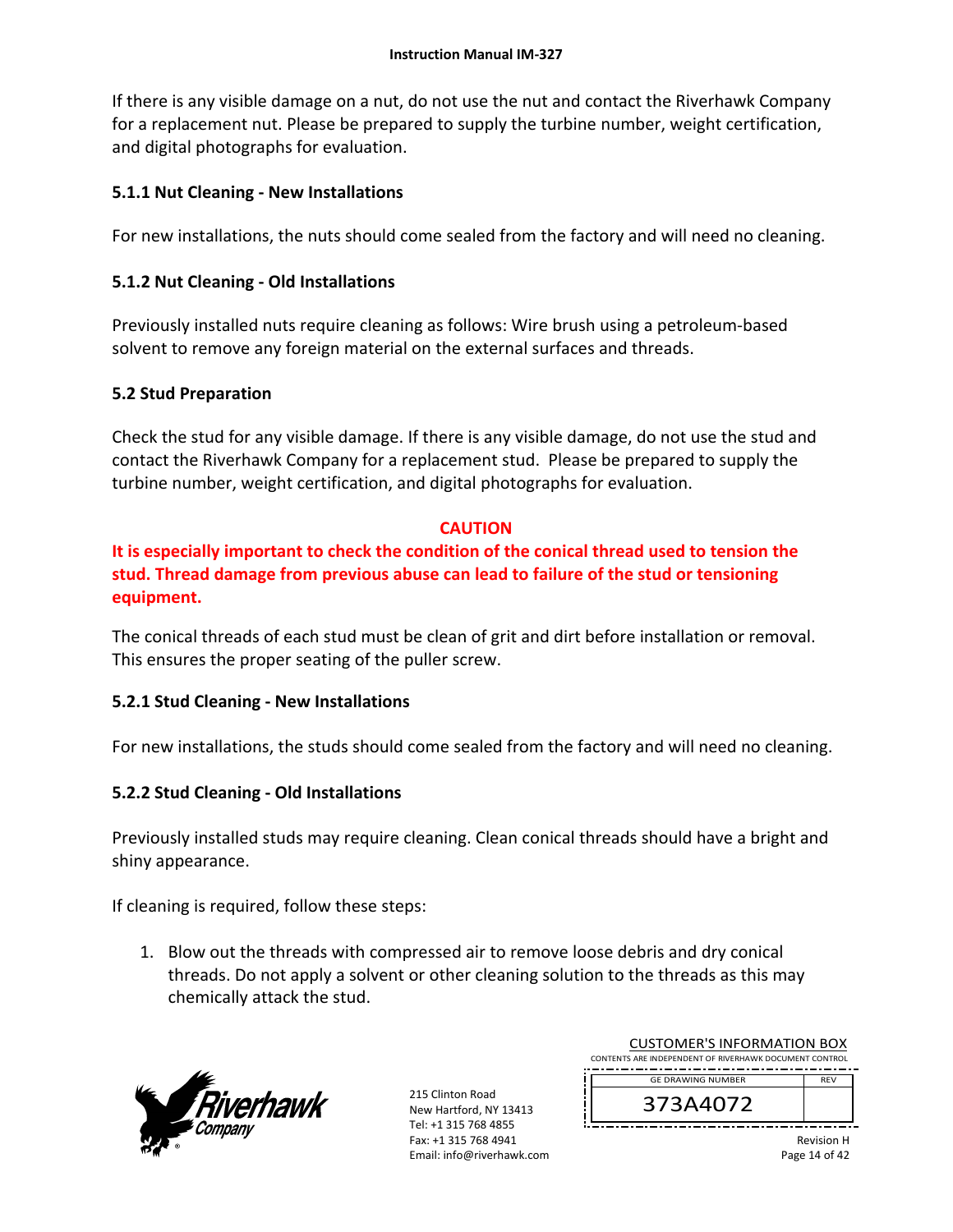2. Use Stud Cleaning Kit, GT‐4253 or a similar 1" diameter Brass power brush.



**Picture 5B ‐** Brass Power Brush

- 3. Insert the brush into an electric drill and set drill to run in a counterclockwise direction at high speed.
- 4. Work the drill in a circular motion while moving the brush in and out to clean all of the threads. Try not to hold the brush in one place too long, so as not to remove the stud's protective coating.
- 5. Blow out the threads with compressed air to remove loosened debris.
- 6. Visually inspect threads for cleanliness. Threads should be bright and shiny.
- 7. Repeat if any dirt can be seen in the threads.
- 8. Inspect threads for any damage that may have been caused by previous installation.
- 9. Do **not** apply "Never Seize" to the stud's threads.
- 10. Finish the cleaning process by rinsing in a volatile solvent such as acetone and allow the stud to dry.

#### **5.3 Stud Length Measurement**

# **5.3.1 Gas Turbine Flange 2‐1/4" [58mm] Studs**

Measure and record the initial lengths of the gas turbine flange studs. The following suggestions will improve your results.

- **Plan to start and finish any flange in the same day.**
- **Studs and flange must be at the same temperature.**
- **Number each stud with a marker for later stretch measurement tracking.**
- **Mark the location of measurement on stud end with a permanent marker.**
- **Measure each stud to nearest 0.001 inch (.01 mm).**
- **Record each measurement on the supplied record sheets.**
- **Do not allow the measuring instruments to sit in the sun.**



215 Clinton Road New Hartford, NY 13413 Tel: +1 315 768 4855 Fax: +1 315 768 4941 Email: info@riverhawk.com

| CONTENTS ARE INDEPENDENT OF RIVERHAWK DOCUMENT CONTROL |            |
|--------------------------------------------------------|------------|
| <b>GE DRAWING NUMBER</b>                               | <b>RFV</b> |
| 373A4072                                               |            |

CUSTOMER'S INFORMATION BOX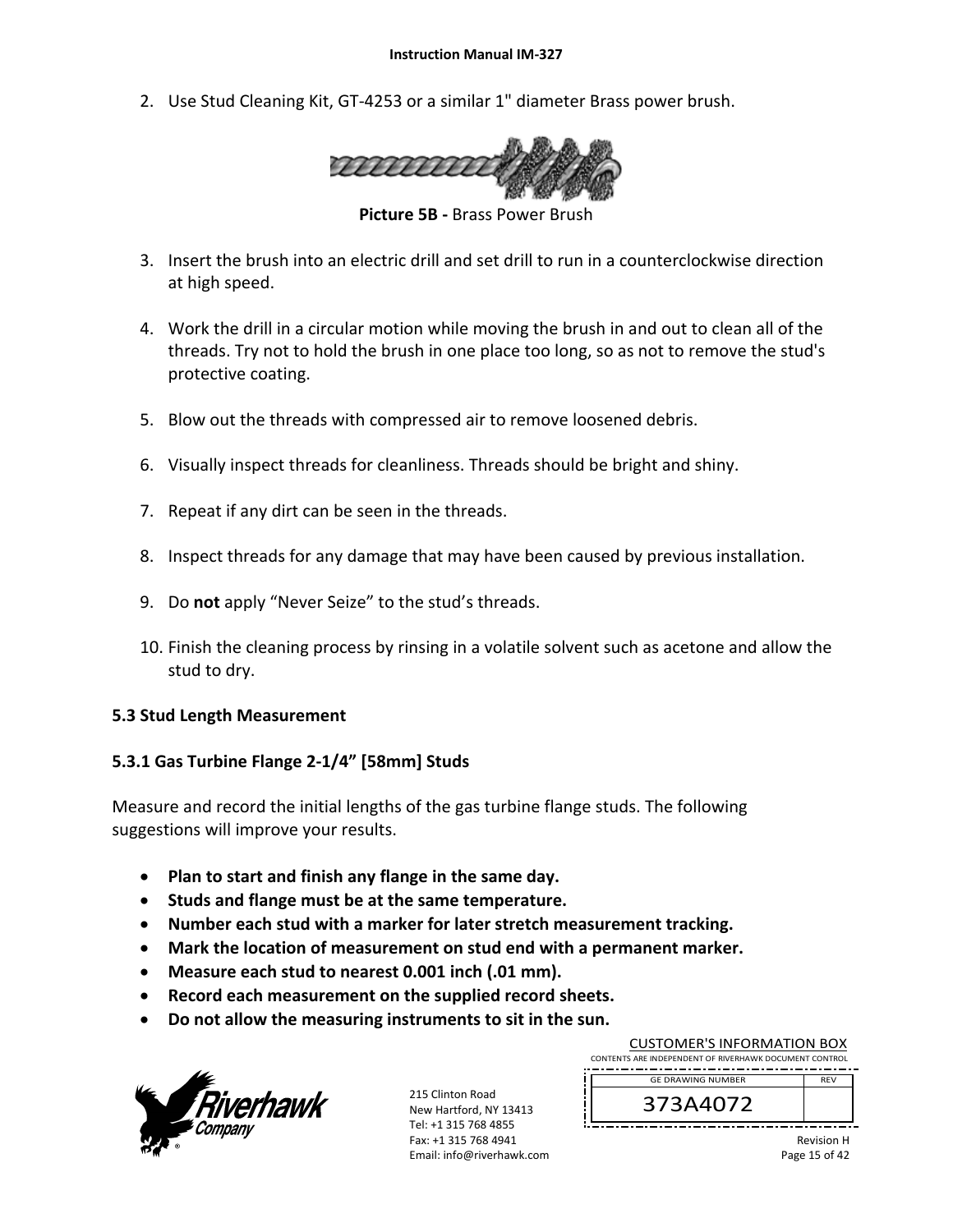**The same person should make all measurements.** 

# **5.3.2 Generator Flange 2‐3/4" [71mm] Studs**

The generator flange studs do not have to have their lengths measured. The generator flange studs require the use of a special stud installation gauge that measures the distance from the stud end to the flange face.



**Picture 5C** – Stud Installation Gauge

Refer to the GT‐6030 Stud Installation Gauge instruction manual, IM‐309. The latest revision may be obtained by contacting Riverhawk Company or thru www.riverhawk.com.

# **6.0 Stud and Nut Assembly**

Refer to the hardware assembly drawing (HF‐xxxx) listed in Section 2.0 of the manual.

- 1. Assemble the cylindrical nut to the internal, conical thread end of the stud.
- 2. Lubricate the stud's threads with clean turbine oil or spray lubricant.
- 3. Lubricate the nut's threads and nut face with clean turbine oil or spray lubricant.



215 Clinton Road New Hartford, NY 13413 Tel: +1 315 768 4855 Fax: +1 315 768 4941 Email: info@riverhawk.com

| CUSTUIVIEN 3 INFUNIVIATIUN BUA<br>CONTENTS ARE INDEPENDENT OF RIVERHAWK DOCUMENT CONTROL |                   |
|------------------------------------------------------------------------------------------|-------------------|
| <b>GE DRAWING NUMBER</b>                                                                 | <b>RFV</b>        |
| 373A4072                                                                                 |                   |
|                                                                                          | <b>Dovicion H</b> |

CUSTOMER'S INFORMATION BOY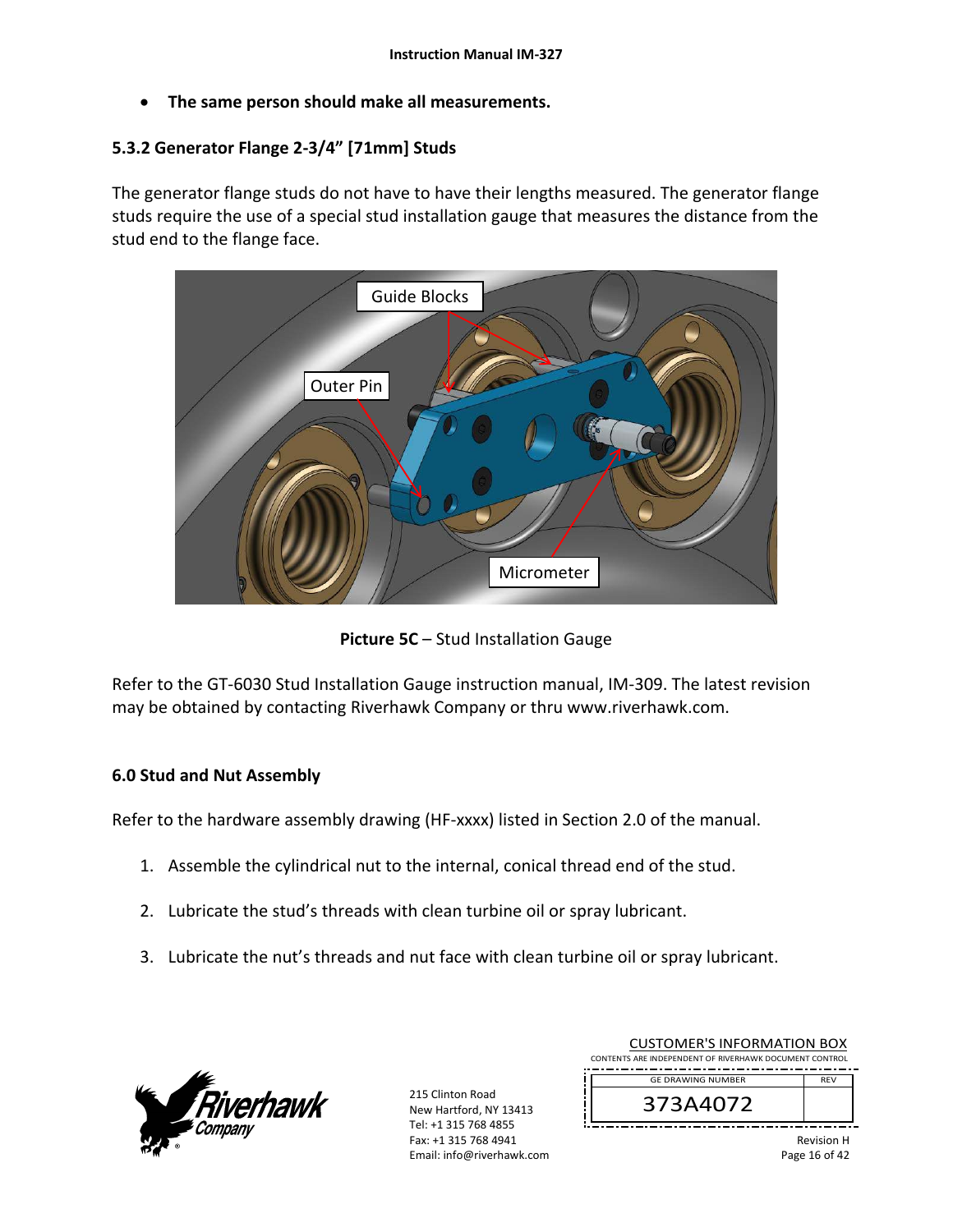4. Slide the stud and cylindrical nut assembly into the flange as shown in Figures 6A and 6B.

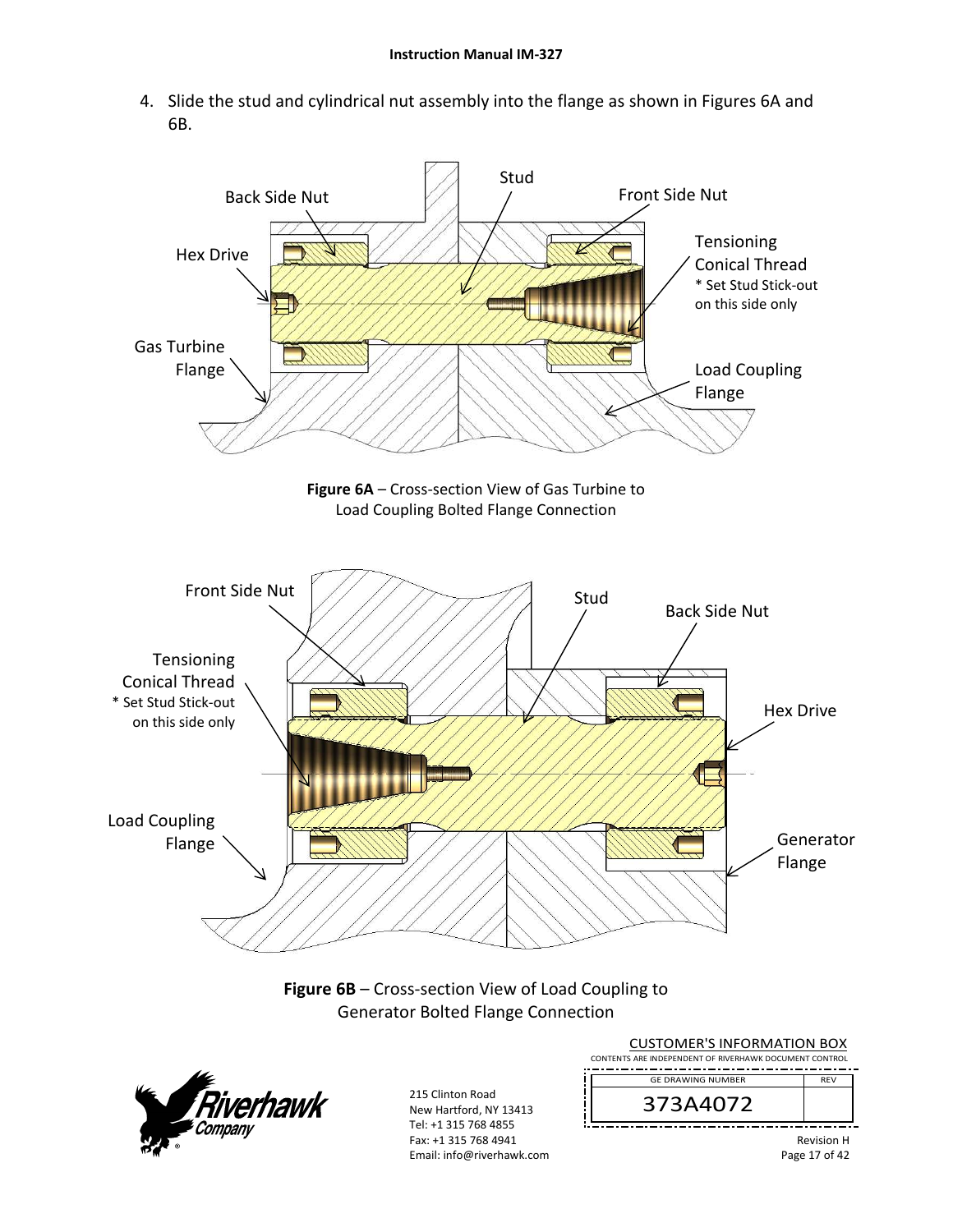- 5. Install the other nut on the backside.
- 6. Adjust the nut/stud assembly so that the stud protrudes (or sticks out) from the face of the cylindrical nut the distance specified on the hardware drawing (HF‐xxxx). **SETTING THIS PROTRUSION OF STUD TO NUT IS CRITICAL FOR PROPER TENSIONER OPERATION.** A metal stick‐out gage is provided with the tensioner to assist the operator in setting the protrusion dimension.



**Picture 6C** – Use of Stick‐Out Gage on the Gas Turbine side of the Flange Joint



**Picture 6D** – Use of Drop Gage to measure stick‐out



**Picture 6E** – Use of Calipers to measure stick‐out

- 7. With Allen wrench in backside of stud, firmly seat backside nut using spanner ring and pin wrench.
- 8. Recheck the stud stick-out length. If the stick-out length does not match the hardware drawing, adjust the nuts as necessary.



|          | <b>CUSTOMER'S INFORMATION BOX</b><br>CONTENTS ARE INDEPENDENT OF RIVERHAWK DOCUMENT CONTROL |            |
|----------|---------------------------------------------------------------------------------------------|------------|
|          | <b>GE DRAWING NUMBER</b>                                                                    | <b>RFV</b> |
| 373A4072 |                                                                                             |            |
|          |                                                                                             | Revision H |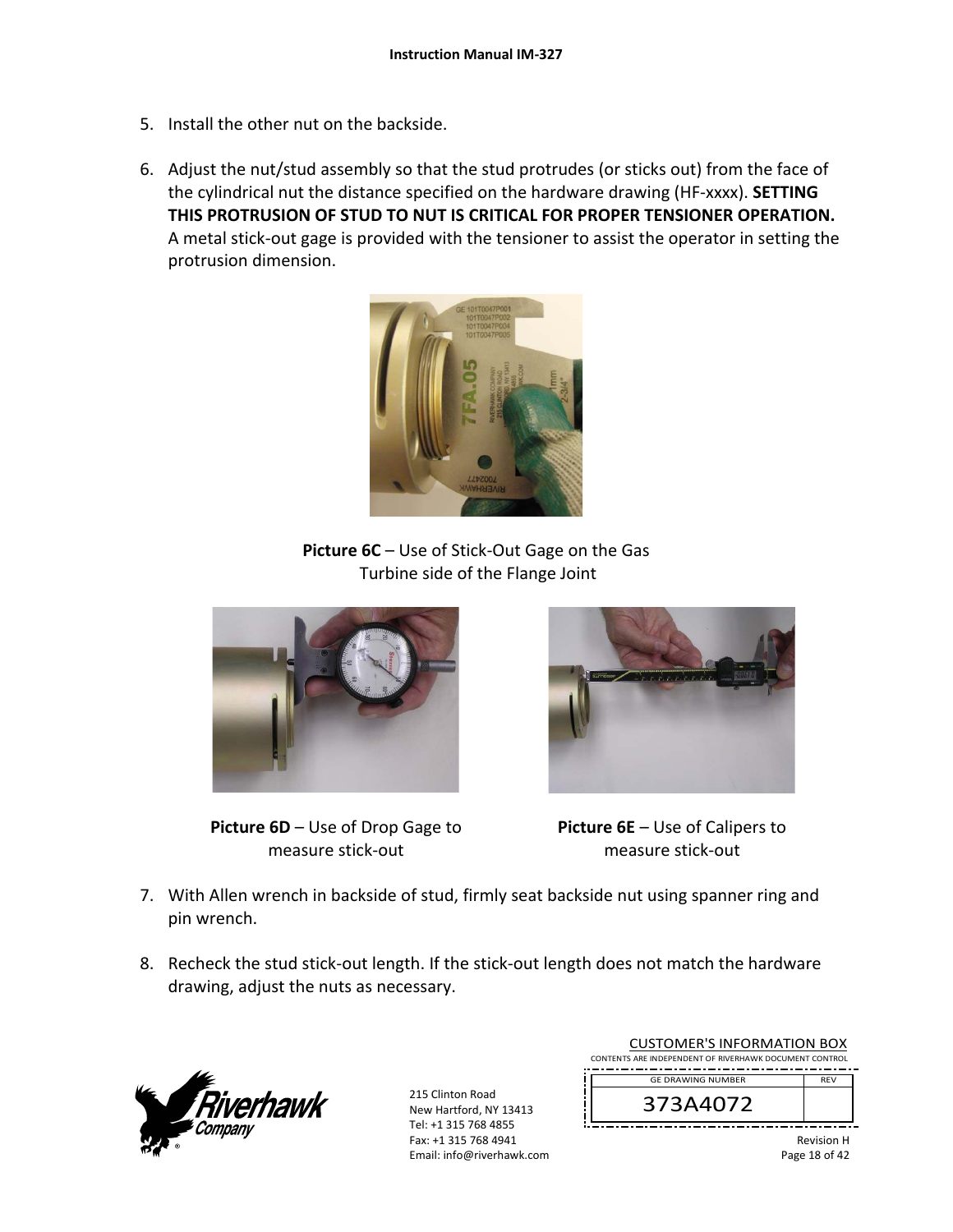**7.0 Hydraulic Tensioner Equipment Assembly**

**7.1 Hydraulic Equipment Inspection** 

# **7.1.1 Hydraulic Tensioner Inspection**

# **CAUTION**

**Riverhawk recommends that the tensioner be returned to Riverhawk for periodic inspections. Replacement of obsolete tensioners is recommended. Functional upgrades are also recommended. The Riverhawk Service Returns Coordinator should be notified 3‐6 months prior to a planned outage to schedule an inspection service.** 

This tensioner does not require bleeding. See section 8.3

# **WARNING**

**To avoid failure, ensure safety, and proper operation, the tensioner assembly must be installed on a stud in the flange before bleeding and pressurizing the tensioner. Do not use the tensioner at any pressure unless the tool is installed on a stud in a flange.** 

Clean puller screw and check for any debris and dents.

Inspect the tensioner guard for any signs of damage including cracked welds. Any guards modified in the field should be replaced. Bent guards should be replaced. Also, be sure the rubber pad is in place on the back side guard, if missing, replace.

Inspect the outside of the tensioner for discoloration patterns that may indicate submersion and internal damage.

Perform an inventory of the loose equipment supplied with the tensioner. An inventory list is provided on the tensioner's technical drawing (Riverhawk HT‐xxxx listed in section 2.0 and 4.5). Replacement parts are available from Riverhawk.

# **7.1.1.1 Hydraulic Tensioner's Burst Disc Replacement**

The hydraulic tensioner's burst disc is a key element in the overall safe use of the hydraulic tensioner. The burst disc's location is shown on the tensioner's technical drawing (Riverhawk HT‐xxxx listed in section 2.0 and 4.5).



215 Clinton Road New Hartford, NY 13413 Tel: +1 315 768 4855 Fax: +1 315 768 4941 Email: info@riverhawk.com

| <b>CUSTOMER'S INFORMATION BOX</b>                      |  |
|--------------------------------------------------------|--|
| CONTENTS ARE INDEPENDENT OF RIVERHAWK DOCUMENT CONTROL |  |
| <b>GE DRAWING NUMBER</b><br><b>RFV</b>                 |  |
|                                                        |  |

373A4072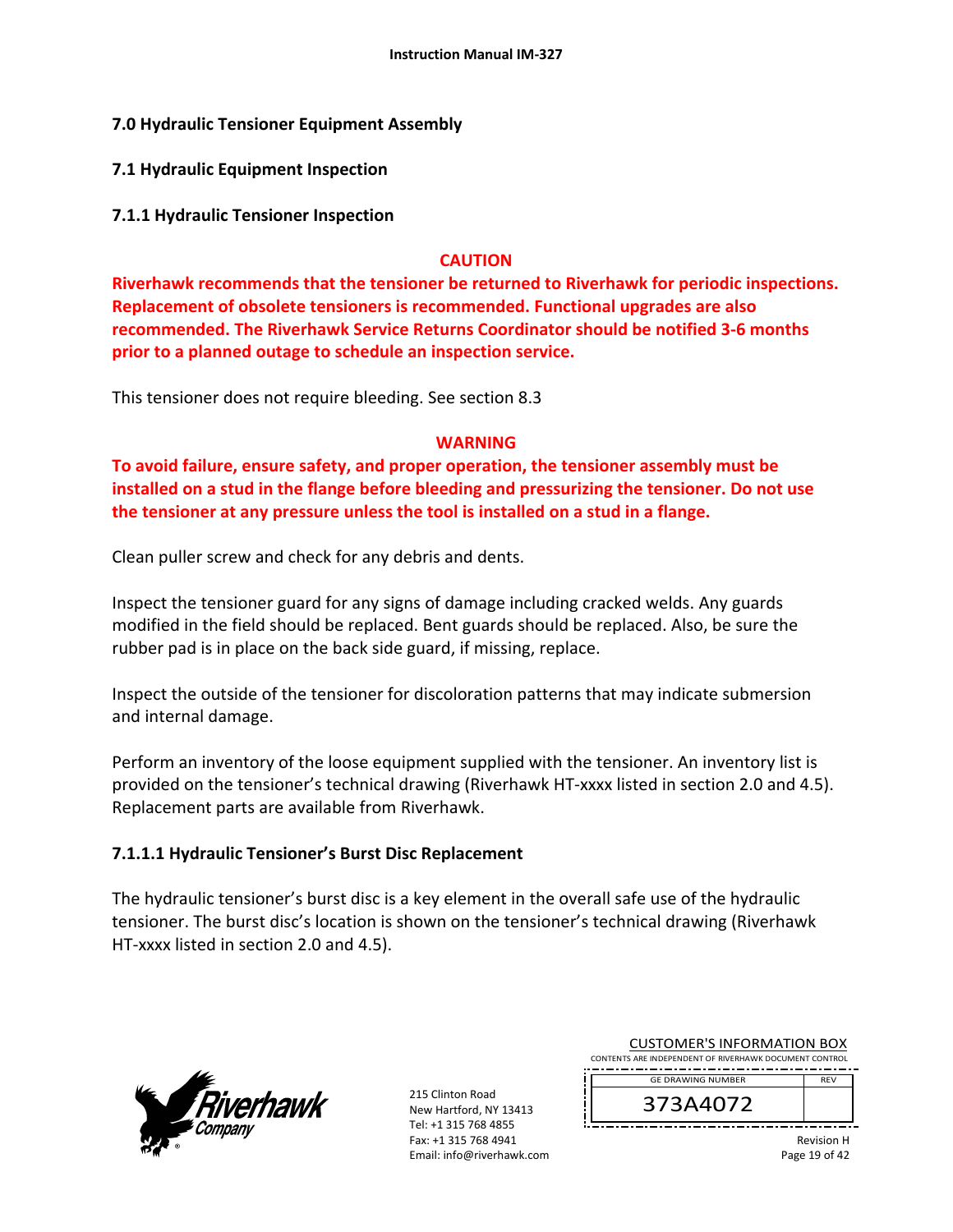Each tensioner is shipped from our factory with one burst disc already installed in the tensioner and with another spare disc for field replacement. Extra burst discs are available from Riverhawk for replacement purposes.

To replace a damaged burst disc:

- 1. Remove the hydraulic port's dispersion nut, compression ring, and damaged burst disc.
- 2. Discard the damaged burst disc.
- 3. Clean the dispersion nut, compression ring, new burst disc, and the hydraulic port with a solvent to ensure a dirt‐free installation.
- 4. Reassemble new burst disc, compression ring, and dispersion nut into the same hydraulic port.

# **Warning**

**A damaged burst disc must be replaced with a burst disc of the same design and pressure rating. Do not substitute a damaged burst disc with a different disc type, a different pressure rating, or a foreign object.**

# **7.1.2 Hydraulic Pump Kit Inspection**

Refer to the Hydraulic Pump Kit Instruction Manual, IM‐293 (GE VENDOC 373A4058). The latest revision may be obtained by contacting Riverhawk Company or thru www.riverhawk.com.

# **7.2 Hydraulic Fittings**



Riverhawk hydraulic pumps use a 1/4" High Pressure port to connect its hydraulic hoses. The hose connector is made from a three piece assembly: a gland nut, a collar, and a 1/4" tube or 1/4" hose end. (See Illustration 1)

To assembly the fitting, slide the gland nut over the 1/4" tube or 1/4" hose end. Turn the collar counter‐clockwise (**left hand** thread) on to the tube or hose end as shown in Illustration 1.

j

ļ



215 Clinton Road New Hartford, NY 13413 Tel: +1 315 768 4855 Fax: +1 315 768 4941 Email: info@riverhawk.com

| <b>CUSTOMER'S INFORMATION BOX</b>                      |            |
|--------------------------------------------------------|------------|
| CONTENTS ARE INDEPENDENT OF RIVERHAWK DOCUMENT CONTROL |            |
| <b>GE DRAWING NUMBER</b>                               | <b>RFV</b> |
|                                                        |            |
| 373A4072                                               |            |
|                                                        |            |

Revision H Page 20 of 42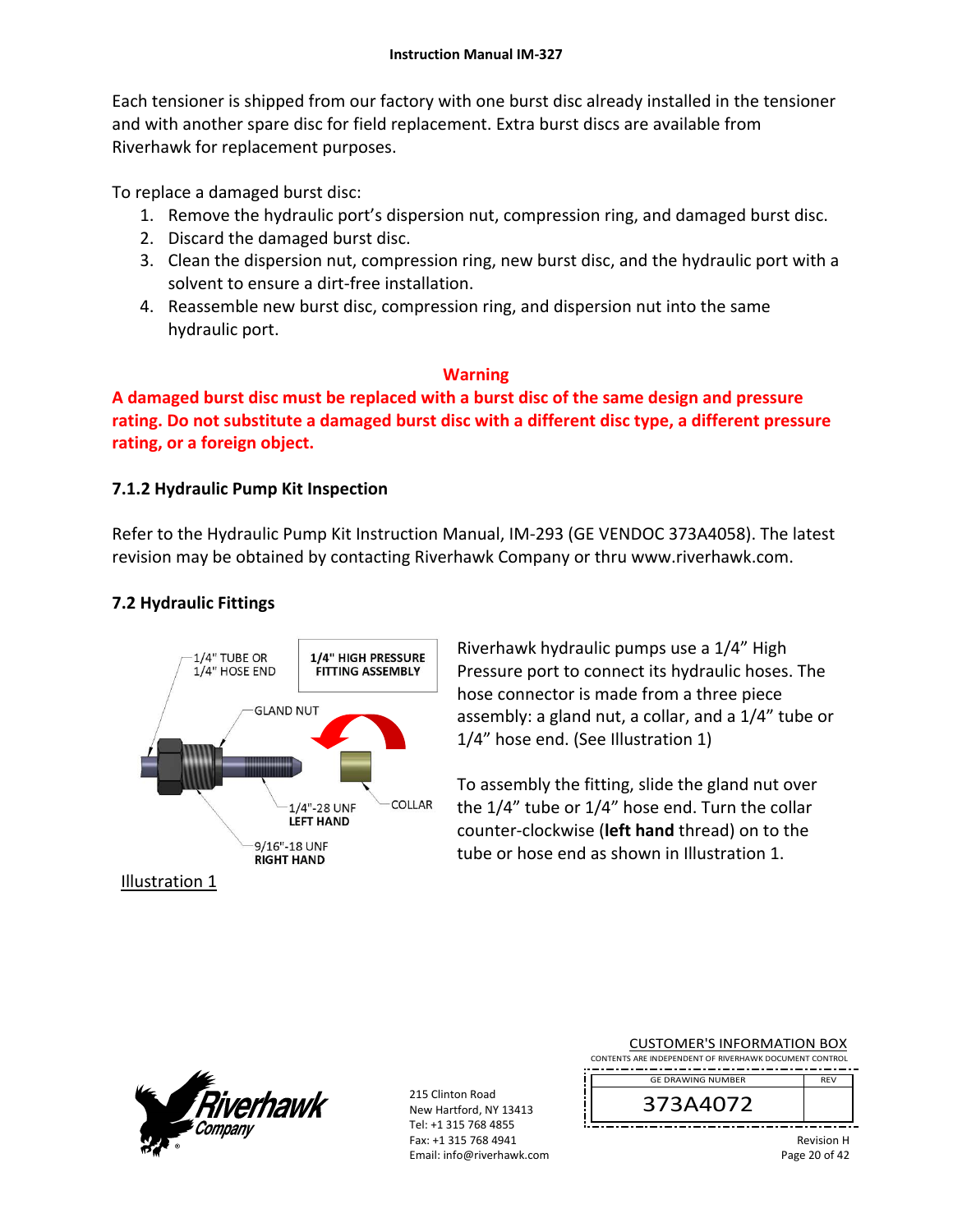

The collar should be placed .125" (3.2 mm) from the tip of the cone. (See Illustration 2) It may be necessary to adjust this collar with a set of vise‐ grip pliers. Be careful to not strip the threads off the tube or hose end.

Slide the gland nut down over the collar. (See Illustration 3) Insert the 1/4" tube or 1/4" hose end into the tensioner's quick coupler. While firmly holding the tube or hose end to stop it from rotating, turn the gland nut clockwise (**right hand** thread) and torque the gland nut to 25 FT‐LBS (34 N‐m).

# Tips:

- Make sure all parts are clean and free from debris.
- Protect the cone on the end of the  $1/4$ " tube or 1/4" hose end from scratches as this is the sealing surface.
- **Replace red plastic caps when finished to** protect the threads and cone.

# **8.0 Assembly of Tensioner on a Stud**

The tensioner used in this application can be identified by its ORANGE safety guard. If the tensioner's safety guard is YELLOW, a different set of instructions are required. Consult the Riverhawk factory for assistance.

# **8.1 Handling of the Tensioner**

The tensioner used in this application is designed to require no special lifting instructions. Do not drop any part of the tensioner on the operator or other nearby personnel.



215 Clinton Road New Hartford, NY 13413 Tel: +1 315 768 4855 Fax: +1 315 768 4941 Email: info@riverhawk.com

| CUSTUIVIER STINFORIVIATION BOA                         |            |
|--------------------------------------------------------|------------|
| CONTENTS ARE INDEPENDENT OF RIVERHAWK DOCUMENT CONTROL |            |
|                                                        |            |
| <b>GE DRAWING NUMBER</b>                               | <b>RFV</b> |
|                                                        |            |
| 373A4072                                               |            |
|                                                        |            |
|                                                        |            |

CUCTOMER'S INFORMATION BOY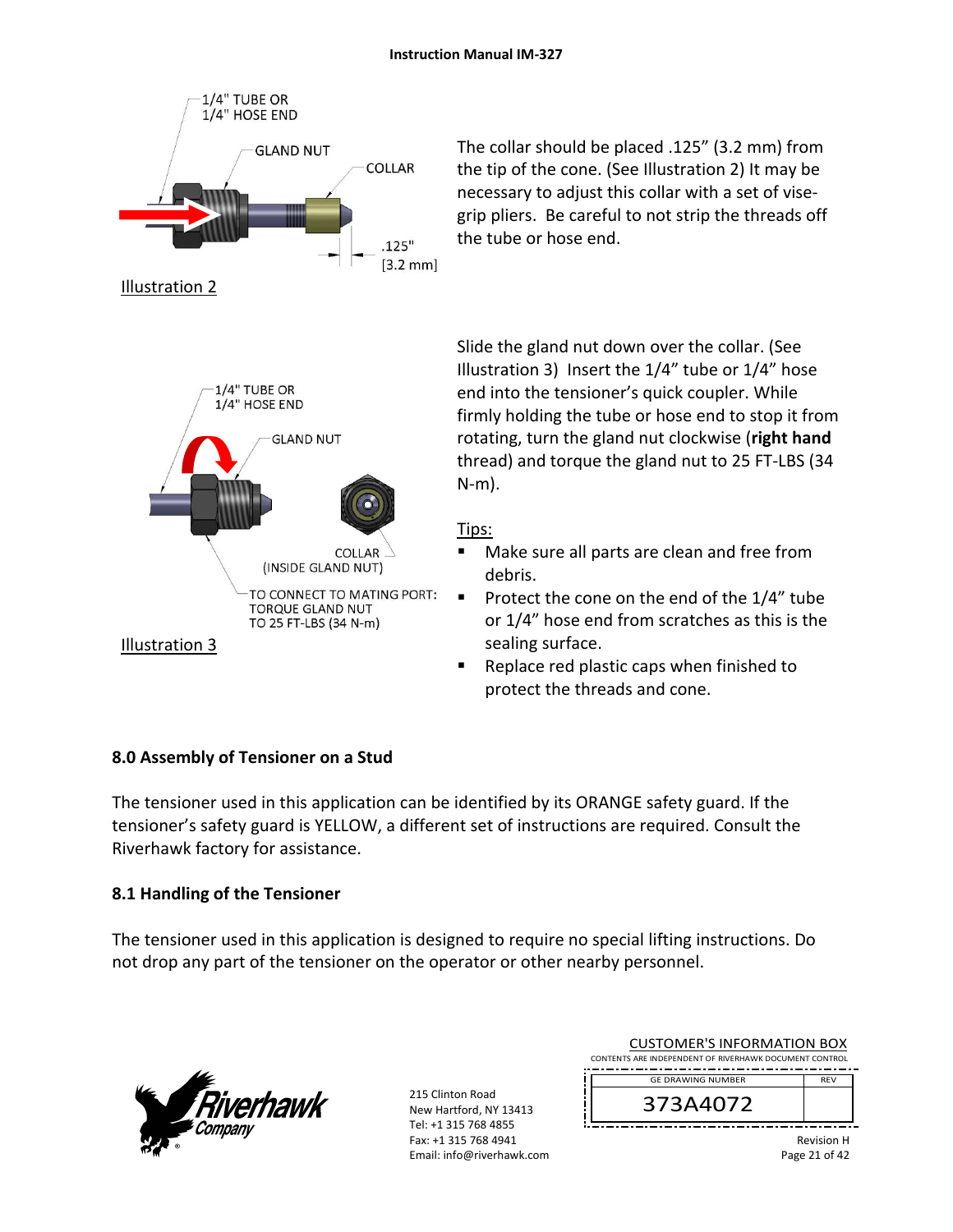#### **8.2 Generator Flange Stud Tensioning Pattern**

#### **CAUTION**

**Special attention must be given to the generator flanges' stud tensioning pattern. If the following steps are not followed, the generator flanges' stud installation gauge will not produce accurate measurements.** 

- 1. Following the tensioning instructions from the next section, select 4 studs that are evenly spaced around the flange.
- 2. Tensioning these four studs to 50% of the final pressure. This is to ensure the flange is fully closed.
- 3. Check the remaining studs for loosening and verify their stick‐out dimensions.
- 4. Measure and record the remaining studs initial gauge measurement with the Stud Installation Gauge, GT‐6030.
- 5. Select another 4 studs that are also evenly spaced around the flange and tension these studs to 50% of the final pressure.
- 6. Remove the tension from the original 4 studs.
- 7. Check the original studs for loosening and verify their stick‐out dimensions.
- 8. Measure and record the original studs initial gauge measurement with the Stud Installation Gauge, GT‐6030.
- 9. Continue with tensioning all of the studs to 50% of their final pressure.

The purpose of this procedure is to ensure accurate measurements with the Stud Installation Gauge. If the flange is not completely closed and the initial measurements are wrong, the final gauge reading will not be correct.

# **8.3 Kit Assembly**

Connect the hydraulic hose from the hydraulic pump to the tensioner.

Refer to the hardware assembly drawing (HF-xxxx) listed in Section 2.0 of this manual and the tensioner assembly drawing (HT‐xxxx) listed in Section 4.5 of this manual to determine how the tensioner must be assembled on the load coupling for its correct operation.



215 Clinton Road New Hartford, NY 13413 Tel: +1 315 768 4855 Fax: +1 315 768 4941 Email: info@riverhawk.com

| 373 A 4073                                             |            |
|--------------------------------------------------------|------------|
| <b>GE DRAWING NUMBER</b>                               | <b>RFV</b> |
| CONTENTS ARE INDEPENDENT OF RIVERHAWK DOCUMENT CONTROL |            |
| COSTOIVIER STINI ONIVIATION BOA                        |            |

CUSTOMER'S INFORMATION BOY

373A4072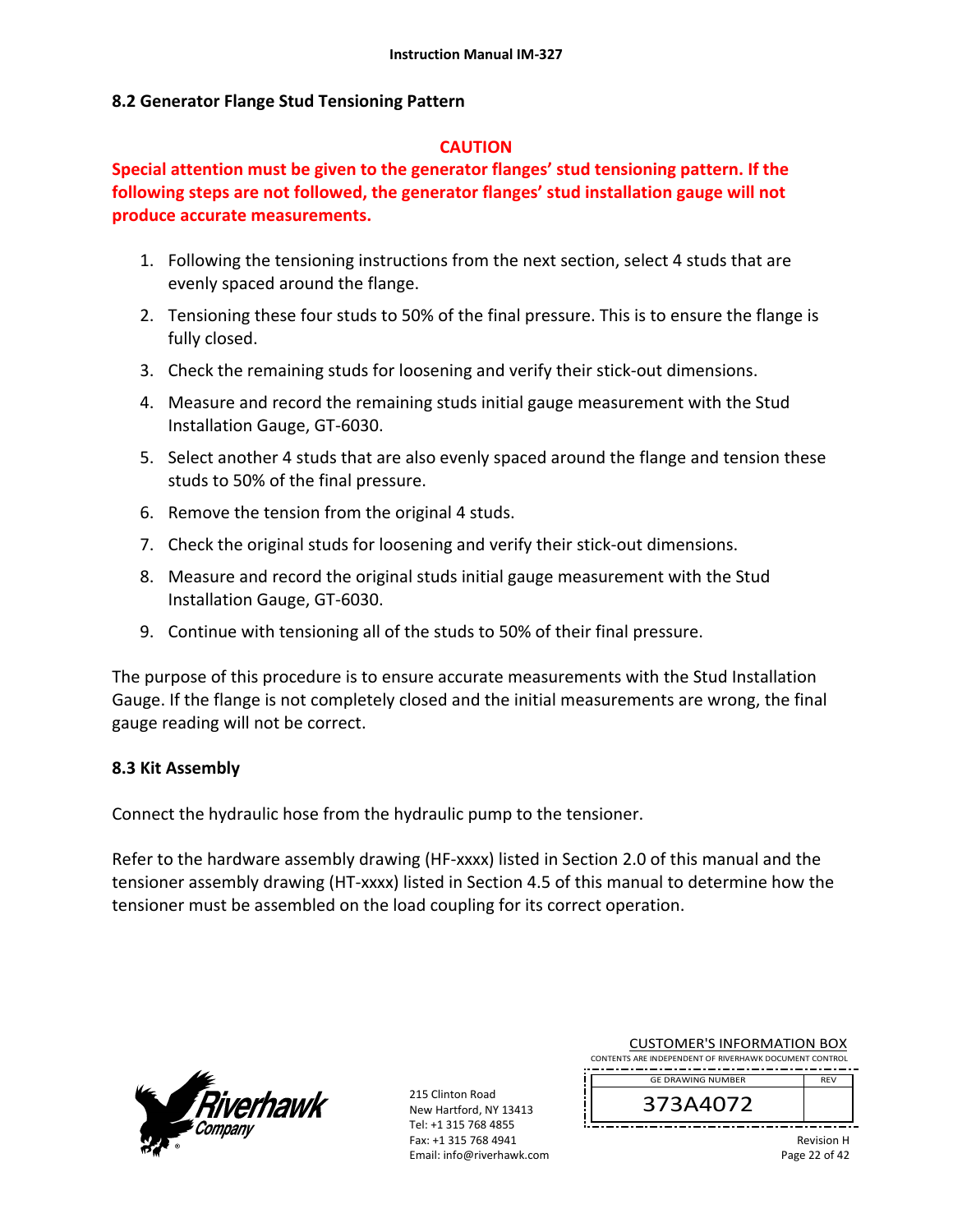#### **Instruction Manual IM‐327**











| <b>CUSTOMER'S INFORMATION BOX</b><br>CONTENTS ARE INDEPENDENT OF RIVERHAWK DOCUMENT CONTROL |                                    |
|---------------------------------------------------------------------------------------------|------------------------------------|
| <b>GE DRAWING NUMBER</b>                                                                    | <b>RFV</b>                         |
| 373A4072                                                                                    |                                    |
|                                                                                             | <b>Revision H</b><br>Page 23 of 42 |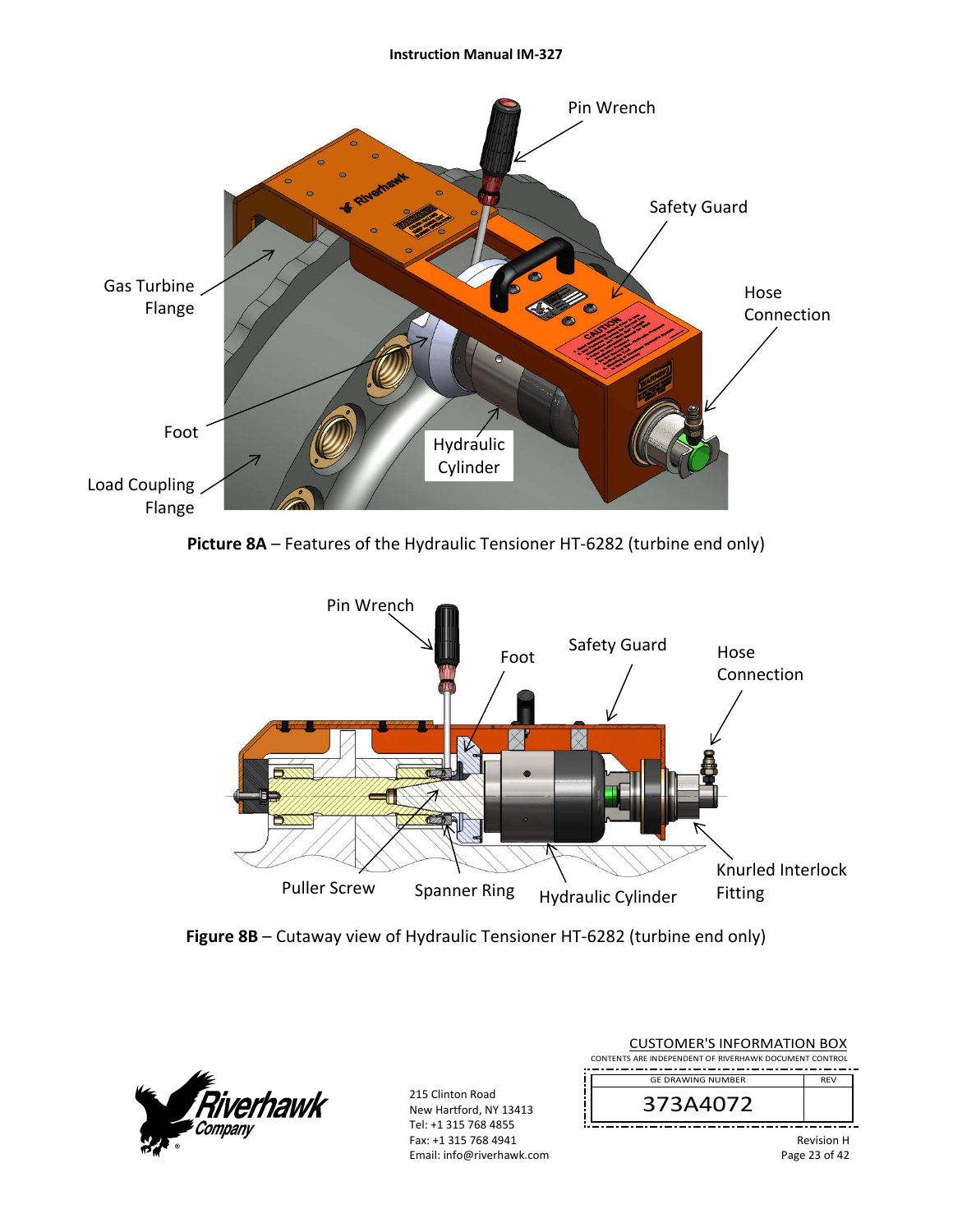#### **Instruction Manual IM‐327**



Picture 8C – Features of the Hydraulic Tensioner HT-6019 (generator end only)







| <b>CUSTOMER'S INFORMATION BOX</b>                      |                   |
|--------------------------------------------------------|-------------------|
| CONTENTS ARE INDEPENDENT OF RIVERHAWK DOCUMENT CONTROL |                   |
| <b>GE DRAWING NUMBER</b><br><b>RFV</b>                 |                   |
| 373A4072                                               |                   |
|                                                        | <b>Revision H</b> |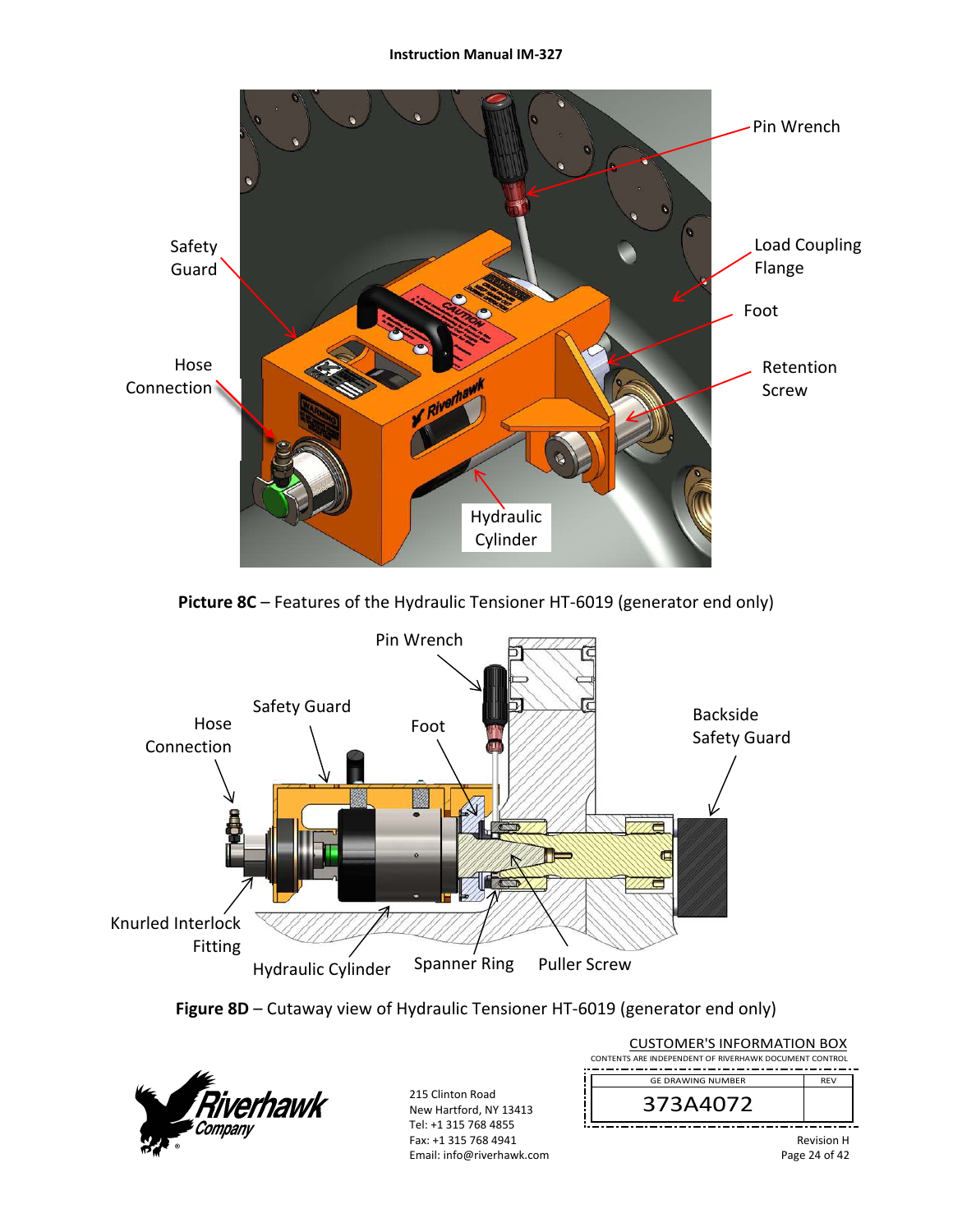**Note: Before threading the puller screw into the stud, carefully check the cleanliness of both the stud's and the puller screw's conical threads. Apply a light coat of clean turbine oil or a spray lubricant to the puller screw. Do not use "Never Seize" on the conical threads. This procedure will ease assembly and assure positive mating of the threads before tightening.** 

Assembly sequence is as follows:

- 1. Open the hydraulic return valve on the pump to allow hydraulic fluid to be pushed back from the puller tool into the pump reservoir. (This is automatic on the air‐operated hydraulic pump)
- 2. Thread the retention screws into the adjacent studs on either side of the stud to be tensioned until hand tight. **(Generator Side Tensioner Only)**
- 3. Place the spanner ring on the nut.
- 4. Insert the puller screw release tape per Riverhawk manual IM‐336.
- 5. Insert the puller screw into the tapered thread of the stud and hand tighten. **Be sure not to cross‐thread the puller screw.**
- 6. Using an Allen wrench, tighten the puller screw and then back off the puller screw 1/2 a turn. Retighten the puller screw by hand until it is fully inserted. **DO NOT BACK OFF THE PULLER SCREW.**
- 7. Place the correct foot over the puller screw and orientate it into position. *The correct foot for the generator end is marked "Generator End". Using the wrong foot on the generator end may cause damage to the flange. The generator end foot will not fit on the turbine end.*
- 9. Thread the tensioner onto the puller screw until it stops. Please note that the internal stop inside the tensioner will cause a gap in between the foot and tensioner. The gap should be 1/16"[1.6mm] to 3/16"[4.8mm]. **DO NOT ATTEMPT TO TIGHTEN THE TENSIONER AGAINST THE FOOT.**
- 9A. Place the guard over the tensioner and position the guide pin into the hole in the backside of the stud. **(Gas Turbine Side Tensioner Only)**
- 9B. Place the orange guard over the tensioner and position the pocketed slots into the retention screws. **(Generator Side Tensioner Only)**
- 10. Tighten the knurled interlock fitting by hand until it firmly presses against the tensioner. There should be no gap between the tensioner the interlock fitting.
- 11. The retention screws must be inside the guard's pocketed slots. **(Generator Side Tensioner Only)**
- 12. Activate the custom connector from the rear of guard by pushing on the center with your thumb and pulling the tabs with your fore finger and middle finger. Push the assembly



215 Clinton Road New Hartford, NY 13413 Tel: +1 315 768 4855 Fax: +1 315 768 4941 Email: info@riverhawk.com

| CONTENTS ARE INDEPENDENT OF RIVERHAWK DOCUMENT CONTROL<br><b>GE DRAWING NUMBER</b><br><b>RFV</b><br>373A4072 | COSTOIVIER 3 INFORMATION BOA |
|--------------------------------------------------------------------------------------------------------------|------------------------------|
|                                                                                                              |                              |
|                                                                                                              |                              |
|                                                                                                              |                              |
|                                                                                                              |                              |

CUCTOMER'S INFORMATION BOY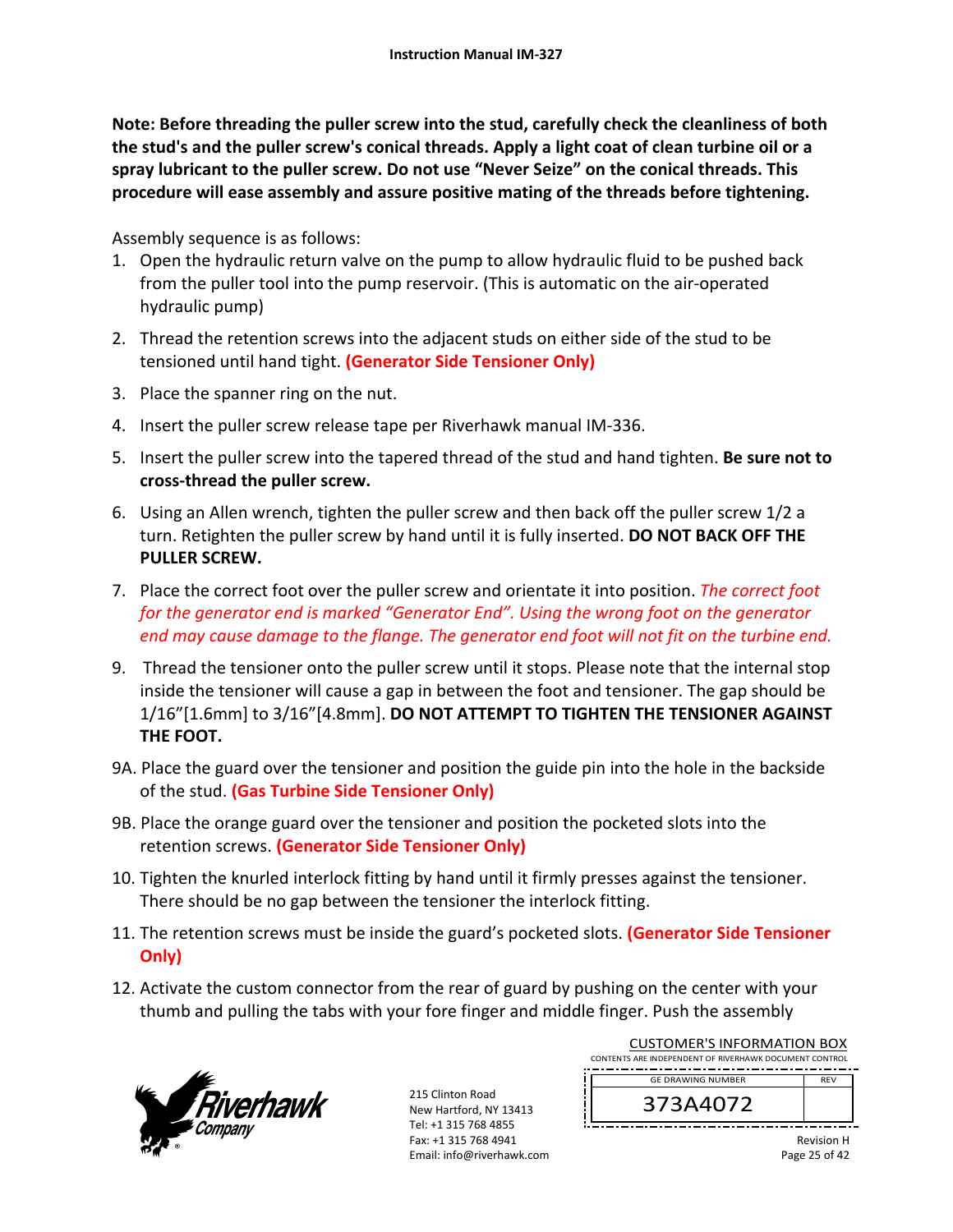forward until it locks into the tensioner. Release fingers from the tabs and then remove thumb, Ensure connection is firmly engaged or else the tensioner will not be connected to the pump.



**Picture 8E** ‐ Activation of the safety interlock

- 13. Install the backside guard by attaching it to the flange face. It should be centered over the stud to be tensioned. Magnets will hold the guard against the flange. **(Generator Side Tensioner Only)**
- 14. Connect the hydraulic pump to the tensioner. The tensioner should now be completely assembled and ready for use.

# **8.3 Bleeding Hydraulic System**

Bleeding of the hydraulic system is not necessary with this tensioner design.

# **9.0 Stud Tensioning**

The studs will be tensioned in two steps, at 50% pressure and at final pressure. Follow the tensioning sequence for each flange joint as defined on the record sheets found at the end of this manual.



215 Clinton Road New Hartford, NY 13413 Tel: +1 315 768 4855 Fax: +1 315 768 4941 Email: info@riverhawk.com

| 373A4072                                               |            |
|--------------------------------------------------------|------------|
| <b>GE DRAWING NUMBER</b>                               | <b>RFV</b> |
| CONTENTS ARE INDEPENDENT OF RIVERHAWK DOCUMENT CONTROL |            |
| COSTONIER STIVI ORNATION DOA                           |            |

CUSTOMER'S INFORMATION BOX

Revision H Page 26 of 42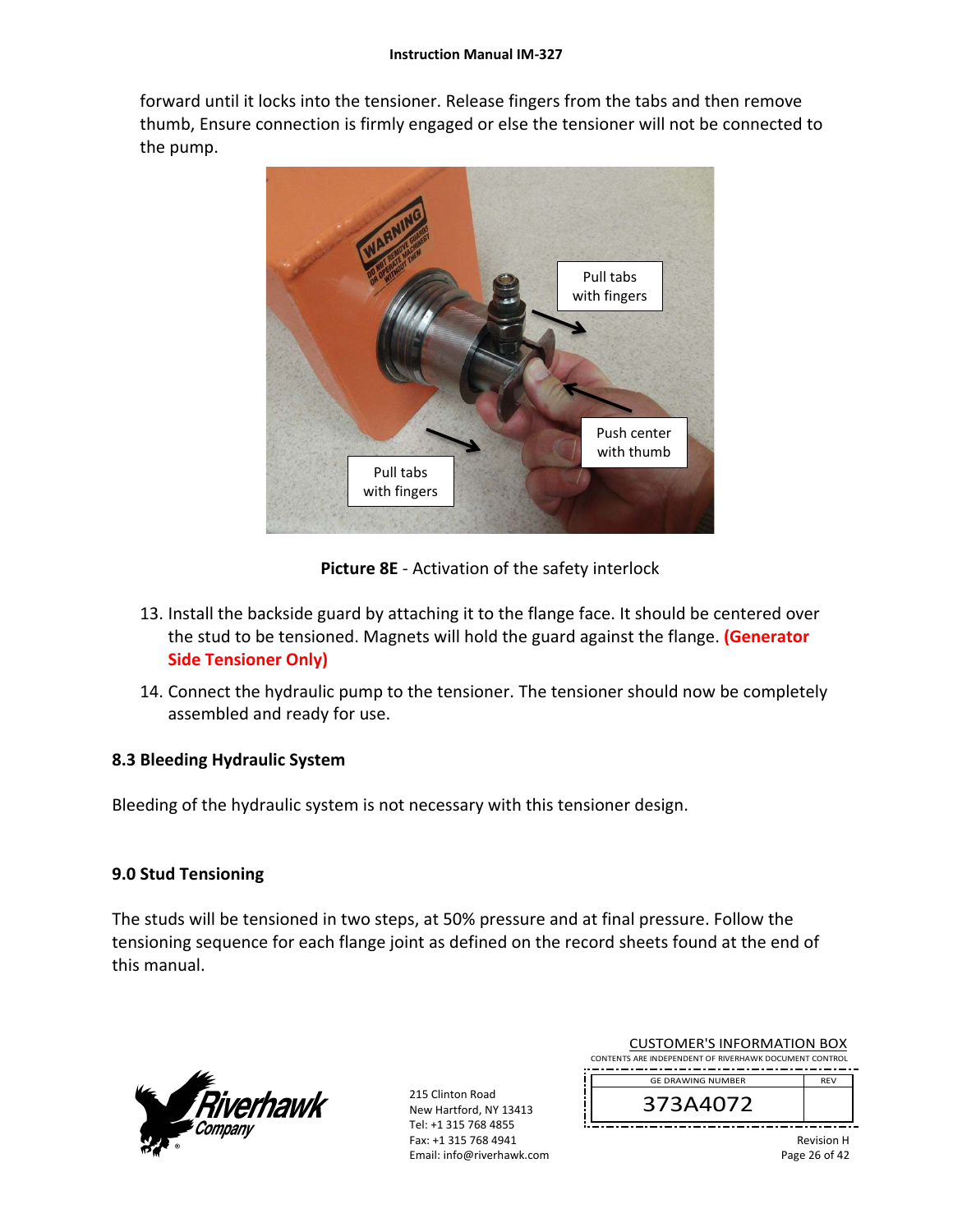# **9.1 Tensioning at 50% pressure**

After the tensioner is properly installed apply hydraulic pressure to the tool. Bring the pressure to the 50% level in accordance with the following table.

# **WARNING**

**The safety cage must be in place at all times. Keep hands out of designated areas at all times when the tensioner is pressurized otherwise personal injury can occur.** 

# **CAUTION**

**Before threading the puller screw into the stud, carefully check the cleanliness of both the stud's and the puller screw's conical threads. Apply a light coat of clean turbine oil or a spray lubricant to the puller screw. This procedure will ease assembly and assure positive mating of the threads before tightening. Do not use "Never Seize" on the conical threads.** 

#### **CAUTION**

**Do not exceed the maximum pressure marked on the tensioner. Excessive pressure can damage the stud and puller screw.** 

# **CAUTION**

**Do not tighten the nut while the tool is coming up to pressure; wait until pressure is achieved before attempting to tighten the nut with the spanner ring. If the tool is not properly installed, the tool could jump off the stud while coming up to pressure.** 

| <b>Flange Position</b> | <b>Stud Size</b> | 50% Pressure | 50% Stretch    |
|------------------------|------------------|--------------|----------------|
| Gas Turbine to Load    | $2 - 1/4"$       | 9000 psi     | Do not measure |
| Coupling               | $[58$ mm]        | [620 bar]    | Do not use     |
| Load Coupling to       | $2 - 3/4"$       | 10000 psi    | Do not measure |
| Generator              | $[71$ mm]        | [690 bar]    | Do not use     |

Firmly tighten the cylindrical nuts with approximately 20 ft∙lbs [27 N∙m] of torque using the pin wrench and spanner ring. Turn the nut until it bottoms on the flange.

# **9.2 Removing the Tensioner from an Installed Stud**

The tensioner removal is accomplished by the follows steps:

1. Release the hydraulic pressure by either releasing the hand switch on the AP‐0532 Pump Kit or by opening the valve on the MP‐0130 Manual Pump Kit and leave the valve open.



215 Clinton Road New Hartford, NY 13413 Tel: +1 315 768 4855 Fax: +1 315 768 4941 Email: info@riverhawk.com

| COSTOIVIER 3 INFORMATION BOA                           |            |  |
|--------------------------------------------------------|------------|--|
| CONTENTS ARE INDEPENDENT OF RIVERHAWK DOCUMENT CONTROL |            |  |
|                                                        |            |  |
| <b>GE DRAWING NUMBER</b>                               | <b>RFV</b> |  |
|                                                        |            |  |
| 373A4072                                               |            |  |
|                                                        |            |  |
|                                                        |            |  |

CUCTOMER'S INFORMATION BOY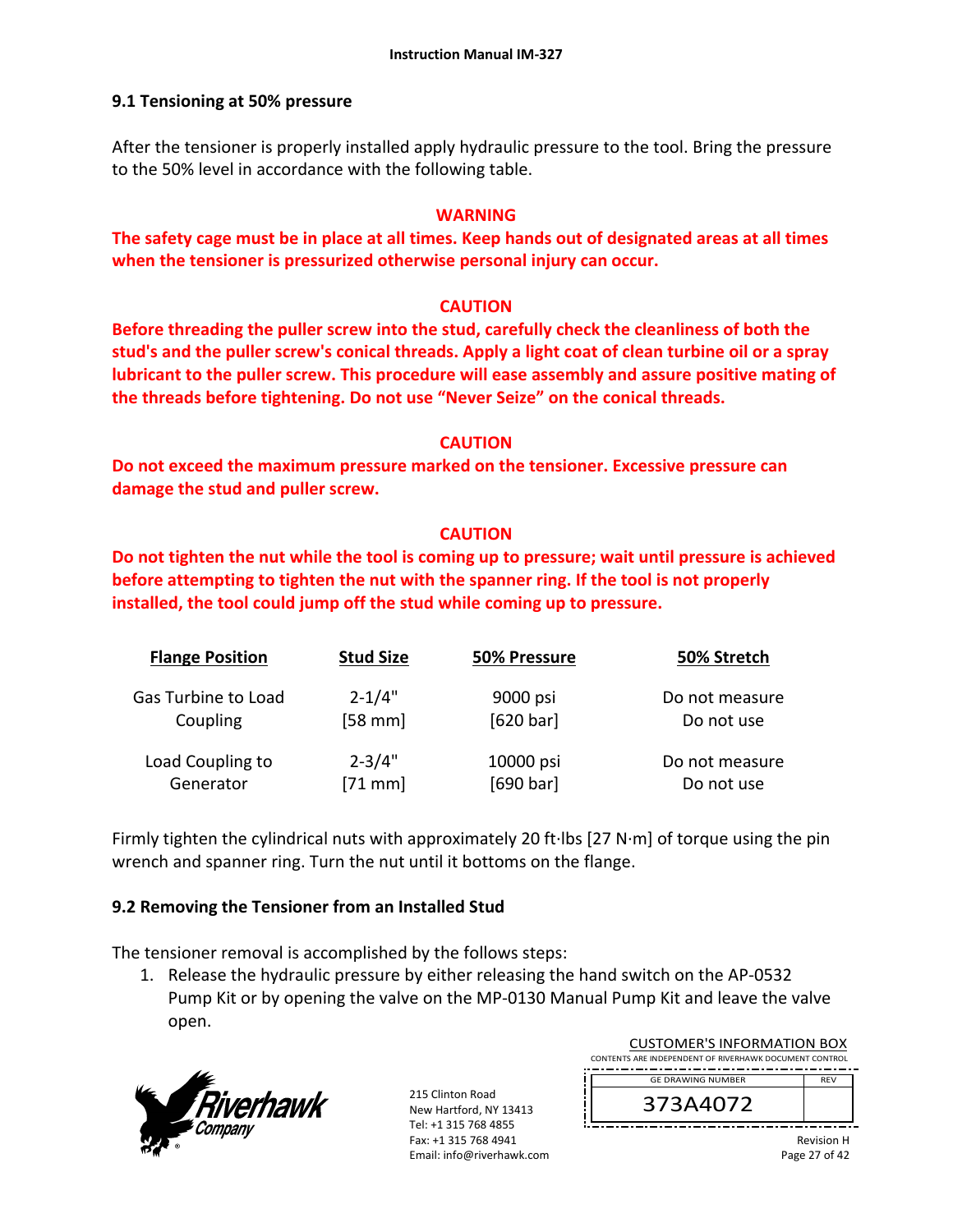- 2. Remove the backside guard. **(Generator Side Tensioner Only)**
- 3. Unscrew the knurled interlock fitting at the end of the guard and remove the guard from the tensioner.
- 4. Unscrew the tensioner from puller screw.
- 5. Remove foot from around the puller screw.
- 6. Unscrew the puller screw using an Allen wrench. Tapping the Allen wrench with a hammer or the use of a 3-4' breaker bar may be necessary to loosen the puller screw. Do not use an impact wrench as this can damage the puller screw.
- 7. Remove the spanner ring from the nut.
- 8. In the case of the generator side of the load coupling flange, unscrew the retention screws using an Allen wrench. It may be necessary to tap the Allen wrench with a hammer or use a 3‐4' breaker bar to loosen the retention screws. Do not use an impact wrench as this can damage the retention screws.
- 9. Move the tool to the next bolt hole following the tensioning pattern from the stretched record sheets at the end of this manual.

# **9.3 Tensioning at Final Pressure**

Repeat the pulling and tightening procedure stated above at full pressure. After all of the studs have been tensioned, measure the final stud length. The final pressure and required stretch values are listed in the following table.

#### **WARNING**

**The safety cage must be in place at all times. Keep hands out of designated areas at all times when the tensioner is pressurized otherwise personal injury can occur.** 

#### **CAUTION**

**Before threading the puller screw into the stud, carefully check the cleanliness of both the stud's and the puller screw's conical threads. Apply a light coat of clean turbine oil or a spray lubricant to the puller screw. This procedure will ease assembly and assure positive mating of the threads before tightening. Do not use "Never Seize" on the conical threads.** 

# **CAUTION**

**Do not exceed the maximum pressure marked on the tensioner. Excessive pressure can damage the stud and puller screw.** 



215 Clinton Road New Hartford, NY 13413 Tel: +1 315 768 4855 Fax: +1 315 768 4941 Email: info@riverhawk.com

| <b>CUSTOMER'S INFORMATION BOX</b>                      |  |  |  |
|--------------------------------------------------------|--|--|--|
| CONTENTS ARE INDEPENDENT OF RIVERHAWK DOCUMENT CONTROL |  |  |  |

REV GE DRAWING NUMBER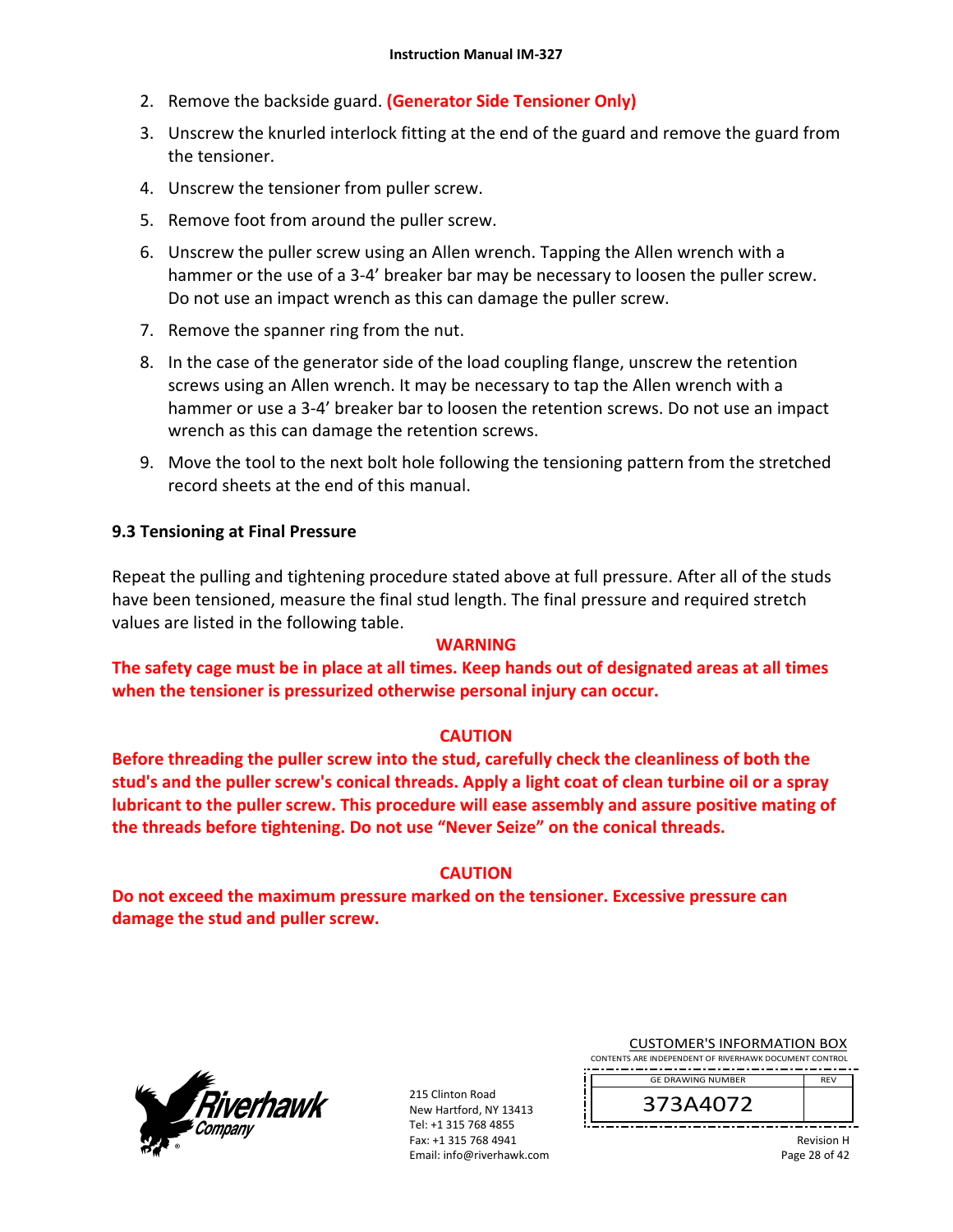#### **CAUTION**

**Do not tighten the nut while the tool is coming up to pressure; wait until pressure is achieved before attempting to tighten the nut with the spanner ring. If the tool is not properly installed, the tool could jump off the stud while coming up to pressure.**

| <b>Flange Position</b>          | <b>Stud Size</b>       | <b>Final Pressure</b>   | <b>Final Stretch</b>                          | <b>Gauge Reading</b>                    |
|---------------------------------|------------------------|-------------------------|-----------------------------------------------|-----------------------------------------|
| Gas Turbine to<br>Load Coupling | $2 - 1/4"$<br>$[58$ mm | 18000 psi<br>[1240 bar] | $0.018" - 0.021"$<br>$[0.46$ mm - 0.53<br>mm] |                                         |
| Load Coupling to<br>Generator   | $2 - 3/4"$<br>$[71$ mm | 19000 psi<br>[1310 bar] | $0.014" - 0.016"$<br>$[0.36$ mm $-0.41$<br>mm | $0.025" - 0.030"$<br>$[0.63$ mm-0.76mm] |

Firmly tighten the cylindrical nuts with approximately 20 ft∙lbs [27 N∙m] of torque using the pin wrench and spanner ring. Turn the nut until it bottoms on the flange.

Failure to achieve the correct final stretch values will result in an incorrectly tensioned stud.

Incorrect stretch values can be corrected by uninstalling some or all of the selected studs. Re‐ measure the initial length of the studs and repeat the installation instructions studs. Excessive stretch variations can also be corrected by the same method.

Have final stretch values approved by the supervisor responsible for the installation.



215 Clinton Road New Hartford, NY 13413 Tel: +1 315 768 4855 Fax: +1 315 768 4941 Email: info@riverhawk.com

| <b>CUSTOMER'S INFORMATION BOX</b>                      |  |  |  |
|--------------------------------------------------------|--|--|--|
| CONTENTS ARE INDEPENDENT OF RIVERHAWK DOCUMENT CONTROL |  |  |  |
| -----------------------------------                    |  |  |  |

373A4072 GE DRAWING NUMBER

> Revision H Page 29 of 42

REV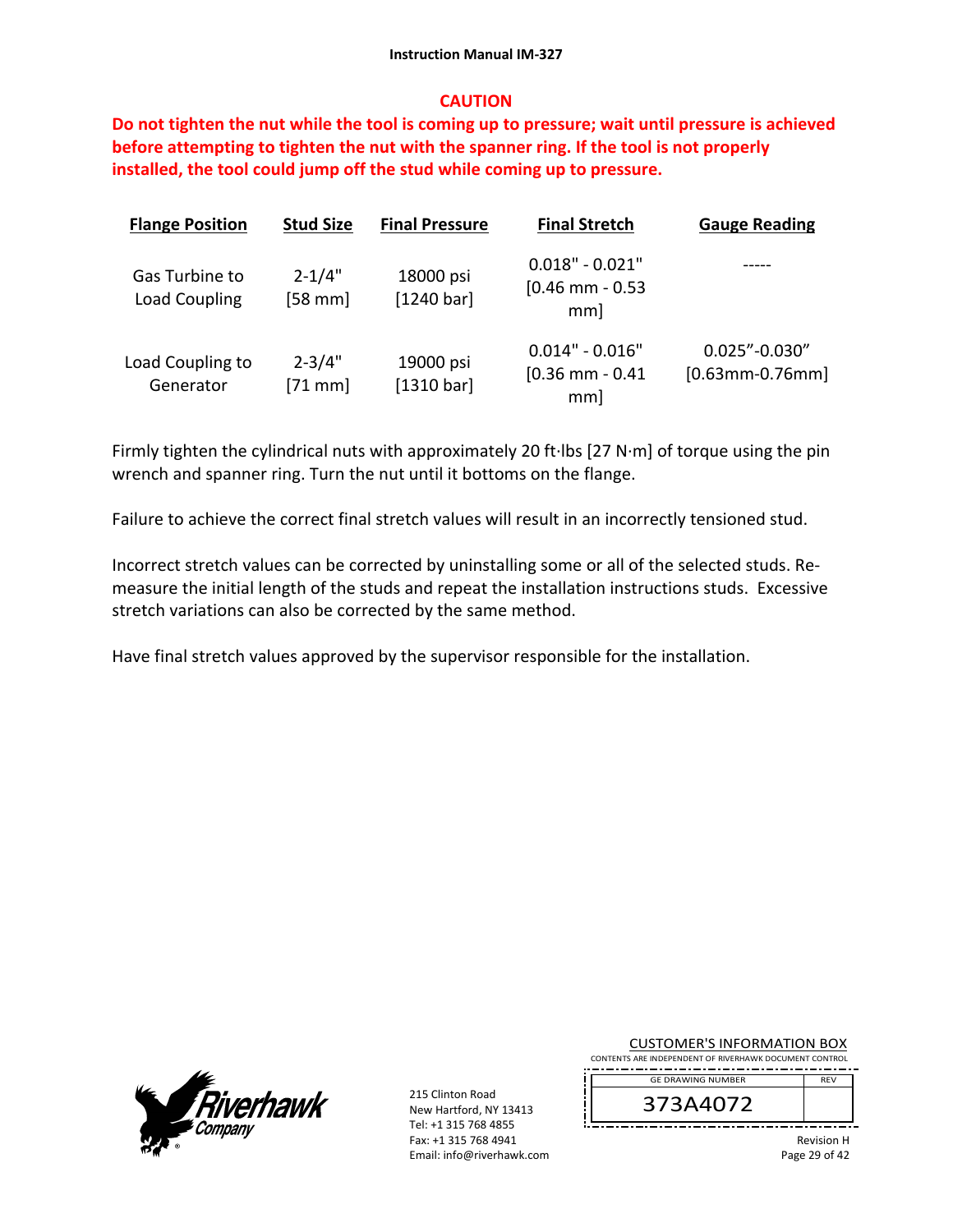#### **10.0 Thread Locking**



**Picture 10A** ‐ Riverhawk Locknut

Mechanical lock nuts have two set screws located in the top face. Before threading the nut onto the stud, check to be certain the set screws are free to turn. Once the nut is seated torque the set screws to the values specified in the following table. When seated and torqued to the values specified, the load created by the set screw displaces the thread of the nut in the area of the web thereby creating the desired locking action.

| <b>Flange Position</b> | <b>Stud Size</b> | <b>Set Screw Size</b> | <b>Torque</b>             |
|------------------------|------------------|-----------------------|---------------------------|
| Gas Turbine to Load    | $2 - 1/4"$       | $1/4$ "-28 UN         | 70 in Ibs - 80 in Ibs     |
| Coupling               | $[58$ mm]        |                       | $[7.9 N·m - 9.0 N·m]$     |
| Load Coupling to       | $2 - 3/4"$       | $3/8$ "-24 UN         | $200$ in Ibs - 250 in Ibs |
| Generator              | $[71$ mm         |                       | $[22.6 N·m - 28.2 N·m]$   |

#### **11.0 Stud and Nut Removal**

# **11.1 Handling of the Tensioner**

The tensioner used in this application is designed for no special lifting instructions. Do not drop any part of the tensioner on the operator or other nearby personnel.



215 Clinton Road New Hartford, NY 13413 Tel: +1 315 768 4855 Fax: +1 315 768 4941 Email: info@riverhawk.com

| CUSTUMER S INFORMATION BUX                             |             |
|--------------------------------------------------------|-------------|
| CONTENTS ARE INDEPENDENT OF RIVERHAWK DOCUMENT CONTROL |             |
|                                                        |             |
| <b>GE DRAWING NUMBER</b>                               | <b>RFV</b>  |
| 373A4072                                               |             |
|                                                        | Dovision II |

CUCTOMER'S INFORMATION BOY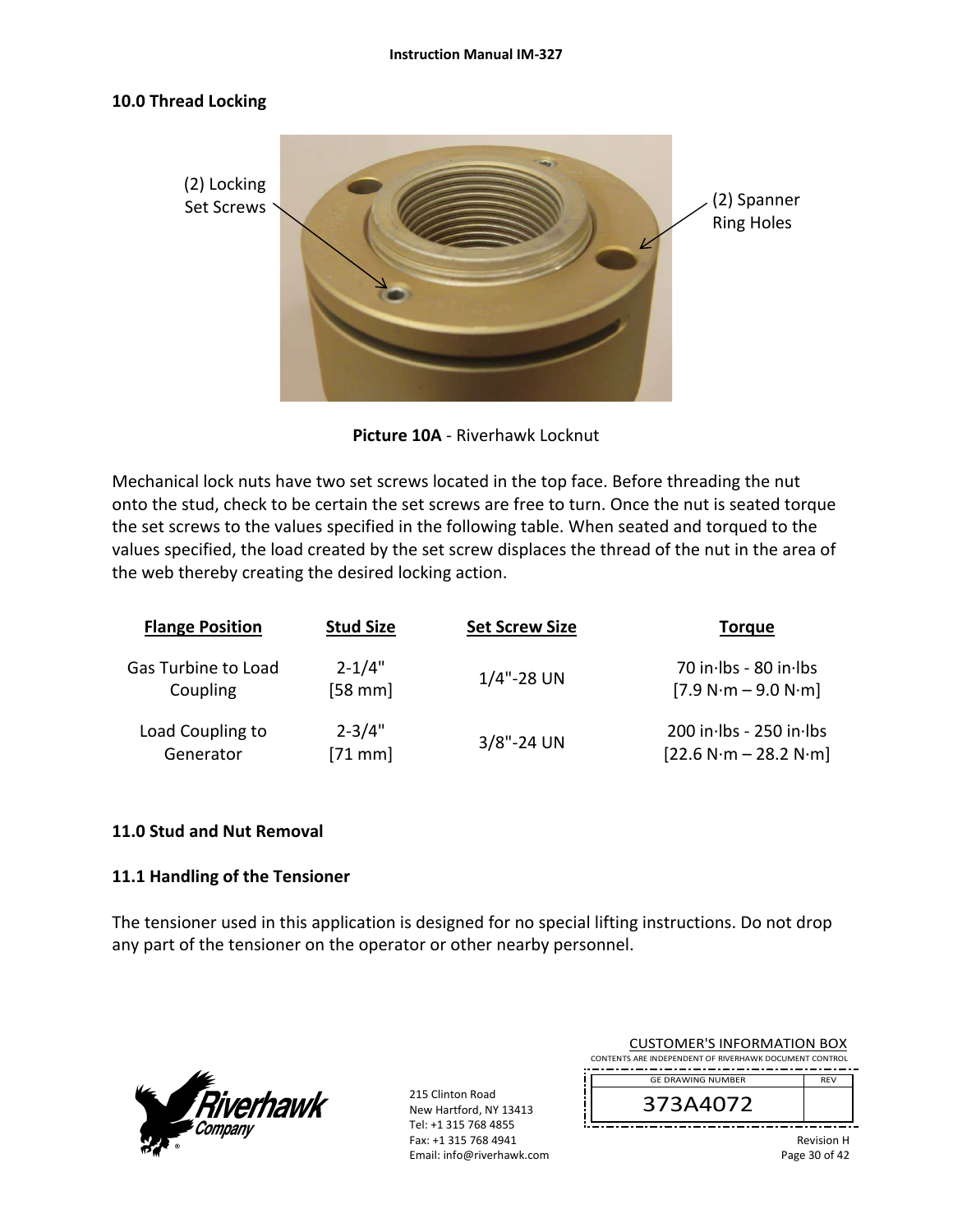#### **11.2 Stud and Nut Removal**

#### **WARNING**

**The safety cage must be in place at all times. Keep hands out of designated areas at all times when the tensioner is pressurized otherwise personal injury can occur.** 

#### **CAUTION**

**Before threading the puller screw into the stud, carefully check the cleanliness of both the stud's and the puller screw's conical threads. Apply a light coat of clean turbine oil or a spray lubricant to the puller screw. This procedure will ease assembly and assure positive mating of the threads before tightening. Do not use "Never Seize" on the conical threads.** 

# **CAUTION**

**Do not exceed the maximum pressure marked on the tensioner. Excessive pressure can damage the stud and puller screw.** 

# **CAUTION**

**Do not tighten the nut while the tool is coming up to pressure; wait until pressure is achieved before attempting to tighten the nut with the spanner ring. If the tool is not properly installed, the tool could jump off the stud while coming up to pressure.** 

Refer to the hardware assembly drawing (HF-xxxx) listed in Section 2.0 of this manual and the tensioner assembly drawing (HT‐xxxx) listed in Section 4.5 of this manual to determine how the tensioner must be assembled on the load coupling for its correct operation.

Section 8.0 contains diagrams of the tensioner equipment.

**Note: Before threading the puller screw into the stud, carefully check the cleanliness of both the stud's and the puller screw's conical threads. Apply a light coat of clean turbine oil or a spray lubricant to the puller screw. Do not use "Never Seize" on the conical threads. This procedure will ease assembly and assure positive mating of the threads before tightening.** 

Disassembly sequence is as follows:

1. Using a wire brush (GT‐4253) and shop air, clean the internal tapered thread of the stud to remove any debris/deposits which may have accumulated during service as described in section 5.2.2. Do not continue until ALL debris is removed from the threads.

# **WARNING**

# **Do not use a hydraulic tensioner to remove a stud with damaged conical threads.**

2. With an Allen-wrench loosen the two locking set screws but do not remove from the nut.



215 Clinton Road New Hartford, NY 13413 Tel: +1 315 768 4855 Fax: +1 315 768 4941 Email: info@riverhawk.com

| CUSTUMER S INFORMATION BUX                             |            |  |
|--------------------------------------------------------|------------|--|
| CONTENTS ARE INDEPENDENT OF RIVERHAWK DOCUMENT CONTROL |            |  |
|                                                        |            |  |
| <b>GE DRAWING NUMBER</b>                               | <b>RFV</b> |  |
|                                                        |            |  |
| 373A4072                                               |            |  |
|                                                        |            |  |
|                                                        |            |  |

CUCTOMER'S INFORMATION BOY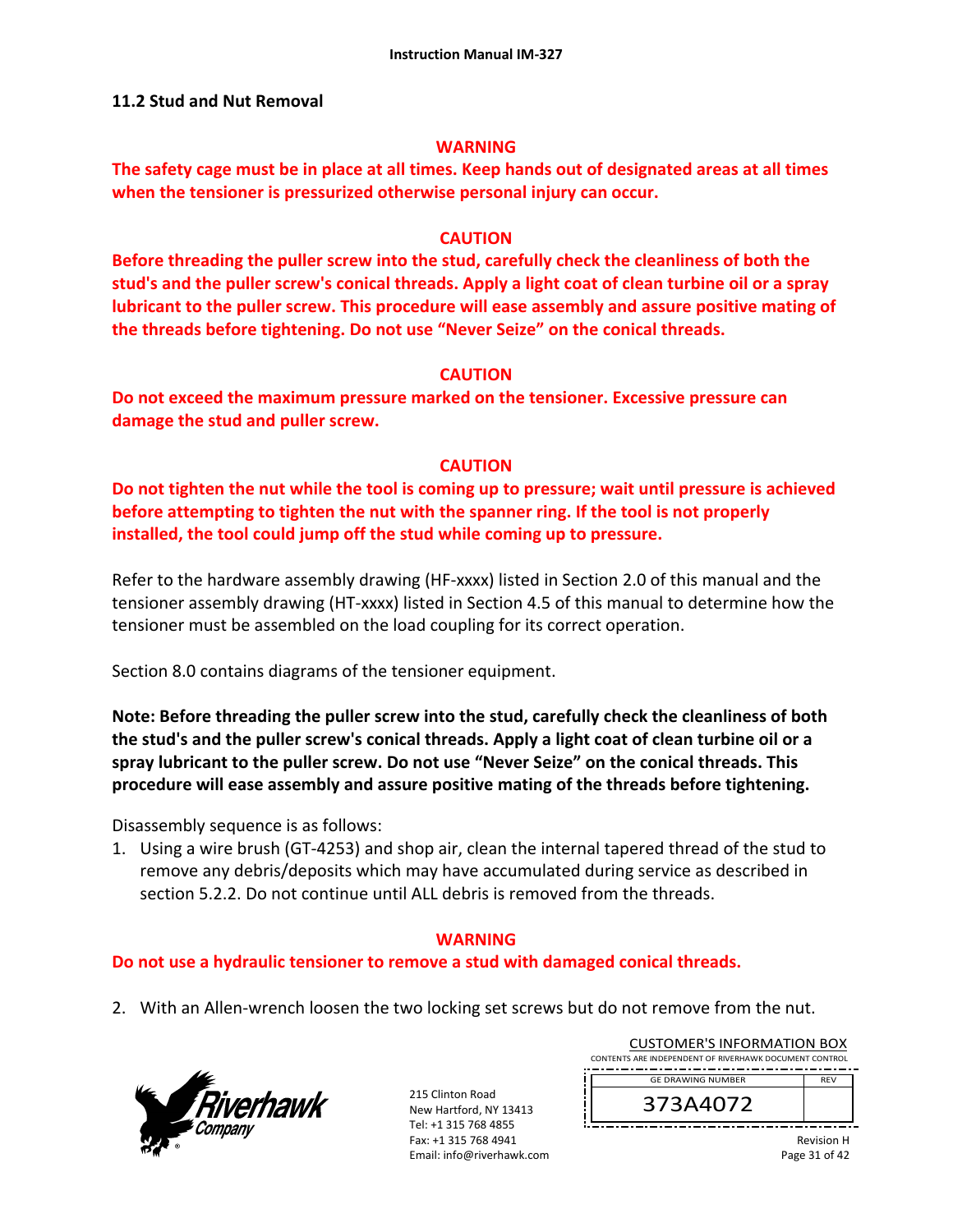

**Picture 11A** ‐ Loosening of a nut's set screws

- 3. Connect the hydraulic hose from the hydraulic pump to the tensioner.
- 4. Open the hydraulic return valve on the pump to allow hydraulic fluid to be pushed back from the puller tool into the pump reservoir. (This is automatic on the air‐operated hydraulic pump)
- 5. Thread the retention screws into the adjacent studs on either side of the stud to be tensioned until hand tight. **(Generator Side Tensioner Only)**
- 6. Place the spanner ring on the nut.
- 7. Insert the puller screw release tape per Riverhawk manual IM‐336.
- 8. Insert the puller screw into the tapered thread of the stud and hand tighten. **Be sure not to cross‐thread the puller screw.**
- 9. Using an Allen wrench, tighten the puller screw and then back off the puller screw 1/2 a turn. Retighten the puller screw by hand until it is fully inserted. **DO NOT BACK OFF THE PULLER SCREW.**
- 10. Place the correct foot over the puller screw and orientate it into position. *The correct foot for the generator end is marked "Generator End". Using the wrong foot on the generator end may cause damage to the flange. The generator end foot will not fit on the turbine end.*
- 11. Thread the tensioner onto the puller screw until it stops. Please note that the internal stop inside the tensioner will cause a gap in between the foot and tensioner. The gap should be 1/16"[1.6mm] to 3/16"[4.8mm]. **DO NOT ATTEMPT TO TIGHTEN THE TENSIONER AGAINST THE FOOT.**



215 Clinton Road New Hartford, NY 13413 Tel: +1 315 768 4855 Fax: +1 315 768 4941 Email: info@riverhawk.com

| CONTENTS ARE INDEPENDENT OF RIVERHAWK DOCUMENT CONTROL |            |  |  |  |
|--------------------------------------------------------|------------|--|--|--|
| <b>GE DRAWING NUMBER</b>                               | <b>RFV</b> |  |  |  |
| 373A4072                                               |            |  |  |  |
|                                                        |            |  |  |  |

CUSTOMER'S INFORMATION BOX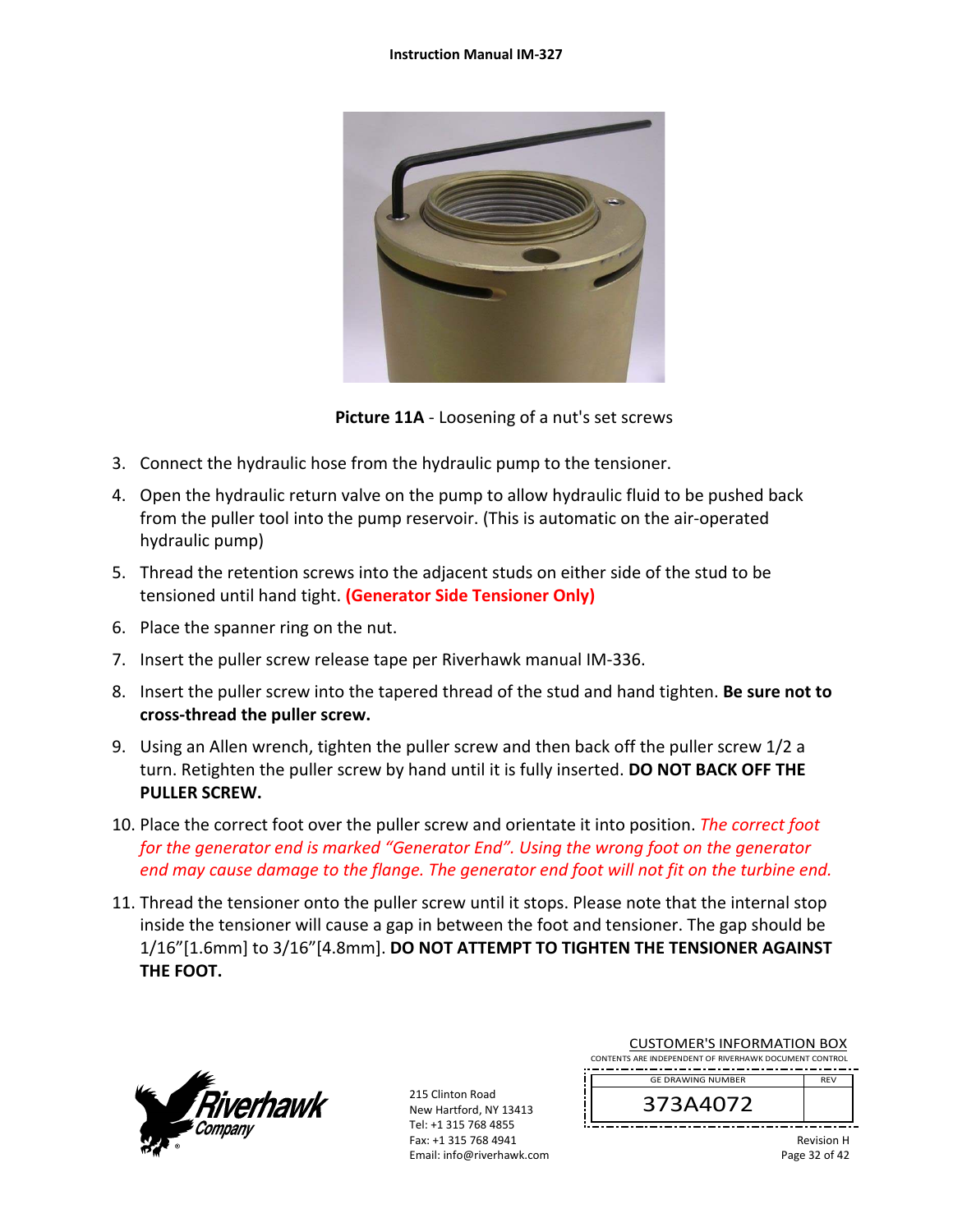- 11A. Place the guard over the tensioner and position the guide pin into the hole in the backside of the stud. **(Gas Turbine Side Tensioner Only)**
- 11B. Place the orange guard over the tensioner and position the pocketed slots into the retention screws. **(Generator Side Tensioner Only)**
- 12. Tighten the knurled interlock fitting by hand until it firmly presses against the tensioner. There should be no gap between the tensioner the interlock fitting.
- 13. The retention screws must be inside the guard's pocketed slots. **(Generator Side Tensioner Only)**
- 14. Activate the custom connector from the rear of guard by pushing on the center with your thumb and pulling the tabs with your fore finger and middle finger. Push the assembly forward until it locks into the tensioner. Release fingers from the tabs and then remove thumb, Ensure connection is firmly engaged or else the tensioner will not be connected to the pump.



**Picture 11B** ‐ Activation of the safety interlock

- 15. Install the backside guard by attaching it to the flange face. It should be centered over the stud to be tensioned. Magnets will hold the guard against the flange. **(Generator Side Tensioner Only)**
- 16. Connect the hydraulic pump to the tensioner and apply the appropriate hydraulic pressure per this table.



215 Clinton Road New Hartford, NY 13413 Tel: +1 315 768 4855 Fax: +1 315 768 4941 Email: info@riverhawk.com

| COSTOIVIER 3 INFORMATION BOA<br>CONTENTS ARE INDEPENDENT OF RIVERHAWK DOCUMENT CONTROL |            |
|----------------------------------------------------------------------------------------|------------|
| <b>GE DRAWING NUMBER</b>                                                               | <b>RFV</b> |
| 373A4072                                                                               |            |
|                                                                                        | .<br>$-$   |

CUCTOMER'S INFORMATION BOY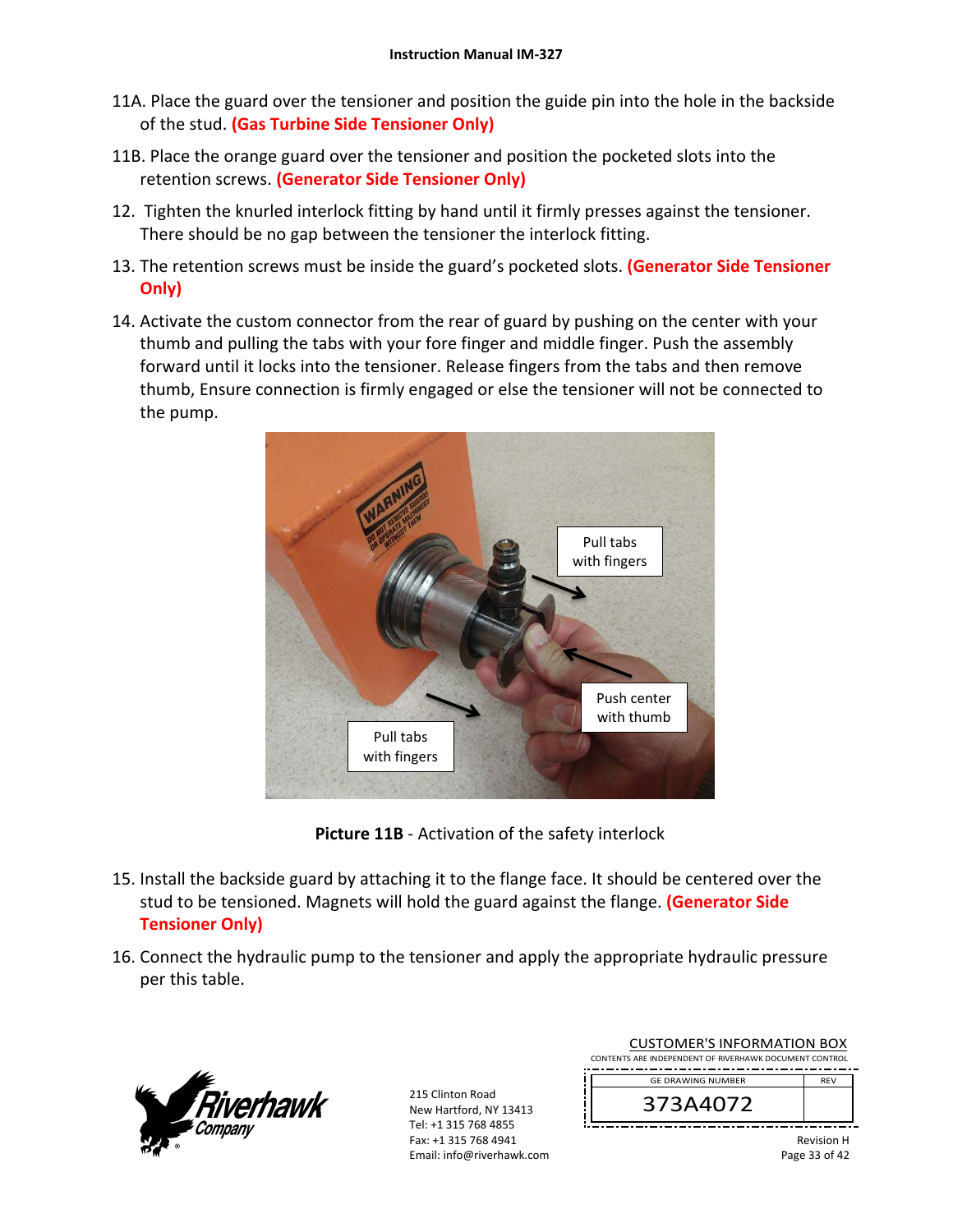| <b>Flange Position</b>              | <b>Stud Size</b>        | <b>Removal Pressure</b> |
|-------------------------------------|-------------------------|-------------------------|
| <b>Gas Turbine to Load Coupling</b> | $2 - 1/4"$<br>$[58$ mm] | 18000 psi<br>[1240 bar] |
| Load Coupling to Generator          | $2 - 3/4"$<br>$[71$ mm] | 19000 psi<br>[1310 bar] |

- 17. Turn the spanner ring with the pin wrench. Loosen and turn the nut approximately 3/4 of a turn.
- 18. Release the hydraulic pressure.

# **11.3.1 Removing the Tensioner from a Stud**

The tensioner removal is accomplished by the follows steps:

- 1. Release the hydraulic pressure by either releasing the hand switch on the AP‐0532 Pump Kit or by opening the valve on the MP‐0130 Manual Pump Kit and leave the valve open.
- 2. Remove the backside guard. **(Generator Side Tensioner Only)**
- 3. Unscrew the knurled interlock fitting at the end of the guard and remove the guard from the tensioner.
- 4. Unscrew the tensioner from puller screw.
- 5. Remove foot from around the puller screw.
- 6. Unscrew the puller screw using an Allen wrench. Tapping the Allen wrench with a hammer or the use of a 3-4' breaker bar may be necessary to loosen the puller screw. Do not use an impact wrench as this can damage the puller screw.
- 7. Remove the spanner ring from the nut.
- 8. In the case of the generator side of the load coupling flange, unscrew the retention screws using an Allen wrench. It may be necessary to tap the Allen wrench with a hammer or use a 3-4' breaker bar to loosen the retention screws. Do not use an impact wrench as this can damage the retention screws.
- 9. Move the tool to the next bolt hole following the tensioning pattern from the stretched record sheets at the end of this manual.



| <b>CUSTOMER'S INFORMATION BOX</b>                      |                                        |  |  |  |  |
|--------------------------------------------------------|----------------------------------------|--|--|--|--|
| CONTENTS ARE INDEPENDENT OF RIVERHAWK DOCUMENT CONTROL |                                        |  |  |  |  |
|                                                        | <b>GE DRAWING NUMBER</b><br><b>RFV</b> |  |  |  |  |
|                                                        | 373A4072                               |  |  |  |  |
|                                                        |                                        |  |  |  |  |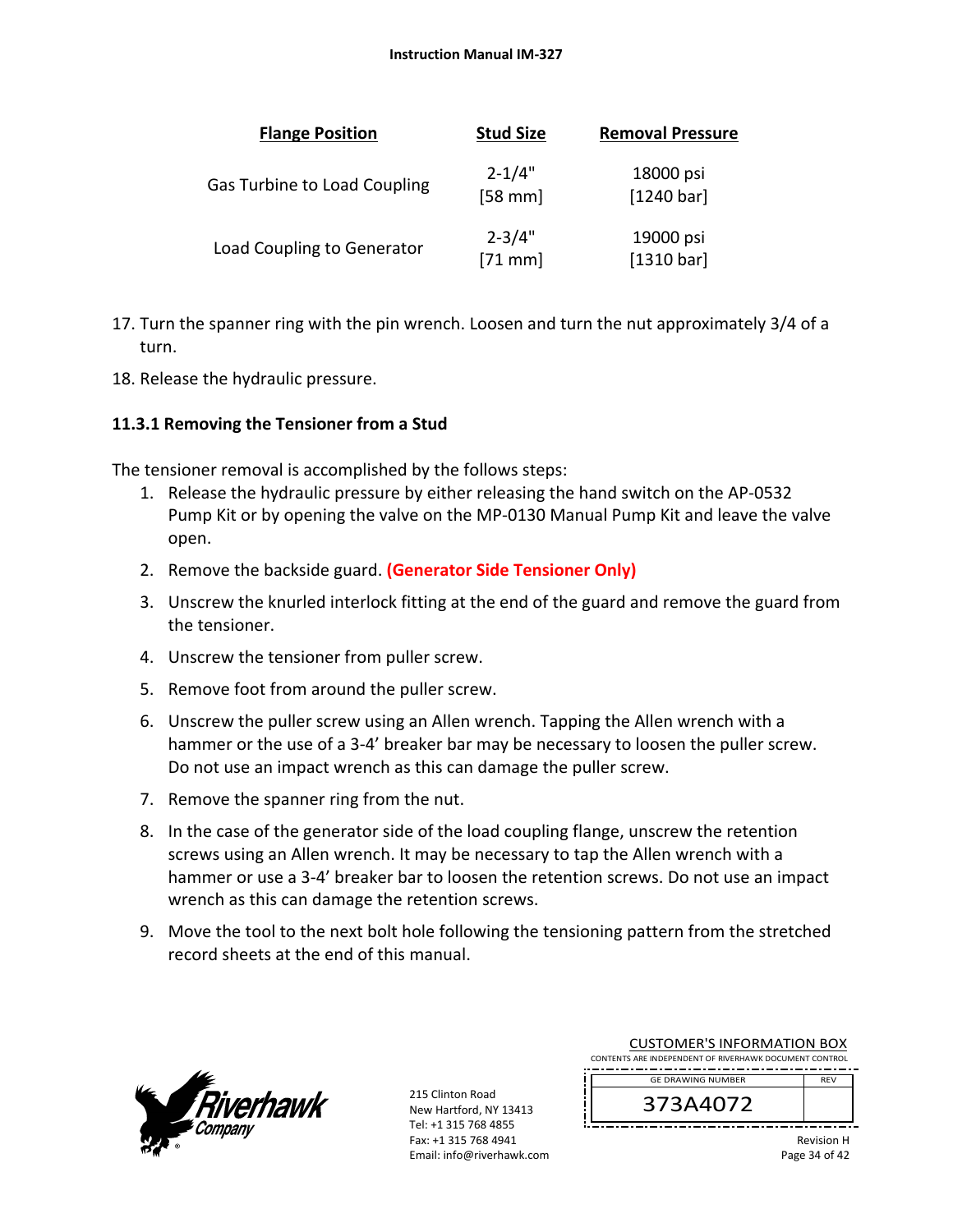# **12.0 Storage Instructions**

Follow these directions to properly store your hydraulic tensioner and hydraulic pump kit for long term storage and shipment.

If any damage is observed, contact the Riverhawk Company to schedule a maintenance inspection.

# **12.1 Hydraulic Pump Kit Storage**

Refer to the Hydraulic Pump Kit Instruction Manual, IM‐293 (GE VENDOC 373A4058). The latest revision may be obtained by contacting Riverhawk Company or thru www.riverhawk.com.

#### **12.2 Hydraulic Tensioner Storage**

Check the tensioner for any damage

- 1. Clean puller screw and check for any debris and dents.
- 2. Knurled interlock fitting should be clean and free to rotate.
- 3. Inspect the tensioner guard for any signs of damage. Bent guards must be replaced.

If any damage is observed, contact the Riverhawk Company to schedule a maintenance inspection.

Place the protective plastic cap on the guard's knurled interlock fitting.

Coat the hydraulic tensioner with a light coat of oil and place the tensioner into the original shipping container.

# **12.3 Store shipping container**

Secure the hydraulic pump and hydraulic tensioner into the original shipping containers using the supplied wood braces.

Seal the original shipping container and store under shelter and protected from moisture, sand, and grit.

# **13.0 Frequently Asked Questions**

This section contains some frequently asked questions and problems. If the steps listed here do not solve your problem, contact the Riverhawk Company thru our website, email, or phone call.



215 Clinton Road New Hartford, NY 13413 Tel: +1 315 768 4855 Fax: +1 315 768 4941 Email: info@riverhawk.com

|                                                        | COSTOIVIER 3 INFORMATION BOA |  |  |  |
|--------------------------------------------------------|------------------------------|--|--|--|
| CONTENTS ARE INDEPENDENT OF RIVERHAWK DOCUMENT CONTROL |                              |  |  |  |
|                                                        |                              |  |  |  |
| <b>GE DRAWING NUMBER</b>                               | <b>RFV</b>                   |  |  |  |
| 373A4072                                               |                              |  |  |  |
|                                                        |                              |  |  |  |

CUCTOMER'S INFORMATION BOY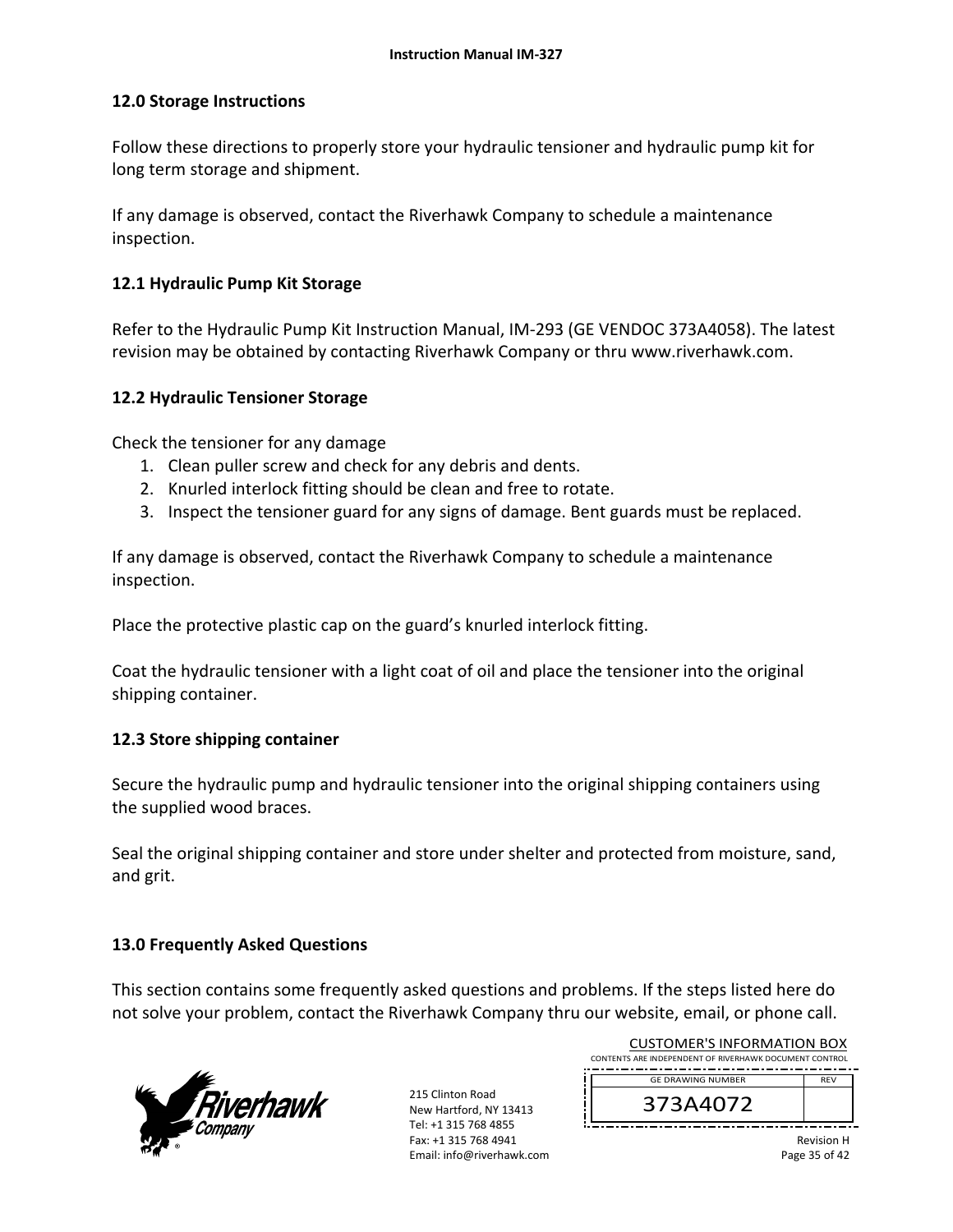- **Q:**  Can I rent a hydraulic tensioner kit?
- **A:**  Yes, Riverhawk has rental tensioner kits available for most of our hydraulic tensioners.
- **Q:**  A tensioner has pulled itself out of the stud's conical threads. Can I continue using a tensioner on this stud?
- **A:**  No. Both the tensioner and the stud may have been damaged and must be removed from the work area. If the stud is tensioned, a Nut Buster repair kit, from Riverhawk, must be used to remove the damaged stud by drilling out the nut. Leaving a damaged stud in place will lead to a safety hazard on future outages.

Riverhawk can supply a replacement stud and nut based on the initial weight certification supplied with the hardware set (see section 4.2). The damaged tensioner should also be returned to Riverhawk for inspection and repair.

If a stud must be left in place, paint the damaged stud with a generous amount of indelible, bright‐colored paint. Notify the appropriate GE Safety and Service personnel. Note the location of the damaged stud in the services notes for the machine.

- **Q:**  The hydraulic tensioner has been taken up to its final pressure. The final stretch length is short of the final stretch target. What is the next step?
- **A:**  Do not increase the hydraulic pressure. Check if the hydraulic pump is set to the right pressure. Install the tensioner and re‐pressurize the tensioner to the final pressure then recheck the stretch measurement. If the stretch value is still short, remove the stud from the hole and re‐measure the stud's initial length then try to install the stud again.
- **Q:**  The hydraulic tensioner has been taken up to its final pressure. The final stretch length is larger than the final stretch target. What is the next step?
- **A:**  Remove the stud from the bolt hole. Check if the hydraulic pump is set to the right pressure. Re‐measure the stud's initial length then try to install the stud again.



215 Clinton Road New Hartford, NY 13413 Tel: +1 315 768 4855 Fax: +1 315 768 4941 Email: info@riverhawk.com

| COJI UNIEN J INI UNNIATION DOM                         |            |
|--------------------------------------------------------|------------|
| CONTENTS ARE INDEPENDENT OF RIVERHAWK DOCUMENT CONTROL |            |
| <b>GE DRAWING NUMBER</b>                               | <b>RFV</b> |
| 373A4072                                               |            |
|                                                        |            |

CUSTOMER'S INFORMATION BOX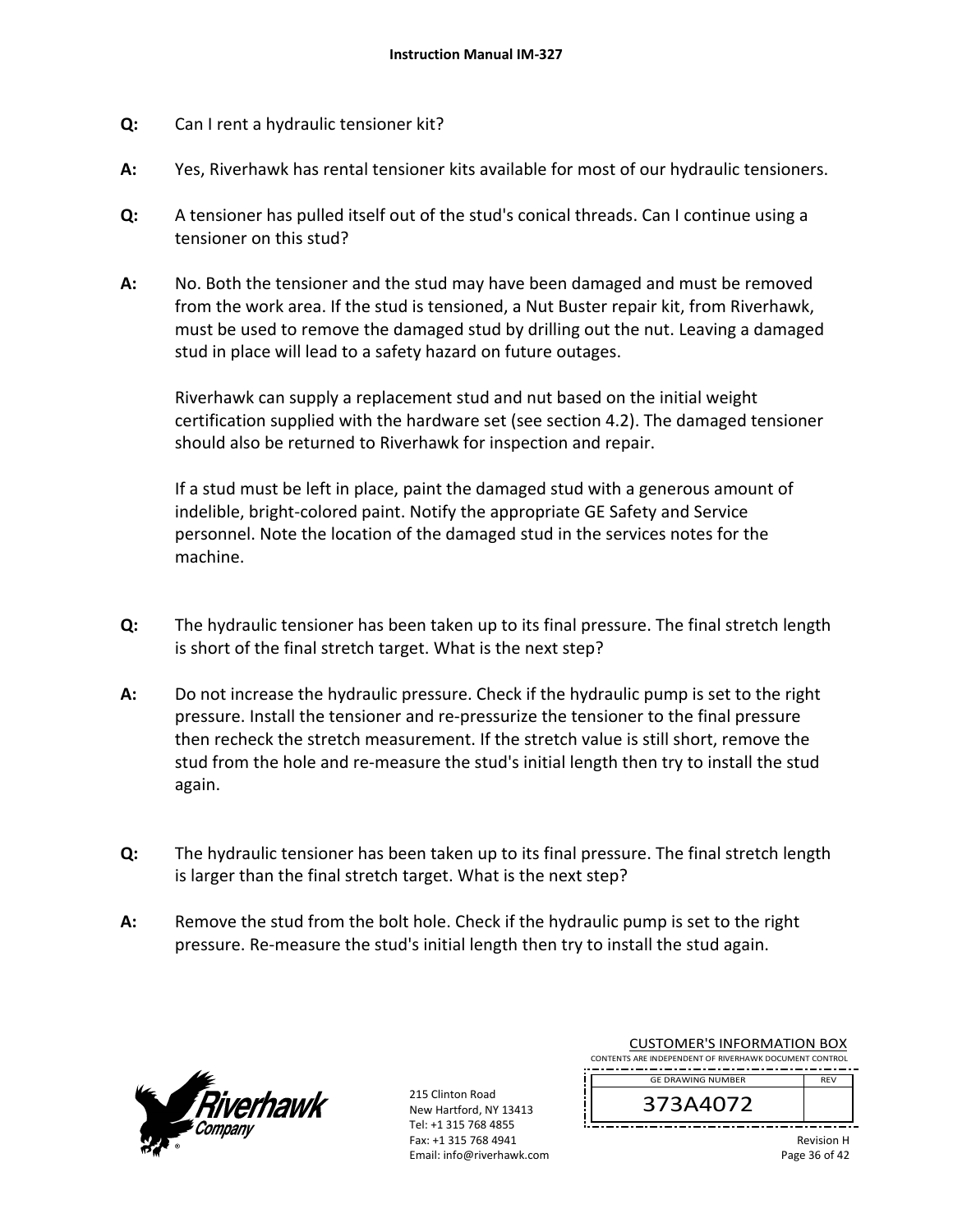- **Q:**  The tensioner is at its final pressure, but the nut cannot be loosened.
- **A:**  If the nuts cannot be loosened at the final pressure, continually increasing the pressure will not help and can be dangerous and in some cases make it harder to remove the nut. Check the nut to see if its set screws have been loosened. Check for and remove any corrosion around the nut's threads. Apply penetrating oil between the stud and the nut.
- **Q:**  How do I clean the conical threads on a stud?
- **A:**  The conical threads are best cleaned using a spiral wound brass brush in a drill as described in section 5.2.2
- **Q:**  During the initial steps of removing a tensioned stud, the stick‐out length is found to be wrong.
- **A:**  Do not proceed. Contact Riverhawk for assistance. With the wrong stick‐out length, the hydraulic tensioner has a limited stroke and may not work properly and can be damaged.
- **Q:**  The hydraulic pump appears to be leaking.
- **A:**  Check the hose connection to the hydraulic pump. If the 1/4" high pressure fitting is not assembled correctly as shown in section 7.2, it may look like the pump is leaking. If the problem continues, it may be necessary to open the pump kit. Contact Riverhawk for guidance.
- **Q:**  The hydraulic hose has a collar on it that can't be moved by hand
- **A:**  The hydraulic fitting is shown in section 7.2. The collar is sometimes held in place with a thread locking compound. This prevents the collar from moving too easily. It may be necessary to adjust this collar with a set of vise‐grip pliers. Be careful to not strip the threads off the tube or hose end.



215 Clinton Road New Hartford, NY 13413 Tel: +1 315 768 4855 Fax: +1 315 768 4941 Email: info@riverhawk.com

| CONTENTS ARE INDEPENDENT OF RIVERHAWK DOCUMENT CONTROL |            |
|--------------------------------------------------------|------------|
| <b>GE DRAWING NUMBER</b>                               | <b>RFV</b> |
| 373A4072                                               |            |
|                                                        |            |

CUSTOMER'S INFORMATION BOX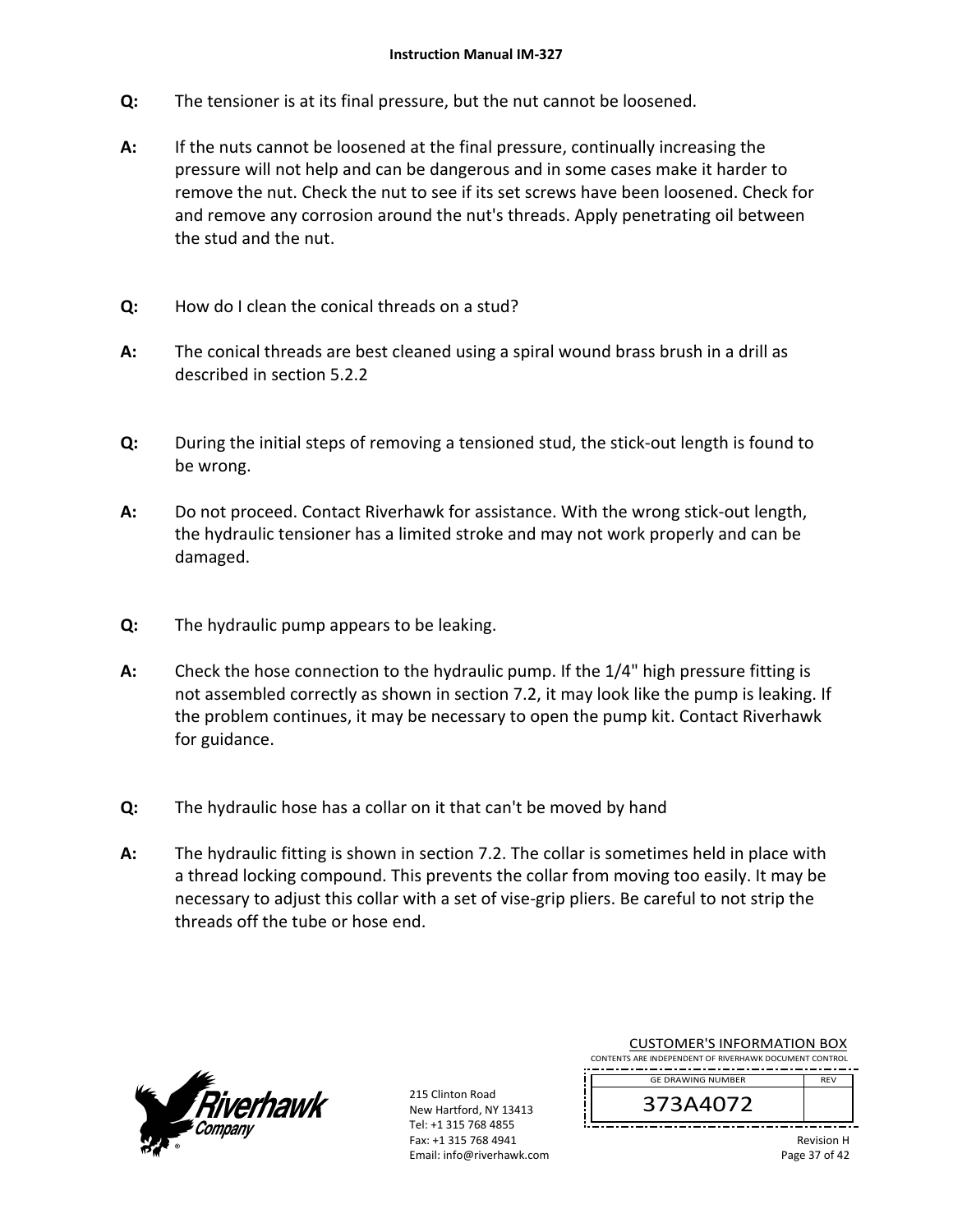# **14.0 Revision History**

| Revision<br>Letter | <b>Effective Date</b> | Description                                                                                                                                                                                                                                                                                                                                                                                                     |
|--------------------|-----------------------|-----------------------------------------------------------------------------------------------------------------------------------------------------------------------------------------------------------------------------------------------------------------------------------------------------------------------------------------------------------------------------------------------------------------|
| H                  | Jan 26, 2022          | Updated EC Declaration of Conformity; Added UKCA<br><b>Declaration of Conformity</b>                                                                                                                                                                                                                                                                                                                            |
| G                  | Jan 31, 2019          | Added 106T1751P006, P007, and P008 to title page and<br>section 2.4                                                                                                                                                                                                                                                                                                                                             |
| F                  | Jan 20, 2016          | Final stretch measurement for 2-1/4" stud was .020"-<br>.022" [0.51mm-0.56mm] section 9.3                                                                                                                                                                                                                                                                                                                       |
| E                  | Oct 26, 2015          | Rearranged appendices, Revised table in section 11.2,<br>Revised section 2, Inserted section 8.2                                                                                                                                                                                                                                                                                                                |
| D                  | Jan 16, 2015          | Updated sections 1.0, 4.3 and appendix A3.                                                                                                                                                                                                                                                                                                                                                                      |
| $\mathsf{C}$       | Jun 16, 2014          | Added EC Declaration of Conformity. Added<br>instructions for separate feet.                                                                                                                                                                                                                                                                                                                                    |
| B                  | Feb 17, 2014          | Section 3.0 & 6.0 Removed hand tighten, added tighten<br>with spanner ring, Section3.0 & 6.0 added measure and<br>record starting gage readings (generator side), Section<br>5.3.2 revised stud stretch measurement gauge to read<br>stud installation gauge, Section 9.3 added gage reading<br>column to final installation chart (generator side),<br>Appendix 2 renamed final stretch to final gauge reading |
| A                  | Dec 19, 2013          | Corrected Riverhawk part numbers was HT-5144 is now<br>HT-6282. Corrected GE part numbers was 269B8713 is<br>now 269B8772. Updated Riverhawk & GE part numbers<br>for hardware sets section 2.                                                                                                                                                                                                                  |
|                    | Nov 27, 2013          | Released                                                                                                                                                                                                                                                                                                                                                                                                        |



| <b>CUSTOMER'S INFORMATION BOX</b><br>CONTENTS ARE INDEPENDENT OF RIVERHAWK DOCUMENT CONTROL |                   |
|---------------------------------------------------------------------------------------------|-------------------|
| <b>GE DRAWING NUMBER</b>                                                                    | <b>RFV</b>        |
| 373A4072                                                                                    |                   |
|                                                                                             | <b>Revision H</b> |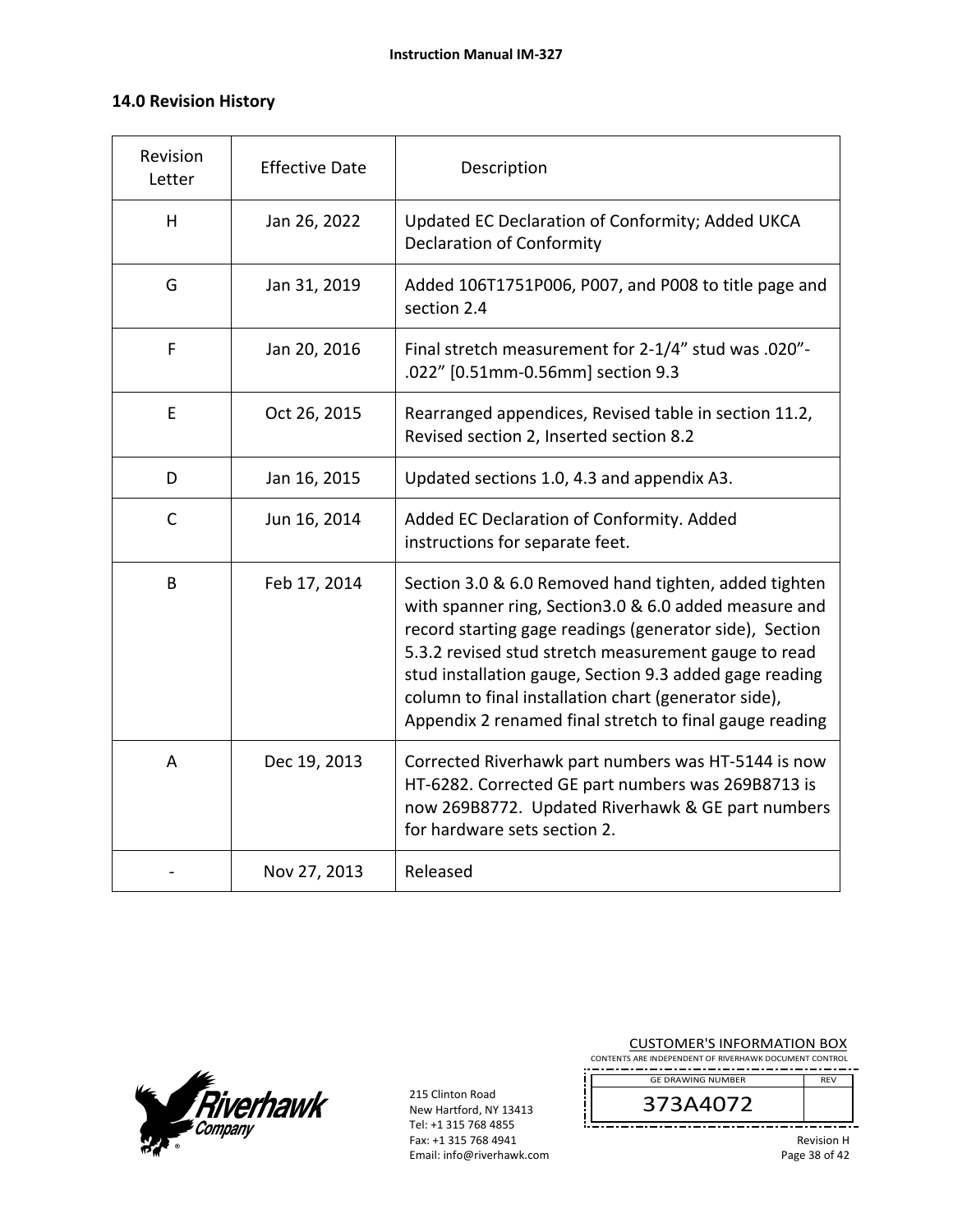**Appendix A1** 

# **EC Declaration of Conformity**

| Manufacturer: | Riverhawk Company           |
|---------------|-----------------------------|
| Address:      | 215 Clinton Road            |
|               | New Hartford, NY 13413, USA |

The hydraulic pump and bolt tensioning tool described in this manual are used for installing and applying tension to large bolts that are specifically designed by Riverhawk Company to be tensioned hydraulically.

All applicable sections of European Directive 2006/42/EC for machinery have been applied and fulfilled in the design and manufacture of the hydraulic pump and bolt tensioning tool described in this manual. Reference also ISO 12100:2010, ISO 4413:2010, and ISO 4414:2010.

Furthermore, this equipment has been manufactured under the Riverhawk quality system per EN ISO 9001:2015

Consult the Declaration of Conformance included with the shipment of this equipment that identifies the authorized Riverhawk representative, applicable serial numbers, and appropriate signature.



215 Clinton Road New Hartford, NY 13413 Tel: +1 315 768 4855 Fax: +1 315 768 4941 Email: info@riverhawk.com

|                                                        |  | <b>CUSTOMER'S INFORMATION BOX</b> |  |  |  |  |
|--------------------------------------------------------|--|-----------------------------------|--|--|--|--|
| CONTENTS ARE INDEPENDENT OF RIVERHAWK DOCUMENT CONTROL |  |                                   |  |  |  |  |

REV GE DRAWING NUMBER

373A4072

Revision H Page 39 of 42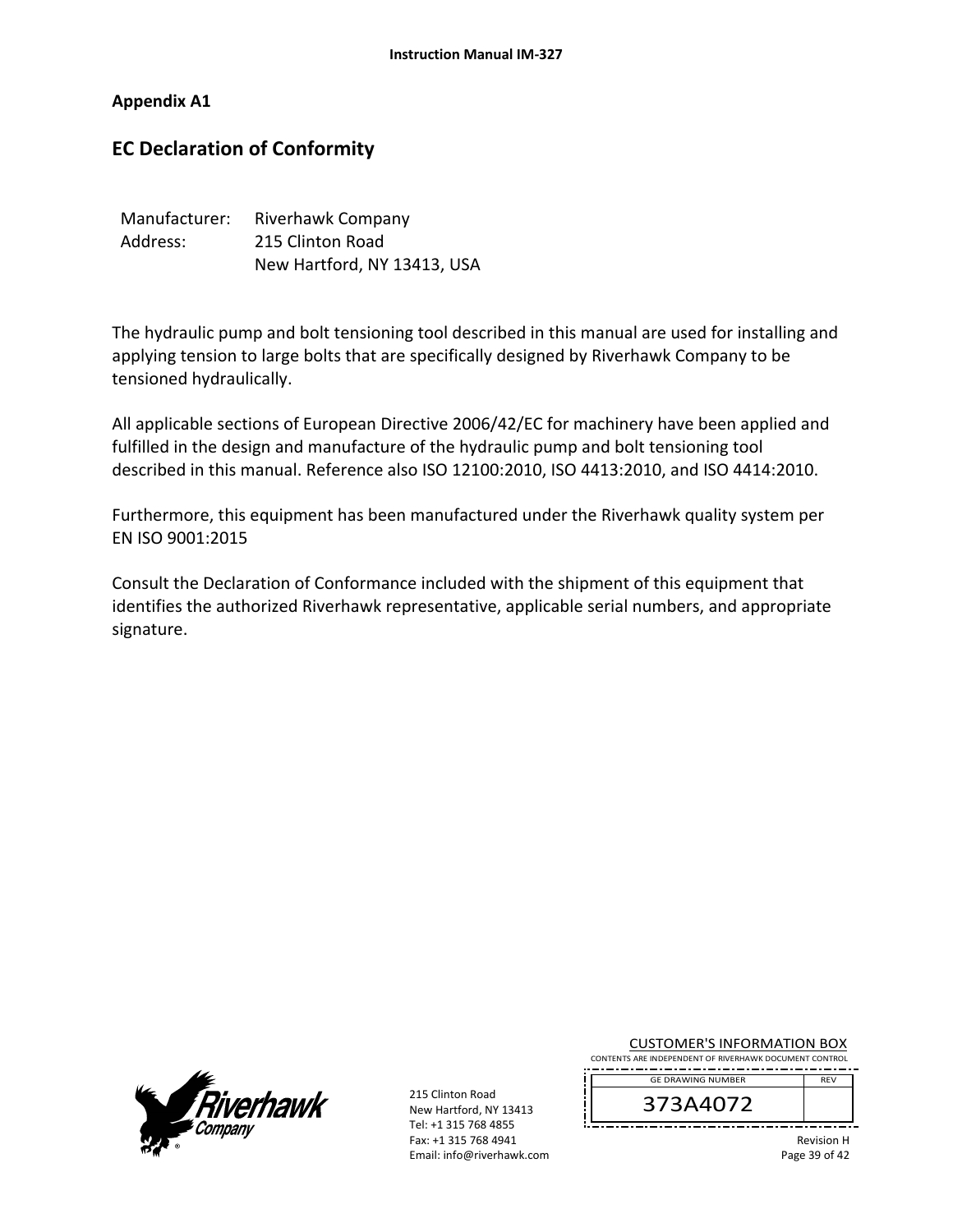# **Appendix A2**

# **UKCA Declaration of Conformity**

| Manufacturer: | Riverhawk Company           |
|---------------|-----------------------------|
| Address:      | 215 Clinton Road            |
|               | New Hartford, NY 13413, USA |

The hydraulic pump and bolt tensioning tool described in this manual are used for installing and applying tension to large bolts that are specifically designed by Riverhawk Company to be tensioned hydraulically.

All applicable sections of Supply of Machinery (Safety) 2008 have been applied and fulfilled in the design and manufacture of the hydraulic pump and bolt tensioning tool described in this manual. Reference also ISO 12100:2010, ISO 4413:2010, and ISO 4414:2010.

Furthermore, this equipment has been manufactured under the Riverhawk quality system per EN ISO 9001:2015

Consult the Declaration of Conformance included with the shipment of this equipment that identifies the authorized Riverhawk representative, applicable serial numbers, and appropriate signature.



215 Clinton Road New Hartford, NY 13413 Tel: +1 315 768 4855 Fax: +1 315 768 4941 Email: info@riverhawk.com

| <b>CUSTOMER'S INFORMATION BOX</b>                      |  |  |
|--------------------------------------------------------|--|--|
| CONTENTS ARE INDEPENDENT OF RIVERHAWK DOCUMENT CONTROL |  |  |

REV GE DRAWING NUMBER



Revision H Page 40 of 42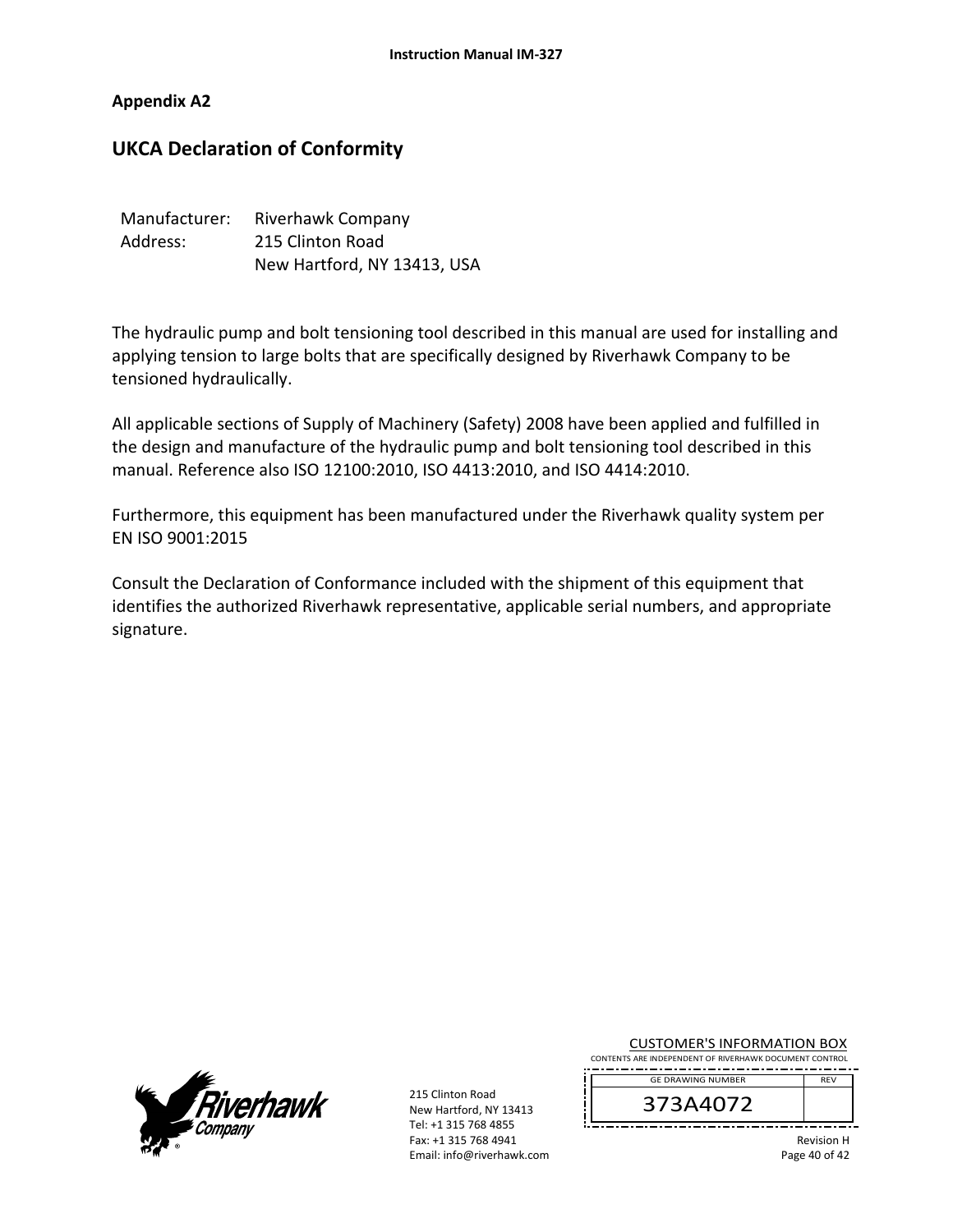# **Appendix B1**

STRETCH RECORD SHEET FOR THE GAS TURBINE TO LOAD COUPLING

TURBINE NUMBER:

DATE:

TECHNICIAN:

#### SUPERVISOR:



| HOLE NUMBER             | STARTING LENGTH | <b>FINAL LENGTH</b> | <b>FINAL STRETCH</b> |
|-------------------------|-----------------|---------------------|----------------------|
| $\mathbf 1$             |                 |                     |                      |
| $10\,$                  |                 |                     |                      |
| $\overline{2}$          |                 |                     |                      |
| $11\,$                  |                 |                     |                      |
| $\mathbf{3}$            |                 |                     |                      |
| $12\,$                  |                 |                     |                      |
| $\overline{\mathbf{4}}$ |                 |                     |                      |
| $13\,$                  |                 |                     |                      |
| 5                       |                 |                     |                      |
| $14\,$                  |                 |                     |                      |
| $\boldsymbol{6}$        |                 |                     |                      |
| $15\,$                  |                 |                     |                      |
| $\overline{7}$          |                 |                     |                      |
| $16\,$                  |                 |                     |                      |
| $\bf 8$                 |                 |                     |                      |
| $17\,$                  |                 |                     |                      |
| $\boldsymbol{9}$        |                 |                     |                      |
| $18\,$                  |                 |                     |                      |



215 Clinton Road New Hartford, NY 13413 Tel: +1 315 768 4855 Fax: +1 315 768 4941 Email: info@riverhawk.com CUSTOMER'S INFORMATION BOX

CONTENTS ARE INDEPENDENT OF RIVERHAWK DOCUMENT CONTROL ----------------------

> 373A4072 GE DRAWING NUMBER

> > Revision H Page 41 of 42

REV